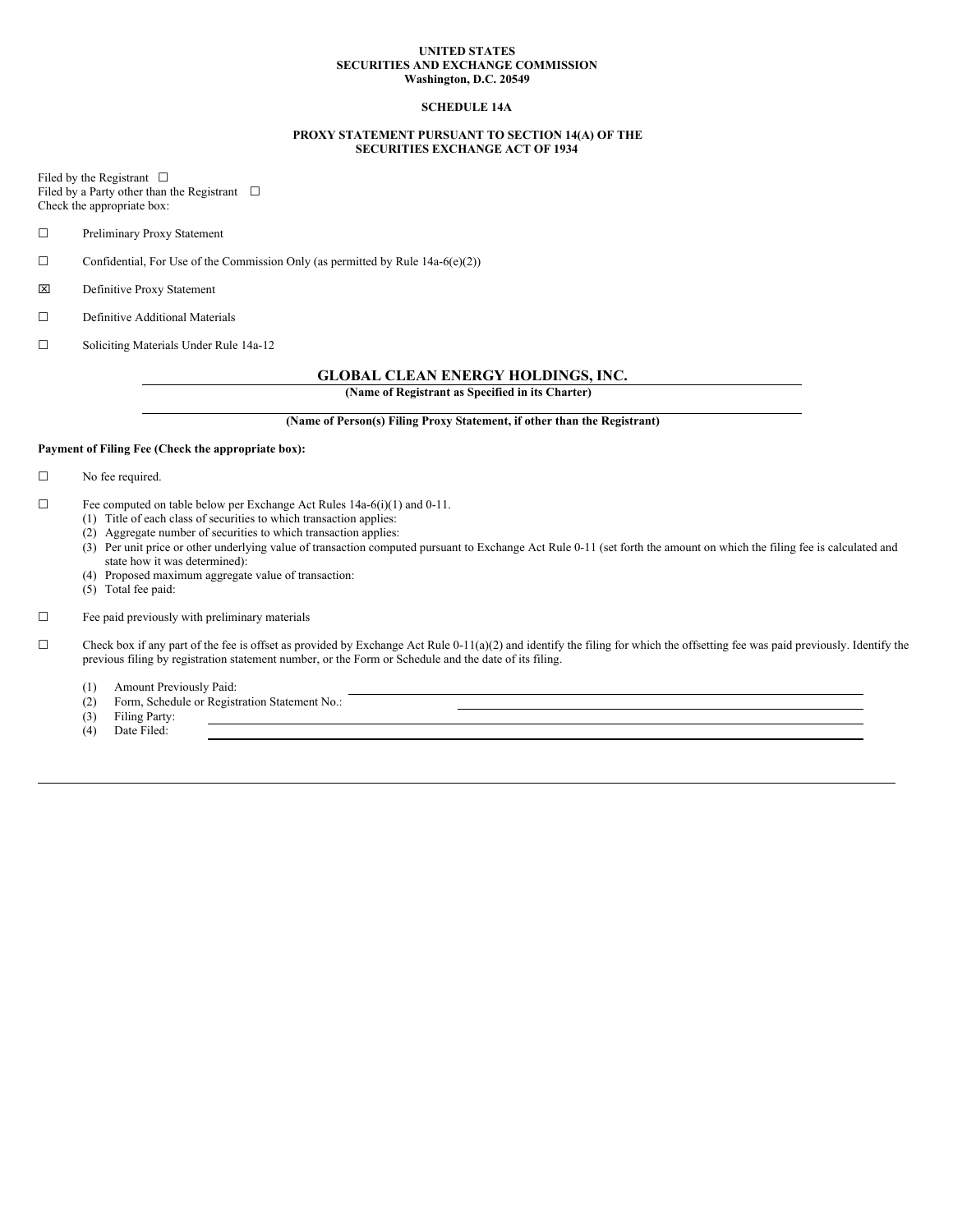#### **GLOBAL CLEAN ENERGY HOLDINGS, INC. 2790 Skypark Drive, Suite 105 Torrance, California 90505**

### **NOTICE OF ANNUAL MEETING OF STOCKHOLDERS TO BE HELD ON JUNE 23, 2022**

Notice is hereby given that an Annual Meeting of Stockholders of Global Clean Energy Holdings, Inc. ("**Annual Meeting**"), will be held at Global Clean Energy Holdings, Inc.'s offices at 4401 Innovation St., Great Falls, MT 59404, beginning at 9:00 A.M. MDT on Thursday, June 23, 2022, for the purpose of considering and voting:

- to elect seven individuals to our Board of Directors;
- to amend and restate our 2020 Equity Incentive Plan to increase the number of shares authorized for issuance from 2,000,000 to 7,000,000;
- to conduct an advisory vote to approve our named executive officers' compensation;
- to ratify the appointment of Grant Thornton LLP as our independent registered public accountant for the fiscal year ending December 31, 2022; and
- to transact any other business as may properly come before the meeting or at any adjournment thereof.

We have fixed the close of business on April 27, 2022 as the record date (the "**Record Date**") for the determination of stockholders entitled to notice of, and to vote at, the Annual Meeting. Only our stockholders of record at the close of business on the Record Date will be entitled to notice of, and to vote at, the Annual Meeting or any adjournments or postponements thereof.

On or before May 2, 2022, we mailed to most of our stockholders a Notice of Internet Availability of Proxy Materials (the "**Notice**") containing instructions on how to access our proxy statement, our Annual Report for the fiscal year ended December 31, 2021 (the "**Annual Report**"), and how to vote online. The Notice also contains instructions on how you can elect to receive a printed copy of the proxy statement and Annual Report.

By Order of the Board of Directors,

RICHARD PALMER Chief Executive Officer

Los Angeles, California May 2, 2022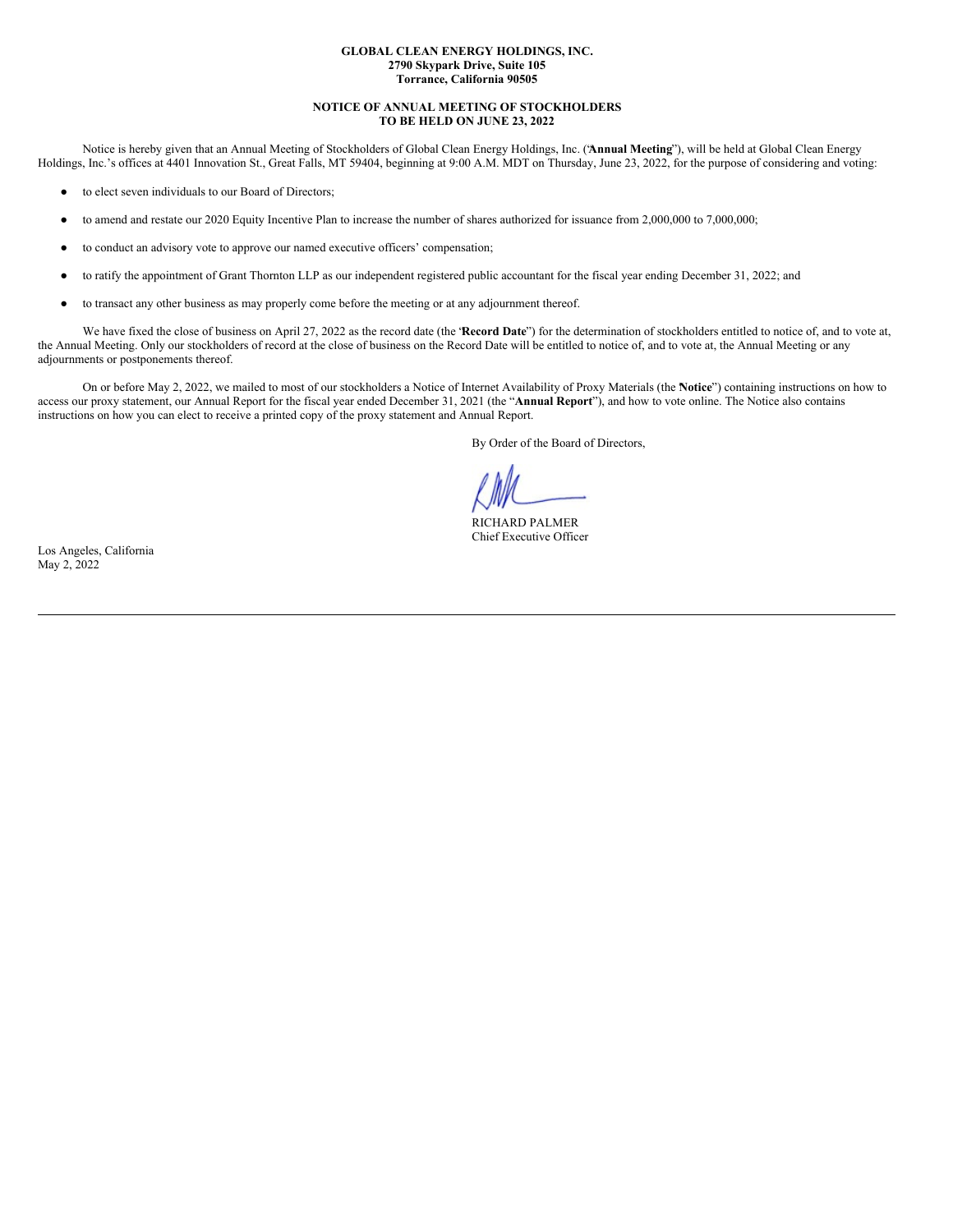We intend to hold the Annual Meeting in person. However, we are actively monitoring COVID-19 as part of our effort to maintain a healthy and safe environment at the Annual Meeting. In the event circumstances change and it is not possible or advisable to hold the Annual Meeting in person, we will announce alternative arrangements for the Annual Meeting as promptly as practicable, which may include holding the Annual Meeting solely by means of remote communication. If we take this step, details on how to participate will be issued by press release, posted on our website, and filed with the Securities and Exchange Commission as additional proxy material. **If you plan to attend** the Annual Meeting in person, please indicate so on the voting website or send an email to ShareholderMtg@gceholdings.com. If you plan to attend the Annual Meeting in person, we encourage you to review guidance from public health authorities and to contact us at ShareholderMtg@gceholdings.com regarding any health protection policies we may be required to implement.

### IMPORTANT NOTICE REGARDING THE AVAILABILITY OF PROXY MATERIALS FOR THE ANNUAL MEETING OF STOCKHOLDERS TO BE HELD **ON JUNE 23, 2022:**

The Company's proxy statement, proxy card and Annual Report are available at the following website: www.colonialstock.com/GlobalCleanEnergy2022

YOUR VOTE IS IMPORTANT REGARDLESS OF THE NUMBER OF SHARES YOU OWN. WHETHER OR NOT YOU PLAN TO ATTEND THE ANNUAL MEETING, YOU ARE URGED TO VOTE ELECTRONICALLY VIA THE INTERNET OR BY COMPLETING, SIGNING, DATING AND RETURNING THE PROXY/VOTING INSTRUCTION CARD. IF GIVEN, YOU MAY REVOKE YOUR PROXY BY FOLLOWING THE INSTRUCTIONS IN THE PROXY **STATEMENT AND ATTACHED PROXY/VOTING INSTRUCTION CARD.**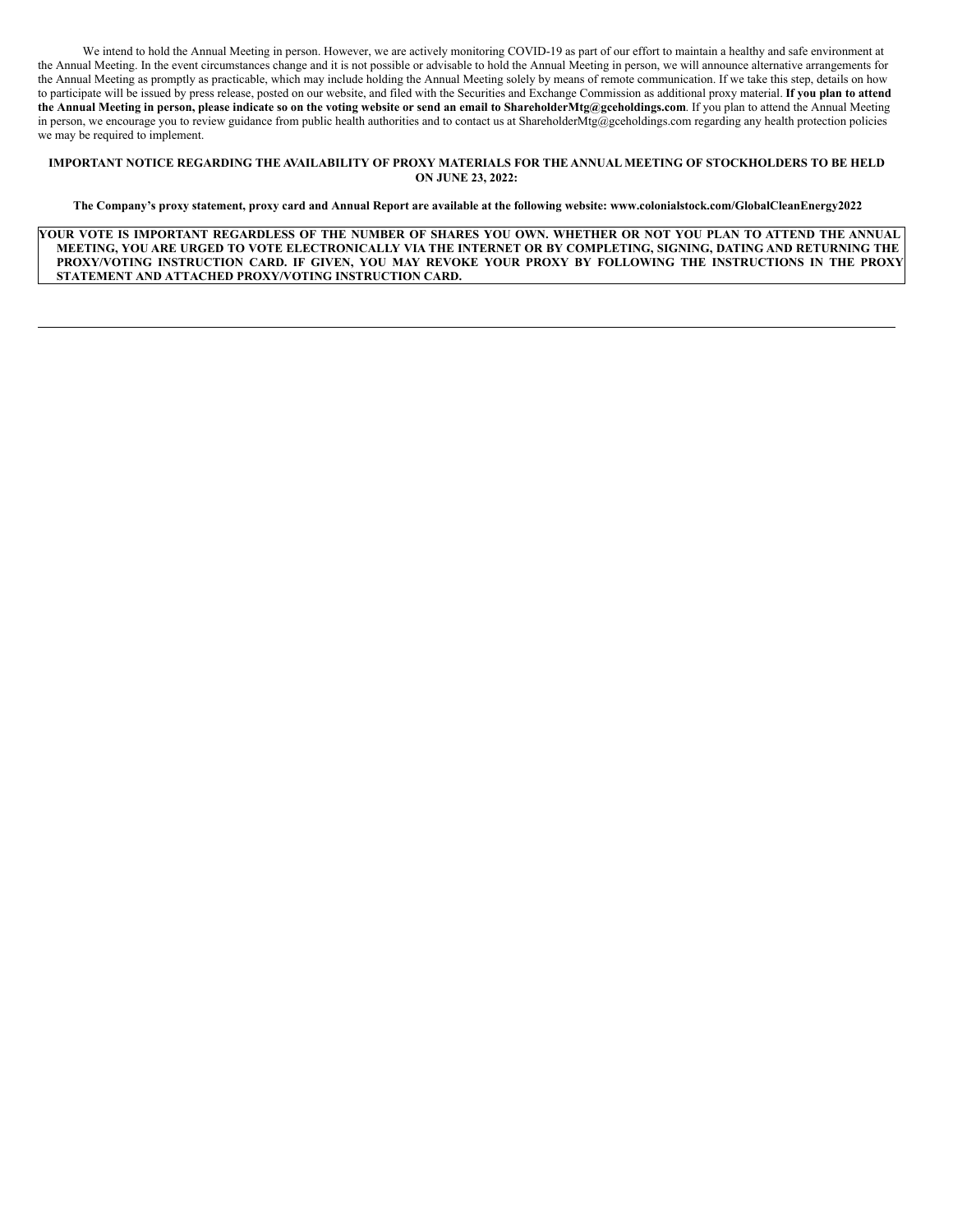# **TABLE OF CONTENTS**

|                                                                                            | Page            |
|--------------------------------------------------------------------------------------------|-----------------|
| <b>PROXY STATEMENT</b>                                                                     | $\perp$         |
| QUESTION AND ANSWER SUMMARY ABOUT THE ANNUAL MEETING                                       | $\overline{3}$  |
| <b>PROPOSAL I – ELECTION OF DIRECTORS</b>                                                  | $6\overline{6}$ |
| PROPOSAL II - AMENDMENT TO 2020 EQUITY INCENTIVE PLAN                                      | 17              |
| PROPOSAL III - ADVISORY VOTE TO APPROVE EXECUTIVE COMPENSATION                             | 22              |
| <b>MANAGEMENT</b>                                                                          | 23              |
| <b>EXECUTIVE COMPENSATION</b>                                                              | 24              |
| SECURITY OWNERSHIP OF CERTAIN BENEFICIAL OWNERS AND MANAGEMENT                             | 29              |
| PROPOSAL IV - RATIFICATION OF APPOINTMENT OF INDEPENDENT REGISTERED PUBLIC ACCOUNTING FIRM | 31              |
| <b>STOCKHOLDER PROPOSALS</b>                                                               | 33              |
| DELIVERY OF DOCUMENTS TO STOCKHOLDERS SHARING AN ADDRESS                                   | $\frac{34}{5}$  |
| <b>OTHER MATTERS</b>                                                                       | 34              |
| WHERE YOU CAN FIND MORE INFORMATION                                                        | 34              |
|                                                                                            |                 |

# **INTRODUCTORY STATEMENT**

Note: On March 26, 2021, Global Clean Energy Holdings, Inc. effected a one-for-ten reverse stock split. All share-based information provided in this Proxy Statement for periods before March 26, 2021, including the number of shares and the exercise prices, listed in this Proxy Statement have been retroactively adjusted to reflect the reverse *stock split***.**

1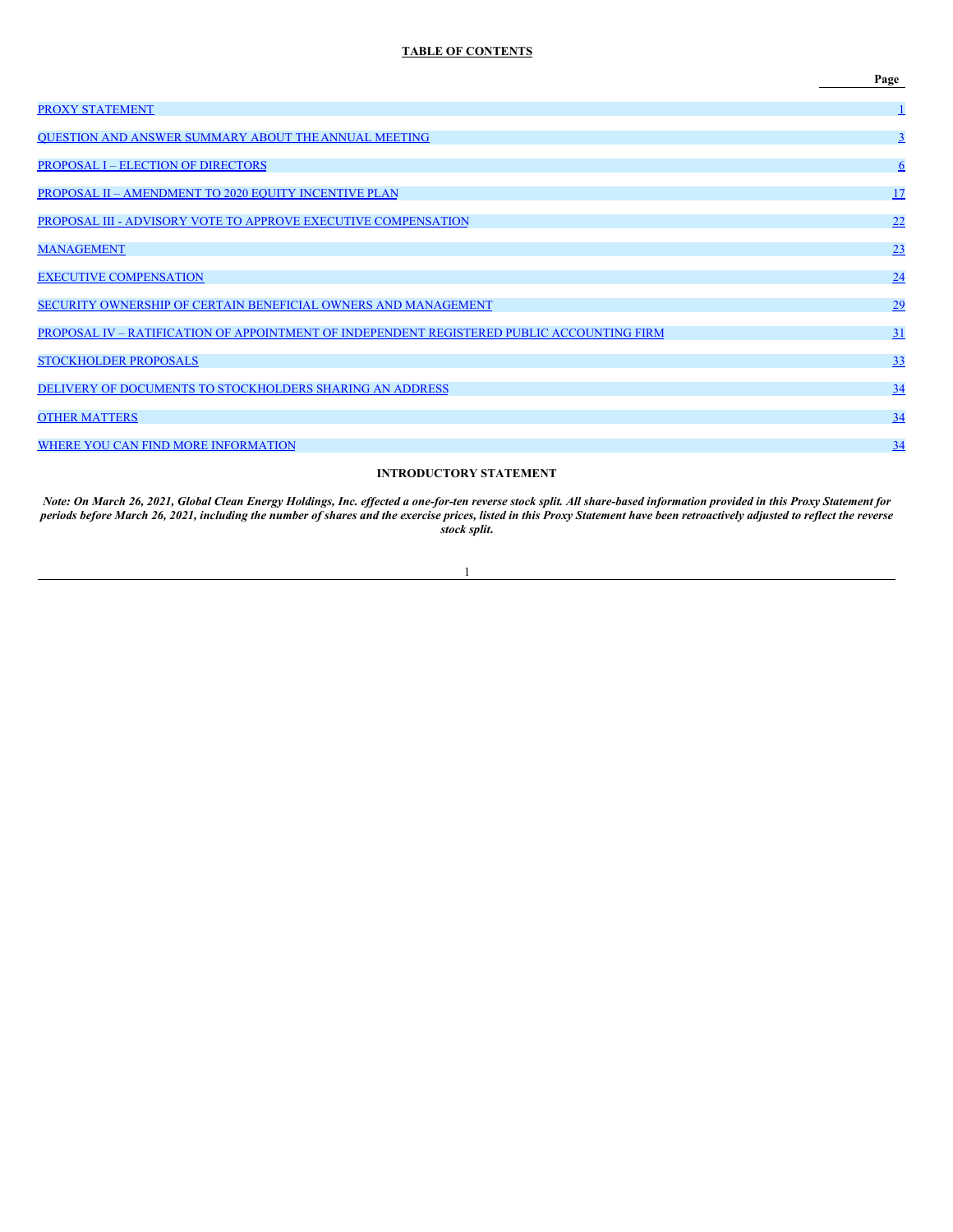#### **GLOBAL CLEAN ENERGY HOLDINGS, INC. 2790 Skypark Drive, Suite 105 Torrance, California 90505**

#### <span id="page-4-0"></span>**PROXY STATEMENT**

#### **Annual Meeting of Stockholders to be Held on June 23, 2022**

### **The Annual Meeting**

This proxy statement is being furnished to the stockholders of Global Clean Energy Holdings, Inc., a Delaware corporation ("**we**," "**our**" or the "**Company**"), in connection with the solicitation of proxies by the Company's Board of Directors (the "**Board**") for use at the Annual Meeting to be held at our offices at 4401 Innovation St., Great Falls, MT 59404 beginning at 9:00 A.M. local time on Thursday, June 23, 2022, for the purpose of considering and voting:

- to elect seven individuals to our Board of Directors;
- to amend and restate our 2020 Equity Incentive Plan to increase the number of shares authorized for issuance from 2,000,000 to 7,000,000;
- to conduct an advisory vote to approve our named executive officers' compensation;
- to ratify the appointment of Grant Thornton LLP as our independent registered public accountant for the fiscal year ending December 31, 2022; and
- to transact any other business as may properly come before the meeting or at any adjournment thereof.

#### **Notice of Internet Availability of Proxy Materials**

The Notice of Internet Availability of Proxy Materials (the "**Notice**") containing instructions on how to access this proxy statement and our 2022 Annual Report was first being mailed on or before May 2, 2022, to all stockholders entitled to vote at the Annual Meeting.

● **IMPORTANT NOTICE REGARDING THE INTERNET AVAILABILITY OF PROXY MATERIALS FOR THE ANNUAL MEETING:***This proxy* statement, the accompanying proxy card or voting instruction card and our 2022 Annual Report are also available at *www.colonialstock.com/GlobalCleanEnergy2022***.**

The Notice also contains instructions on how you can elect to receive a printed copy of the proxy statement and Annual Report. The Annual Report is not to be considered part of the soliciting materials. If you received paper copies of these proxy materials, included with such materials is a proxy card or a voting instruction card from your bank, broker or other nominee for the Annual Meeting. If you received the Notice, it contains instructions on how to access and review the proxy materials online, how to obtain a paper or electronic copy of such materials, as well as instructions on how to vote at the Annual Meeting, over the Internet or by mail.

#### **Record Date; Shares Entitled to Vote; Vote Required To Approve The Proposals**

The Board has fixed the close of business on April 27, 2022, the Record Date, as the date for the determination of stockholders entitled to notice of, and to vote at, the Annual Meeting. On the Record Date, 42,273,933 shares of our Common Stock, \$0.001 par value per share ("**Common Stock**") were issued and outstanding, representing all of the outstanding shares of our capital stock. Each outstanding share of Common Stock is entitled to one vote on each proposal submitted to vote at the Annual Meeting. On the record date, 145,000 shares of our Series C Preferred Stock (the "Series C Preferred") were outstanding. However, except as otherwise required by law, the holders of shares of Series C Preferred do not have the right to vote on matters that come before the stockholders. Accordingly, the holders of the Series C Preferred do not have the right to vote at the Annual Meeting with respect to their shares of Series C Preferred.

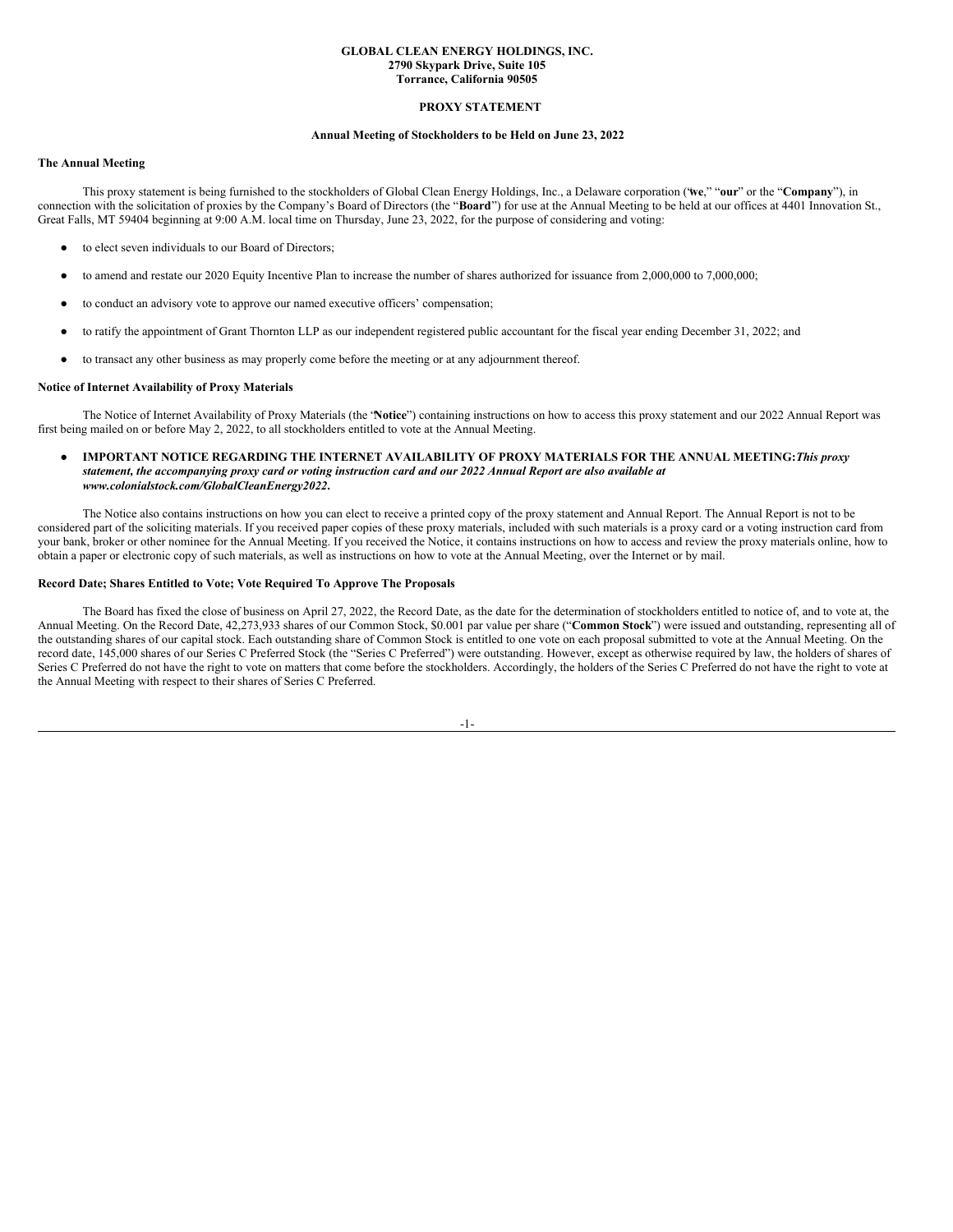A majority of the issued and outstanding shares entitled to vote, represented either in person or by proxy, is necessary to constitute a quorum for the transaction of business at the Annual Meeting. In the absence of a quorum, the Annual Meeting may be postponed from time to time until stockholders holding the requisite number of shares are represented in person or by proxy. Our Bylaws provide that directors are elected by a plurality of the votes cast by shares entitled to vote. Broker "non-votes" and abstentions will be counted towards a quorum at the Annual Meeting but will not count as votes for or against Proposal I, Proposal II, Proposal III, or Proposal IV. A "nonvote" occurs when a broker or other nominee holding shares for a beneficial-owner votes on one proposal but does not vote on another proposal because the broker does not have discretionary voting power and has not received instructions from the beneficial owner. If a quorum is present, the proposals presented in this proxy statement will be approved by the following votes:

- The seven nominees who receive the highest number of affirmative votes of the shares present or represented and voting on the election of directors at the Annual Meeting will be elected to our Board of Directors.
- The approval to amend and restate our 2020 Equity Incentive Plan to increase the number of shares authorized for issuance from 2,000,000 to 7,000,000 requires the affirmative vote of a majority of the present, in person or represented by proxy, and voting on the matter. Shares voted to abstain are included in the number of shares present or represented and voting on each matter. Shares subject to broker "non-votes" are considered not entitled to vote for this particular matter and have the practical effect of reducing the number of affirmative votes required to achieve a majority for such matter by reducing the total number of shares from which the majority is calculated.
- The approval of our named executive officers' compensation requires the affirmative vote of a majority of the shares present, in person or represented by proxy, and voting on that proposal. Shares voted to abstain are included in the number of shares present or represented and voting on each matter. Shares subject to broker "nonvotes" are considered not entitled to vote for this particular matter and have the practical effect of reducing the number of affirmative votes required to achieve a majority for such matter by reducing the total number of shares from which the majority is calculated.
- The proposal to ratify the appointment of Grant Thornton LLP as our independent registered public accountant for the fiscal year ending December 31, 2022 will require the affirmative vote of a majority of the shares present, in person or represented by proxy, and voting on such matter. Shares voted to abstain are included in the number of shares present or represented and voting. Brokers are entitled to vote on this matter without direction from you, and therefore are included in the number of affirmative votes required to achieve a majority.

#### **Solicitation, Voting and Revocation of Proxies**

This solicitation of proxies is being made by our Board, and we will pay the entire cost of preparing and distributing these proxy materials. In addition to the distribution of these proxy materials, the solicitation of proxies or votes may be made in person, by telephone or by electronic communications by directors, officers, and employees of our company, who will not receive any additional compensation for such solicitation activities. We also will reimburse brokerage houses and other custodians, nominees, and fiduciaries for their reasonable out-of-pocket expenses, if any, for forwarding proxy and solicitation materials to our stockholders.

$$
-2-
$$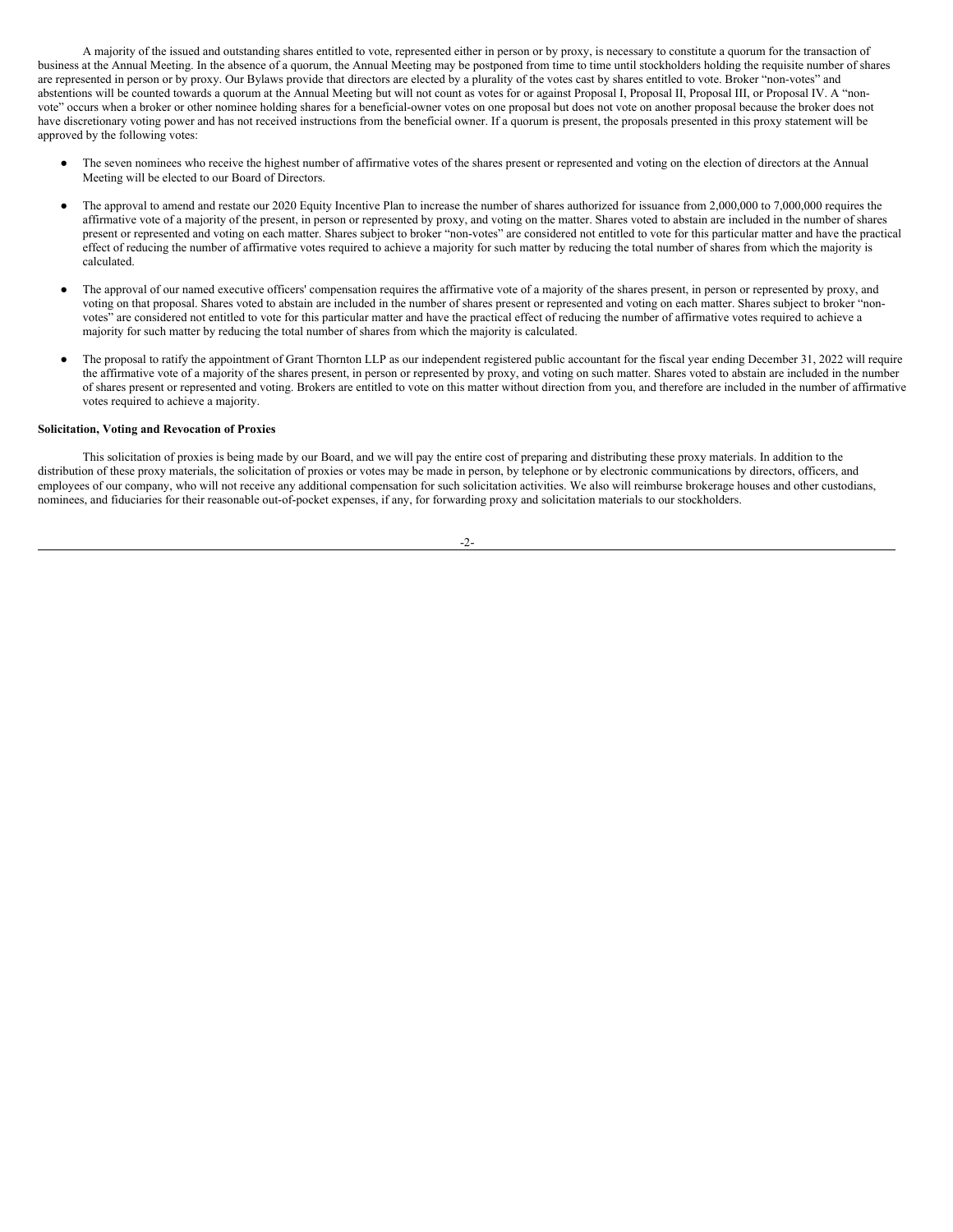Shares of our Common Stock represented by a proxy properly signed and received at or prior to the Annual Meeting, unless properly revoked, will be voted in accordance with the instructions on the proxy. If a proxy is signed and returned without any voting instructions, shares of our Common Stock represented by the proxy will be voted "FOR" the proposals described in this proxy statement and for annual future advisory votes on named executive officer compensation, and in the proxy holder's judgment as to any other matter that may properly come before the Annual Meeting, including any adjournment or postponement thereof. A stockholder may revoke any proxy given pursuant to this solicitation by: (i) delivering to the Company, at or prior to the Annual Meeting, a written notice revoking the proxy; (ii) delivering to the Company, at or prior to the Annual Meeting, a duly executed proxy relating to the same shares and bearing a later date; or (iii) voting in person at the Annual Meeting. Attendance at the Annual Meeting will not, in and of itself, constitute a revocation of a proxy. All written notices of revocation and other communications with respect to the revocation of a proxy should be addressed to:

> Global Clean Energy Holdings, Inc. 2790 Skypark Drive, Suite 105 Torrance, California 90505 Attention: Corporate Secretary

Our Board of Directors is not aware of any business to be acted upon at the Annual Meeting other than consideration of the proposals described herein.

#### <span id="page-6-0"></span>**QUESTION AND ANSWER SUMMARY ABOUT THEANNUAL MEETING**

The information provided in the "question and answer" format below is for your convenience only and is merely a summary of the information contained in this proxy statement. You should read this entire proxy statement carefully. Information contained on, or that can be accessed through, our website is not intended to be incorporated by reference into this proxy statement and references to our website address in this proxy statement are inactive textual references only.

#### Q: WHAT IS THIS PROXY STATEMENT AND WHY AM I RECEIVING IT?

A: You are receiving this proxy statement in connection with the annual meeting of stockholders called by our Board with respect to soliciting stockholder votes for the purpose of (i) electing seven (7) directors to our Board of Directors; (ii) amending our 2020 Equity Incentive Plan to increase the total number of authorized shares from 2,000,000 to 7,000,000; (iii) approving, by non-binding advisory vote, the compensation of our named executive officers; and (iv) ratifying the appointment of Grant Thornton LLP as our independent registered public accountant for the fiscal year ending December 31, 2022; in each case, as more fully described in this proxy statement. The information included in this proxy statement relates to the proposals to be voted on at the Annual Meeting, and certain other required information.

Q: DO I HAVE CUMULATIVE VOTING RIGHTS IN CONNECTION WITH THE ELECTION OF DIRECTORS AT THE ANNUAL MEETING?

- A: No. Our current Certificate of Incorporation and Bylaws do not provide for cumulative voting in connection with the election of directors to our Board.
- Q: DOES OUR BOARD OF DIRECTORS RECOMMEND VOTING "FOR" THE PROPOSALS?
- A: Yes. Our Board of Directors unanimously recommends that our stockholders vote "FOR" each of the Proposals.

-3-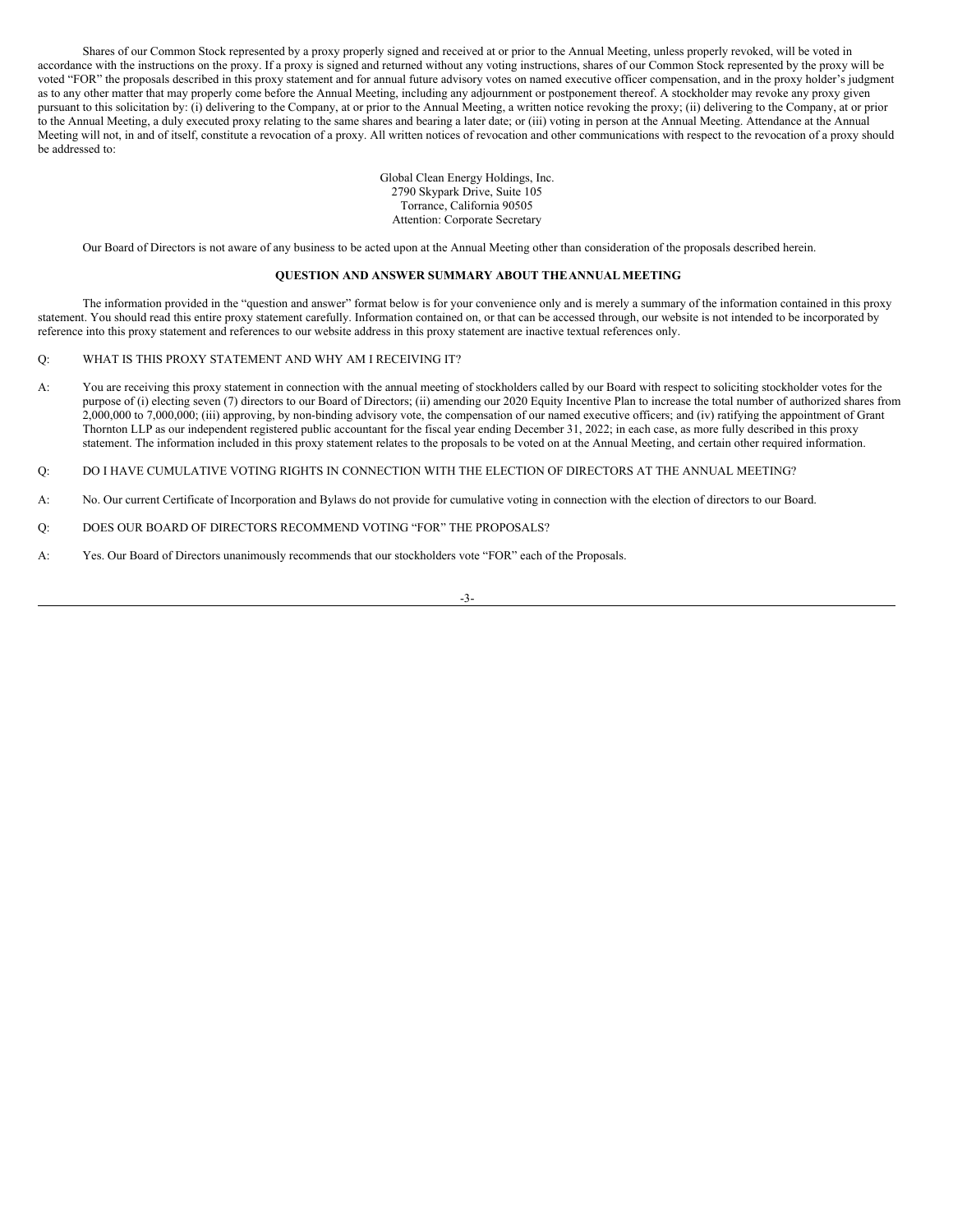### Q: HOW DO I VOTE?

- A: If you are a stockholder of record, there are four ways to vote:
	- *By Internet* You may submit your proxy from any location in the world by following the internet voting instructions on the proxy card or voting instruction card sent to you.
	- By *Telephone* You may submit your proxy by following the telephone voting instructions on the proxy card or voting instruction card sent to you.
	- *By Mail* You may vote by mail by marking, dating and signing your proxy card or, for shares held in street name, the voting instruction card provided to you by your broker or nominee, and mailing it in the enclosed, self-addressed, postage prepaid envelope. No postage is required if mailed in the United States. *Please note that you* will be mailed a printed proxy card or printed voting instruction card only if you request that such printed materials be sent to you by following the instructions in the *Notice of Internet Availability for requesting paper copies of the proxy materials*.
	- In Person You may vote by written ballot at the Annual Meeting if you are a stockholder of record. If you choose to do so, please bring proof of your identity to the Annual Meeting. If your shares are held in a stock brokerage account or by a bank or other nominee, you have the right to direct your broker or nominee on how to vote these shares and are also invited to attend the Annual Meeting. However, if you are not the stockholder of record, you may not vote these shares in person at the Annual Meeting unless you receive a proxy from your broker or nominee. If you wish to attend the Annual Meeting and vote in person the shares held in your brokerage account name, please contact your broker or nominee so that you can receive a legal proxy to present at the Annual Meeting. Even if you plan to attend the Annual Meeting, we urge you to vote in one of the ways described above so that your vote will be counted if you later decide not to attend the Annual Meeting or are unable to attend. If you plan to attend the Annual Meeting in person, please either mark the appropriate box on the voting website, or send an email to **ShareholderMtg@gceholdings.com.**

#### Q: CAN I CHANGE MY MIND AND REVOKE MY PROXY?

- A: Yes. If you are a stockholder of record, you may change your vote at any time before the polls close at the meeting. You may do this by (i) delivering to the Company, at or prior to the Annual Meeting, a written notice revoking the proxy; (ii) delivering to the Company, at or prior to the Annual Meeting, a duly executed proxy relating to the same shares and bearing a later date; or (iii) voting in person at the Annual Meeting. Attendance at the Annual Meeting, in and of itself, will not constitute a revocation of a proxy. If you hold your shares in "street name," you may submit new voting instructions by contacting your broker, bank or other nominee.
- Q. HOW MAY I REQUEST A SINGLE SET OF PROXY MATERIALS FOR MY HOUSEHOLD?
- A: If you share an address with another stockholder and have received multiple copies of our proxy materials, you may write to us to request delivery of a single copy of these materials. Written requests should be made to Global Clean Energy Holdings, Inc., Attention: Corporate Secretary, 2790 Skypark Drive, Suite 105, Torrance, California 90505. Stockholders who beneficially own shares of our Common Stock held in street name may contact their brokerage firm, bank, broker-dealer, or other similar organization to request information about householding.

#### Q. WHAT SHOULD I DO IF I RECEIVE MORE THAN ONE SET OF VOTING MATERIALS?

A: You may receive more than one set of voting materials, including multiple copies of this proxy statement and multiple proxy cards or voting instruction cards. For example, if you hold your shares in more than one brokerage account, you may receive a separate voting instruction card for each brokerage account in which you hold shares. If you are a stockholder of record and your shares are registered in more than one name, you will receive more than one proxy card. Please complete, sign, date, and return each proxy card and voting instruction card that you receive.

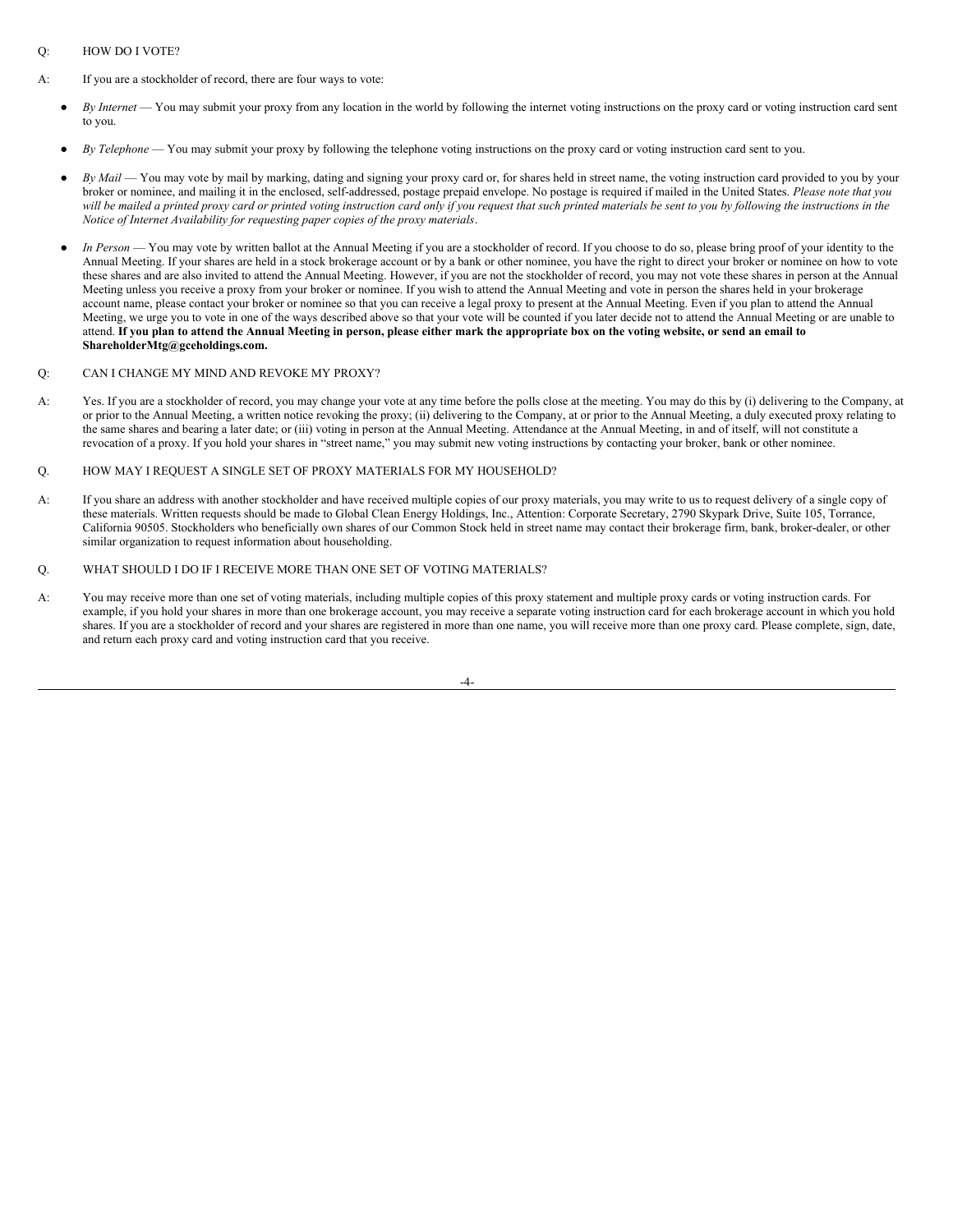### Q. WHAT HAPPENS IF ADDITIONAL MATTERS ARE PRESENTED AT THE ANNUAL MEETING?

A: Other than the proposals described in this proxy statement, we are not aware of any other business to be acted upon at the Annual Meeting. If you grant a proxy, the persons named as proxy holders will have the discretion to vote your shares on any additional matters properly presented for a vote at the meeting.

### Q. IS MY VOTE CONFIDENTIAL?

A: Proxy instructions, ballots and voting tabulations that identify individual stockholders are handled in a manner that protects your voting privacy. Your vote will not be disclosed either within the Company or to third parties, except: (1) as necessary to meet applicable legal requirements, (2) to allow for the tabulation of votes and certification of the vote, and (3) to facilitate a successful proxy solicitation. Occasionally, stockholders provide on their proxy card written comments, which are then forwarded to Company management.

#### Q. WHO IS PAYING FOR THIS PROXY SOLICITATION?

- A: Our Board of Directors is making this solicitation, and we will pay the entire cost of preparing and distributing these proxy materials. In addition to the distribution of these proxy materials, the solicitation of proxies or votes may be made in person, by telephone or by electronic communications by our directors, officers and employees, who will not receive any additional compensation for such solicitation activities. We will also reimburse brokerage houses and other custodians, nominees and fiduciaries for their reasonable out-of-pocket expenses for distributing proxy materials to stockholders.
- Q: WHAT IS THE DEADLINE TO PROPOSE ACTIONS FOR CONSIDERATION AT NEXT YEAR'S ANNUAL MEETING OF STOCKHOLDERS OR TO NOMINATE INDIVIDUALS TO SERVE AS DIRECTORS?
- A: Stockholders may present proper proposals for inclusion in our proxy statement and for consideration at the next Annual Meeting of Stockholders by submitting their proposals in writing to our Corporate Secretary in a timely manner. For a stockholder proposal to be considered for inclusion in our proxy statement for our 2023 Annual Meeting of Stockholders, our Corporate Secretary must receive the written proposal at our principal executive offices no later than January 2, 2023, which is 120 days prior to the first anniversary of the mailing date of this proxy. In addition, stockholder proposals must comply with the requirements of Rule 14a-8 regarding the inclusion of stockholder proposals in company-sponsored proxy materials. Stockholder proposals should be addressed to Global Clean Energy Holdings, Inc., Attention: Corporate Secretary, 2790 Skypark Drive, Suite 105, Torrance, California 90505.

### Q. HOW MAY I OBTAIN A COPY OF THE BYLAW PROVISIONS REGARDING STOCKHOLDER PROPOSALS AND DIRECTOR NOMINATIONS?

A: A copy of the full text of the bylaw provisions regarding notice procedure for stockholders who wish to present certain matters before an Annual Meeting of Stockholders, including nominations for the election of directors, may be obtained by writing to our Corporate Secretary. In addition, this and other information about our Company may be obtained at the web site maintained by the U.S. Securities and Exchange Commission ("**SEC**") that contains reports, proxy and information statements and other information regarding registrants that file electronically with the SEC. The address of the SEC's website is www.sec.gov. All notices of proposals by stockholders, whether or not included in our proxy materials, should be sent to our principal executive offices, Attention: Corporate Secretary.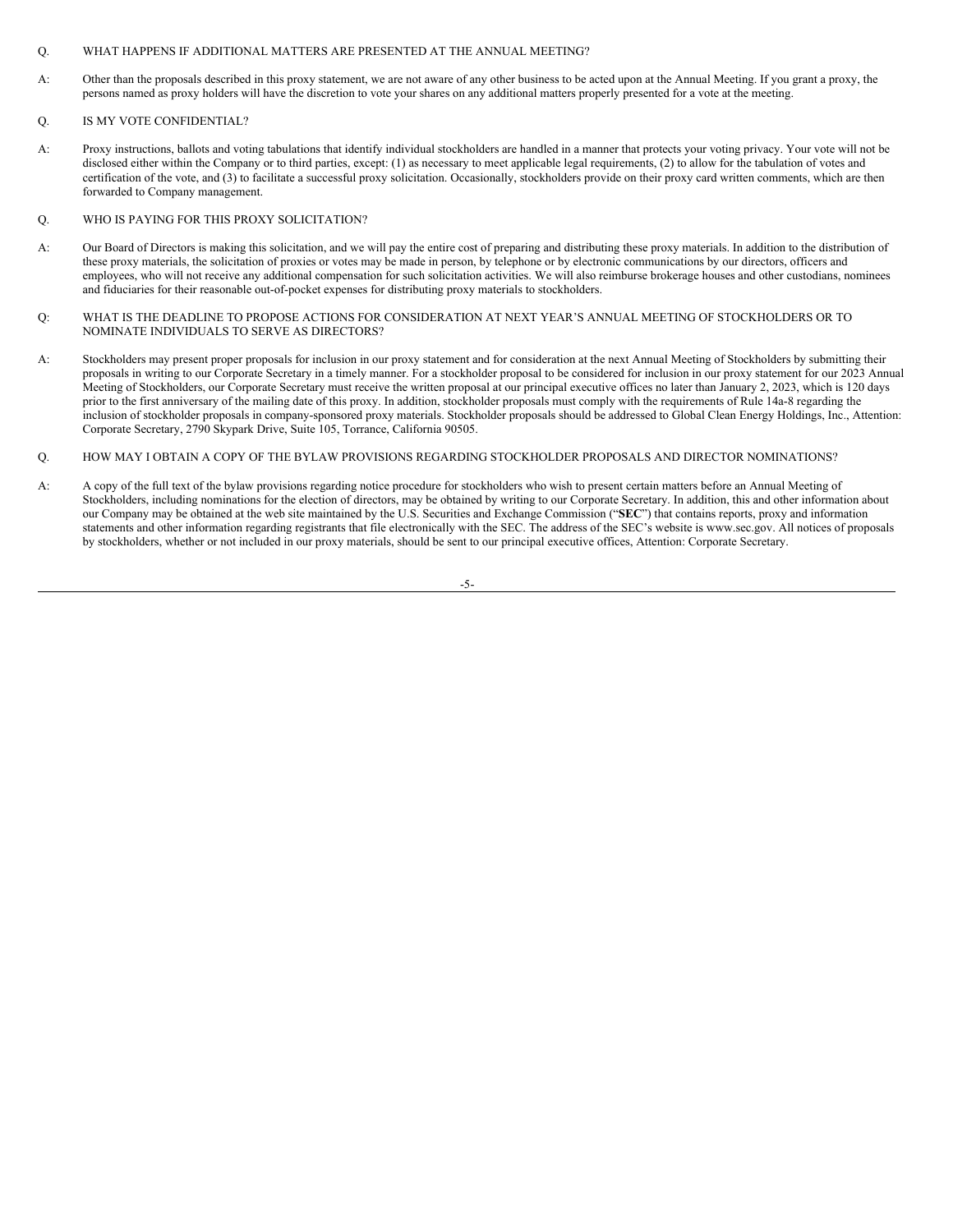### <span id="page-9-0"></span>**PROPOSAL I – ELECTION OF DIRECTORS**

Pursuant to our Bylaws, our Board has fixed the maximum number of our directors at seven, and there are currently seven individuals serving on our Board. The Board proposes that the following seven nominees, all seven of whom currently serve on the Board, be elected as directors to serve for a term ending on the date of the next annual meeting of stockholders following the date such persons are initially elected as directors, and until their successors are duly elected and qualified. Each of the nominees has consented to serve if elected. If any nominee becomes unavailable to serve as a director, the Board may designate a substitute nominee. In that case, the persons named as proxies will vote for the substitute nominee designated by the Board. There is no family relationship between any director, executive officer, or person nominated or chosen by the Company to become a director or executive officer. We have determined that David R. Walker, Susan L. Anhalt, Phyllis E. Currie, E. Nicholas Jones, Martin Wenzel, and Amy K. Wood are non-employee directors and are "independent" as defined under The Nasdaq Stock Market's listing standards (see "Director Independence" below). The affirmative vote of a plurality of the shares cast at the Annual Meeting is required to elect the seven nominees. The following is information concerning the nominees for election as directors:

#### **Director Nominees**

Set forth below is information regarding the nominees, including information furnished by them as to their principal occupations for the last five years, and their ages as of April 18, 2022.

| Name                  | Age | <b>Position</b>                      |  |
|-----------------------|-----|--------------------------------------|--|
| David R. Walker       | 77  | Chairman of the Board                |  |
| <b>Richard Palmer</b> | 61  | Chief Executive Officer and Director |  |
| Susan L. Anhalt       | 52  | Director                             |  |
| Phyllis E. Currie     | 75  | Director                             |  |
| E. Nicholas Jones     | 47  | Director                             |  |
| Martin Wenzel         | 64  | Director                             |  |
| Amy K. Wood           | 50  | Director                             |  |

### **David R. Walker**

David R. Walker joined the Board of Directors in May 1996 and was appointed Chairman of the Board of Directors in May 1998. He served as Chairman of the Audit Committee from 2001 to July 2021. Mr. Walker has been retired since July 2016. From 1976 until his retirement in July 2016, Mr. Walker was the General Manager of Sunheaven Farms, the largest onion growing and packing entity in the State of Washington. In the capacity of General Manager, Mr. Walker performed the functions of a traditional chief financial officer. Mr. Walker holds a Bachelor of Arts degree in economics from Brigham Young University with minors in accounting and finance.

The Board believes that Mr. Walker's experience regarding the operation and management of large-scale agricultural farms and his experience as a financial officer are valuable resources to our Board in formulating business strategy, addressing business opportunities and resolving operational issues that arise from time to time.

#### **Richard Palmer**

Richard Palmer has been a member of the Board of Directors since September 2007 and became our Chief Executive Officer in December 2007. Mr. Palmer served as our President from September 2007 to April 2022. Prior to joining the Company in 2007, Mr. Palmer was a co-founder of Mobius Risk Group, LLC, an energy risk advisory services consulting company that was formed in January 2002 and was a principal and Executive Vice President of that consulting company until September 2007. From 1997 to 2002, Mr. Palmer was a Senior Director at Enron Energy Services. Prior thereto, from 1995 to 1996 Mr. Palmer was a Vice President of Bentley Engineering, and a Senior Vice President of Southland Industries from 1993 to 1996. Mr. Palmer received his designation as a Certified Energy Manager in 1999, holds two Business Management Certificates from University of Southern California's Business School, and is an active member of both the American Society of Plant Biologists, and the Union of Concerned Scientists. Mr. Palmer is Trustee & President of the Center for Sustainable Energy Farming (CFSEF), a non-profit research institute dedicated to sustainable communities, fueled by socially-responsible clean energy. Mr. Palmer has previously served on the Roundtable on Sustainable Biomaterials (RSB) Services Foundation's Board of Directors and held the Chairman role from April until December 2013.

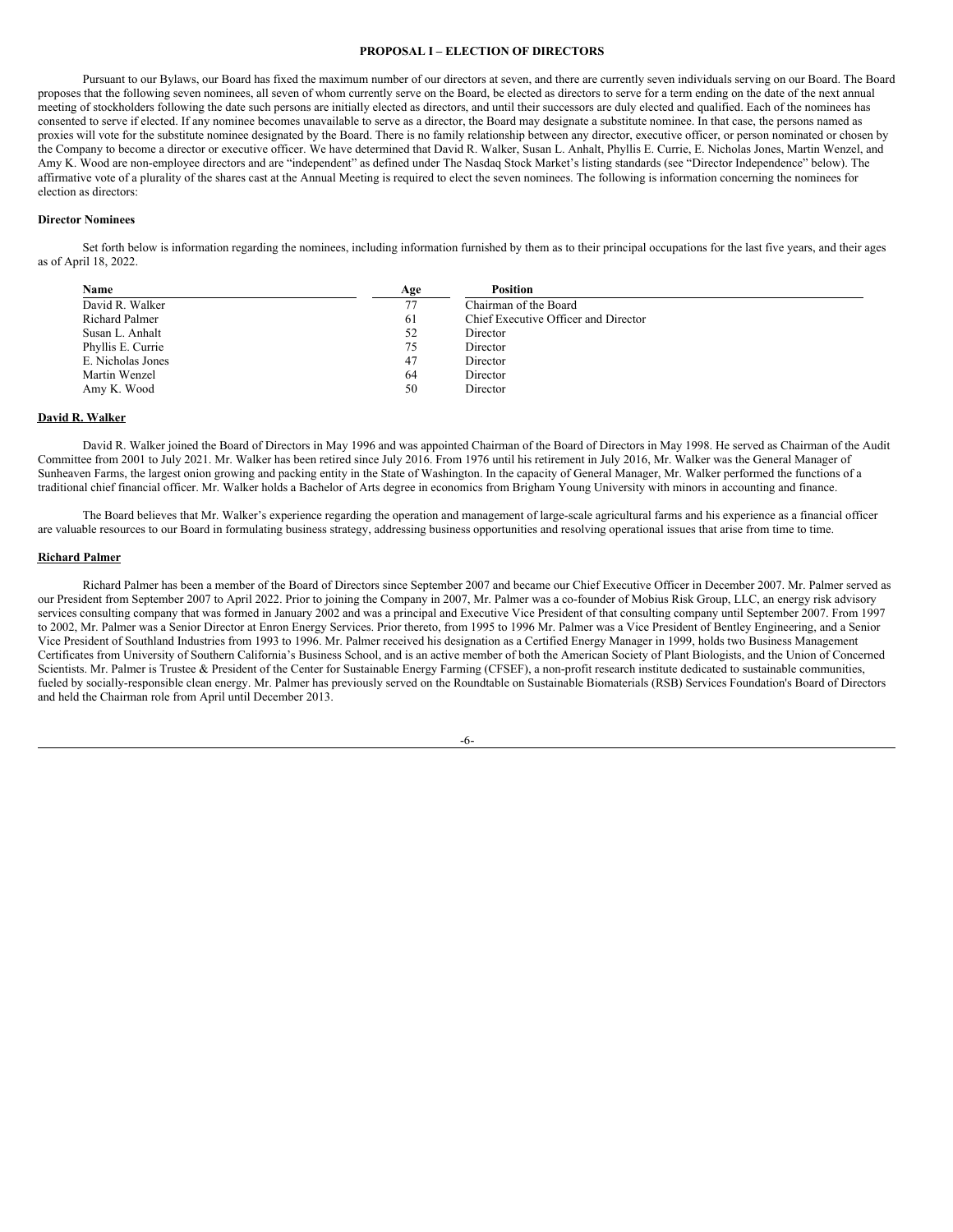Over the last 28 years, Mr. Palmer has held senior level management positions with a number of large engineering, development, operations and construction companies, and, as a result, he has garnered a wealth of experience in the energy field. Mr. Palmer's experience is important to the development and execution of the Company's business plan. Mr. Palmer is the only member of management who serves as a director of the Company.

#### **Susan L. Anhalt**

Susan L. Anhalt was appointed to the Board of Directors on July 23, 2021. Ms. Anhalt serves as a member of the Board's Nominating and Governance Committee and as a member of the Board's Audit Committee.

Ms. Anhalt is the founding attorney of SLAE Inc., a law firm serving technology start-up and growth companies since 2018. Prior to launching SLAE Inc., Ms. Anhalt was the Chief Legal Officer of The Search Agency, a digital marketing company, and served in that role from 2015 to 2019. Prior to The Search Agency, Ms. Anhalt was General Counsel of The TLP Group, a coalition of technology-based enterprises dedicated to the development, management and commercialization of proprietary technologies, from 2006 to 2014. During that time, Ms. Anhalt was also VP, Law of one of The TLP Group's affiliated companies, that filed a Plan of Reorganization under Chapter 11 of the United States Bankruptcy Code in 2013.

Prior to The TLP Group, Ms. Anhalt served as SVP, Assistant General Counsel of United Online, Inc. (NASDAQ: UNTD) after beginning her career at the law firm of Latham & Watkins in Los Angeles. Ms. Anhalt holds a J.D. from the Indiana University Maurer School of Law and a B.A. in political science from Stanford University.

Our Board of Directors believes that Ms. Anhalt is highly qualified to serve as a member of the Board of Directors because of her legal and business background and education, her experience representing early stage and high-growth companies.

#### **Phyllis E. Currie**

Phyllis E. Currie was appointed to the Board of Directors on July 23, 2021. Ms. Currie serves as Chair of the Board's Audit Committee and as a member of the Board's Compensation Committee.

Ms. Currie has served on the Board of Midcontinent Independent System Operator, which operates an energy market and manages transmission assets in 15 U.S. states and one Canadian province. She has been a member of the board since January 2016, served as Chair of the Board from January 2019 through 2021, chaired the Audit and Finance Committee from 2016 through 2018; and remains a member of the Audit and Finance Committee, as well as the Markets, System Planning and Human Relations Committees. She is also an executive consultant for Hometown Connections, Inc., providing strategic planning, organization assessments and training for California municipal utilities.

| ٦ | v |   |
|---|---|---|
|   |   | _ |
|   | I |   |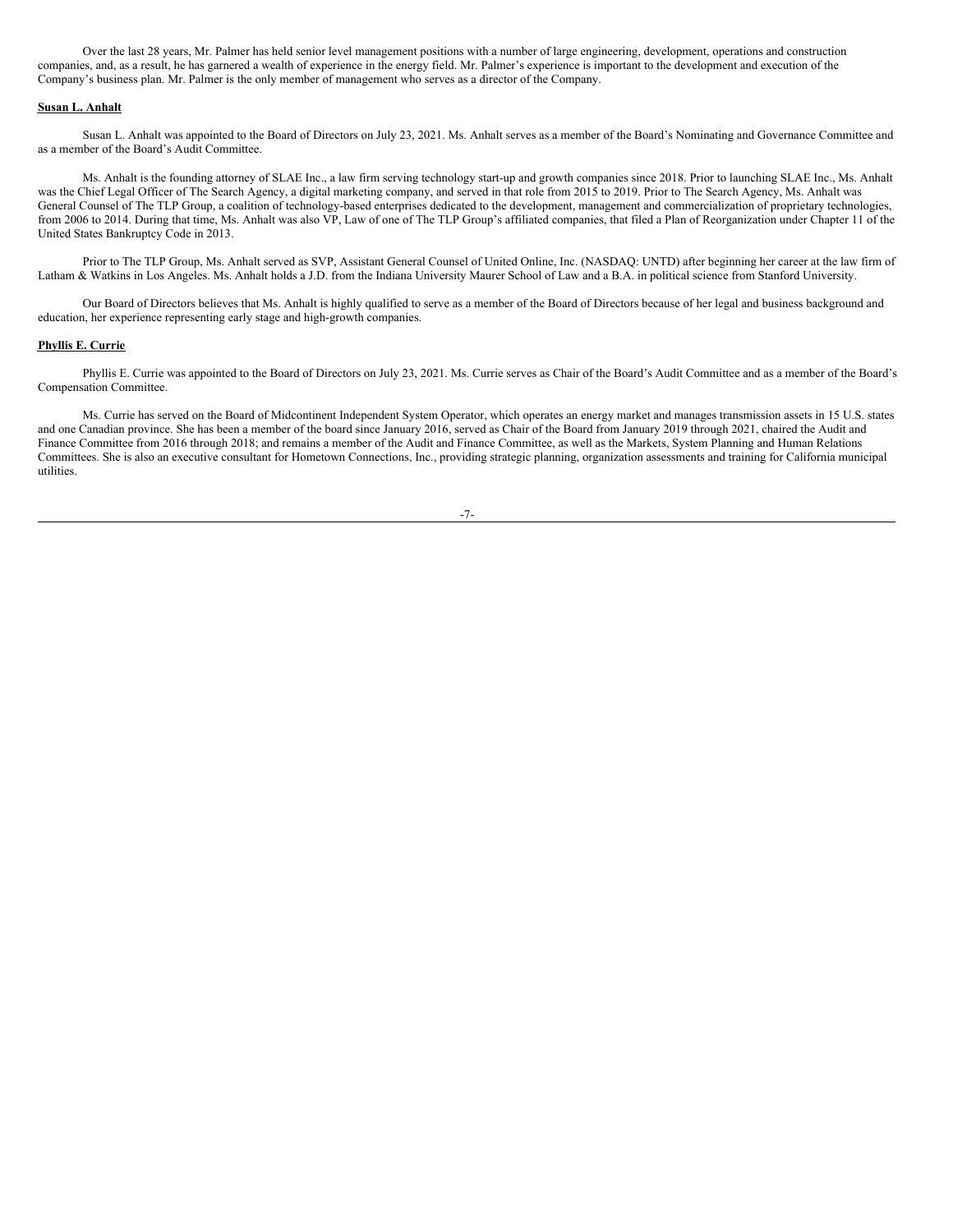Prior to her current positions, Ms. Currie served as General Manager of the Pasadena, California Water and Power Department (PWP) from 2001 to 2015. Before joining PWP, Ms. Currie spent three decades serving the City of Los Angeles, holding positions such as Chief Financial Officer of the Los Angeles Department of Water and Power and Assistant City Administrative Officer. Ms. Currie holds a Bachelor of Arts degree in political science and an MBA from the University of California at Los Angeles. Ms. Currie also attended the Program for Senior Executives in State and Local Governments from the Kennedy School of Government at Harvard University.

Our Board of Directors believes that Ms. Currie is highly qualified to serve as a member of the Board of Directors because of her extensive experience in the energy industry, including her service in senior management roles.

#### **E. Nicholas Jones**

E. Nicholas Jones has been the ExxonMobil Research & Engineering Process Engineering Division Manager since 2019. In his current position, he is responsible for technology deployment and technical support to ExxonMobil's global manufacturing sites for refining technologies, process safety and environmental activities. In 2010, he became the Global Environmental Engineering Section Head. From 2012 to 2015, Jones was part of ExxonMobil's Corporate Strategic Planning Department as an Energy Advisor, responsible for assessing economic and energy trends, emerging energy technologies, and related market and public policy issues around the world. Between 2016 and 2019 Mr. Jones led the technology development for a multi-billion dollar capital project at ExxonMobil's Singapore Refining and Petrochemical Complex and also served as Project Executive for a brownfield revamp project at ExxonMobil's Baton Rouge refinery. Mr. Jones joined ExxonMobil Oil Corporation in 2001 after completing his Ph.D. in Chemical Engineering from Purdue University.

Our Board of Directors believes Mr. Jones is a highly qualified to serve as a member of the Board of Directors because of his engineering expertise in the technical support and operations of refineries, and has experience developing, assessing and adopting technology for implementation in capital projects, with recent experience in technology assessments involving renewable fuels and sustainability focused initiatives.

#### **Martin Wenzel**

Martin Wenzel was appointed to the Board of Directors on May 7, 2020. Mr. Wenzel previously served on the Board from April 2010 until the end of 2014. Until his appointment as a director, Mr. Wenzel served as an advisor to the Board pursuant to that certain Board Advisor Agreement, dated June 21, 2019.

Mr. Wenzel has been the President of Javaman LLC, an energy consultancy practice since June 2019. He served as an Executive Vice President for Heorot Power Holdings from June 2016 to March 2021. Prior to joining Heorot Power Holdings, Mr. Wenzel served as Executive Vice President for Beowulf Energy from July 2012 to June 2016. Prior to his work at Beowulf, he was the President and Chief Executive Officer for Colorado Energy Management (2007-2012.) Mr. Wenzel was the Senior Vice President (Sales and Marketing) of Miasole Inc., a producer of solar cell products. Mr. Wenzel was President and Chief Executive Officer of Alpha Energy LLC from 2001- 2004. Mr. Wenzel holds an Executive MBA from Columbia Business School, a Master's Degree in Systems Management from the University of Southern California, and a Bachelor's degree in Engineering and Management from the U.S. Naval Academy.

Mr. Wenzel was chosen to serve as a director on the Board because of his extensive background in the energy industry, including over 30 years of developing, financing, constructing and operating energy projects and marketing energy commodities in the U.S. and internationally.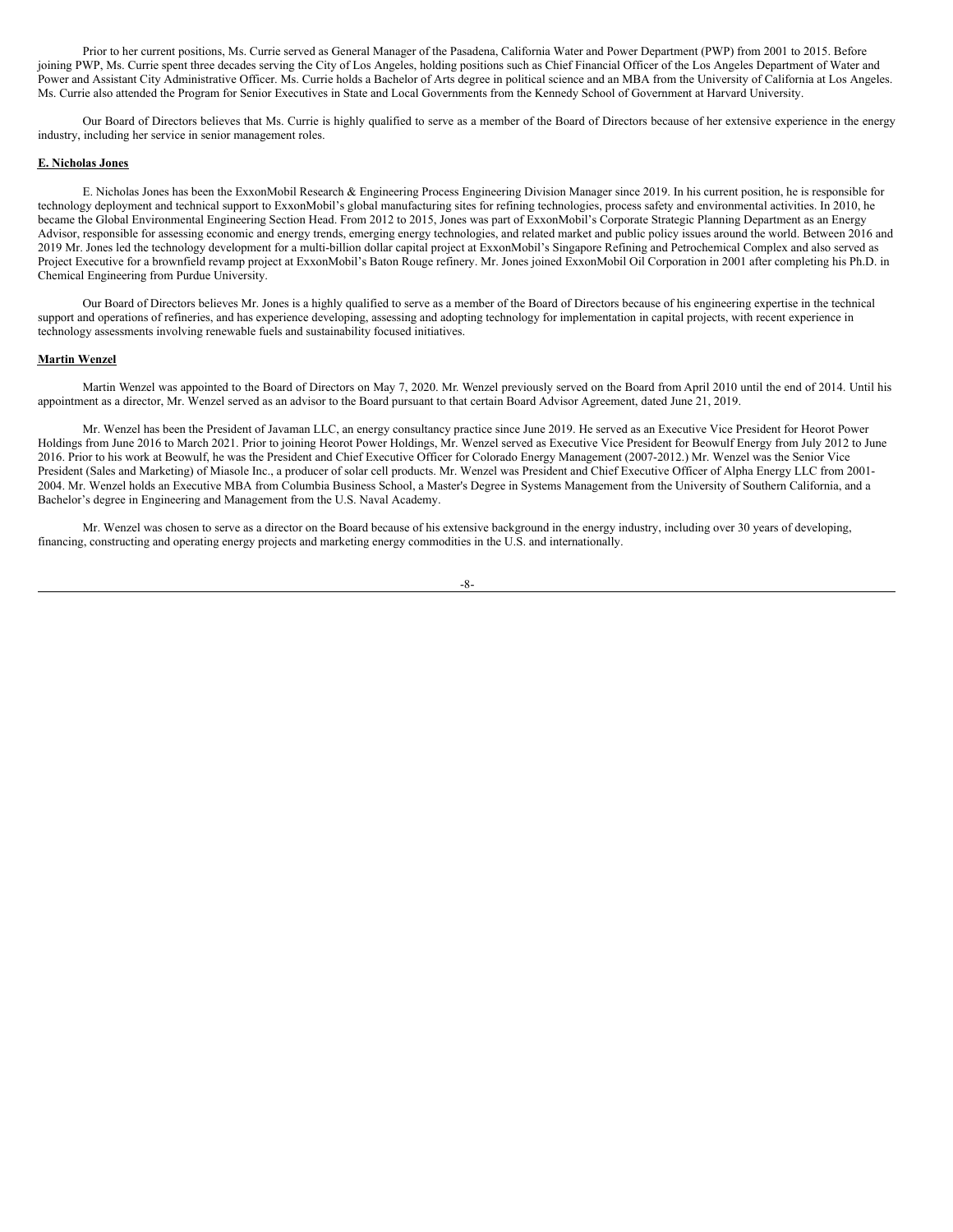#### **Amy K. Wood**

Amy K. Wood currently is Americas Feed & Product Manager at ExxonMobil Oil Corporation and is responsible for supply chain optimization for Americas crude and products, circuit economics, and bio-fuels business development. Ms. Wood has held various positions with ExxonMobil Oil Corporation since joining that company in 1994, including roles in Process Design Engineering, Complex Engineering, Global Logistic Optimization, and most recently as EAME Feed & Product Manager responsible for supply chain optimization for Europe crude and products. She has a Master's Degree in Chemical Engineering from the University of Louisville.

Our Board of Directors believes Ms. Wood is a highly qualified to serve as a member of the Board of Directors because of her extensive experience in renewable fuels development, refinery process design and work in renewable business initiatives, and her expertise in supply chain optimization.

#### **Director Independence**

Our Common Stock is quoted on the OTCQB Market under the symbol "GCEH." The OTCQB is an electronic trading platform that does not maintain any standards regarding the "independence" of the directors on our Board, and we are not otherwise subject to the requirements of any national securities exchange or an inter-dealer quotation system with respect to the need to have a majority of our directors be independent.

In the absence of such requirements, we have elected to use the definition for "director independence" under The Nasdaq Stock Market's listing standards, which defines an "independent director" as "a person other than an officer or employee of the Company or its subsidiaries or any other individual having a relationship, which in the opinion of the Board of Directors, would interfere with the exercise of independent judgment in carrying out the responsibilities of a director." The definition further provides that, among others, employment by us (or any parent or subsidiary of ours) at any time during the past three years, or the acceptance of compensation as a consultant in excess of \$120,000 during any twelve-month period in the past three years, are considered a bar to independence regardless of the determination of our Board (options received for services are valued at the time of grant).

Our Board has determined that Mr. Walker, Ms. Anhalt, Ms. Currie, Mr. Jones, Mr. Wenzel, and Ms. Wood currently are our independent directors as defined in The Nasdaq Stock Market rules relating to director independence, but that Mr. Wenzel does not meet the additional independence requirements for audit committee members.

#### **Board of Director Meetings**

All members of the Board of Directors hold office until the next annual meeting of stockholders or the election and qualification of their successors. During the fiscal year ended December 31, 2021, the Board of Directors held 10 meetings. Each director who was in office at that time attended all such meetings of the Board of Directors. The Audit Committee held four meetings during the fiscal year ended December 31, 2021. All members of our Board of Directors attended at least 75% of the meetings of the Board of Directors or their respective committee meetings held during the time that they served as such.

### **Director Attendance at Annual Meetings**

Although we do not have a formal policy regarding attendance by Board members at the annual meeting of stockholders, directors are strongly encouraged to attend annual meetings of stockholders. All of our directors serving at the time attended our 2021 annual meeting. Unless they are unable to do so because of travel and health restrictions, all of our current directors (all of whom are current nominees) are expected to attend the Annual Meeting.

#### -9-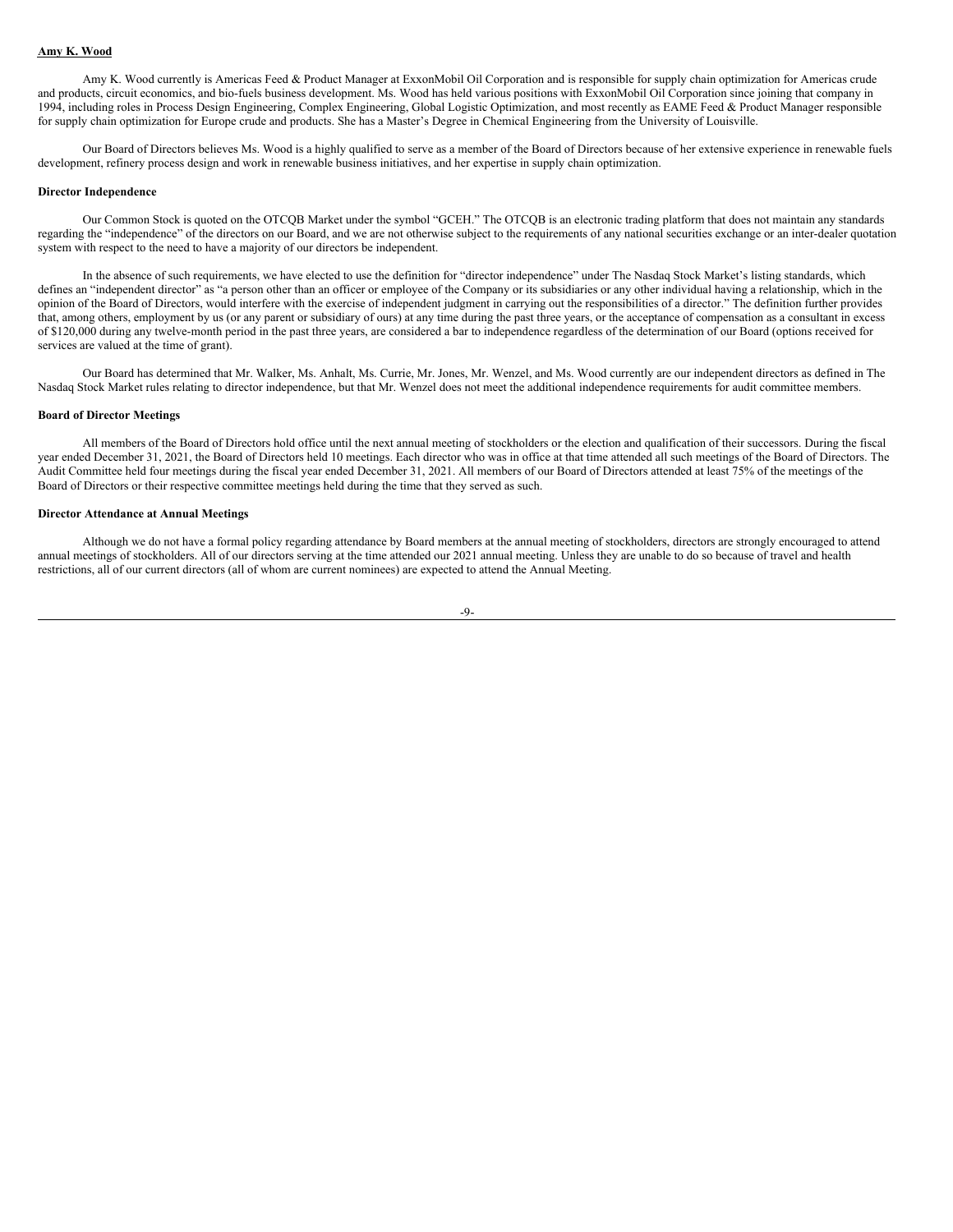#### **Board Committees**

The Audit Committee meets periodically with the Company's management and independent registered public accounting firm to, among other things, review the results of the annual audit and quarterly reviews and discuss the consolidated financial statements. The Audit Committee also hires the independent registered public accounting firm and receives and considers the accountant's comments as to controls, adequacy of staff and management performance and procedures. The Audit Committee is also authorized to review related party transactions for potential conflicts of interest and to conduct internal investigations into whistleblower complaints. Because of the small size of the Board, for the first half of 2021 the Audit Committee was composed of only one director, Mr. Walker. Following their appointment to the Board in July 2021, Ms. Currie and Ms. Anhalt were appointed to the Audit Committee. Accordingly, Ms. Currie (Chair), Ms. Anhalt and Mr. Walker currently serve as the three members of the Audit Committee. Each of the current members of the Audit Committee is a non-employee director and is independent as defined under the NASDAQ Stock Market's listing standards. In addition, each of the members of the Audit Committee has knowledge of financial matters, and Ms. Currie is an "audit committee financial expert."

Our Board established the Compensation Committee in July 2021 and appointed Mr. Walker (Chair), Mr. Wenzel, and Ms. Currie as the three members of that committee. Each of three members of the committee is a non-employee director and is independent as defined under the NASDAQ Stock Market's listing standards. Although Mr. Wenzel received stock options in June 2019 valued at \$28,950 for advisory services that he provided to the Board, the Board has determined that that option grant does not interfere with his independent judgment and that Mr. Wenzel's appointment to the Compensation Committee is in the stockholders' best interests. The Compensation Committee is responsible for considering and recommending to the Board the compensation arrangements for senior management. As part of its other responsibilities, the Compensation Committee provides general oversight of our compensation structure, and, if deemed necessary, has the authority to retain, and approve the terms of the retention of compensation consultants and other compensation experts. The Compensation Committee engaged a compensation consulting firm in 2021 to provide the committee with advice regarding executive compensation plans and executive officer compensation arrangements. Other duties and responsibilities of the Compensation Committee include reviewing the performance of executive officers; reviewing and approving objectives relevant to executive officer compensation; recommending equity-based and incentive compensation plans; and recommending compensation policies and practices for service on our Board of Directors and its committees and for the Chairman of our Board of Directors.

The Nominating and Corporate Governance Committee is responsible for developing and recommending corporate governance guidelines to the Board, identifying qualified individuals to become directors, recommending selected nominees to serve on the Board, and overseeing the evaluation of the Board and its committees. The Nominating and Corporate Governance Committee currently consists of Mr. Wenzel (Chair) and Ms. Anhalt, each of whom is a non-employee director and is independent as defined under the NASDAQ Stock Market's listing standards. The Nominating and Corporate Governance Committee also reviews the qualifications of director nominations submitted by stockholders of the Company, subject to the stockholders having followed procedures established under the Company's bylaws (see the discussion under "STOCKHOLDER PROPOSALS" beginning on page 33 of this proxy statement).

Nominees for election to the Board are proposed by the Nominating and Corporate Governance Committee and formally nominated by our Board of Directors. In identifying and evaluating individuals qualified to become Board members, our directors consider such factors as they deem appropriate to assist in developing a Board of Directors that is diverse in nature and comprised of experienced and seasoned advisors. Our Board of Directors has not adopted a formal policy with regard to the consideration of diversity when evaluating candidates for election to the Board. However, our Board believes that membership should reflect diversity in its broadest sense but should not be chosen nor excluded based on race, color, gender, national origin, or sexual orientation. In this context, the Board does consider a candidate's experience, education, industry knowledge and history with the Company, and differences of viewpoint when evaluating his or her qualifications for election to the Board. In evaluating such candidates, the Board seeks to achieve a balance of knowledge, experience, and capability in its composition.

-10-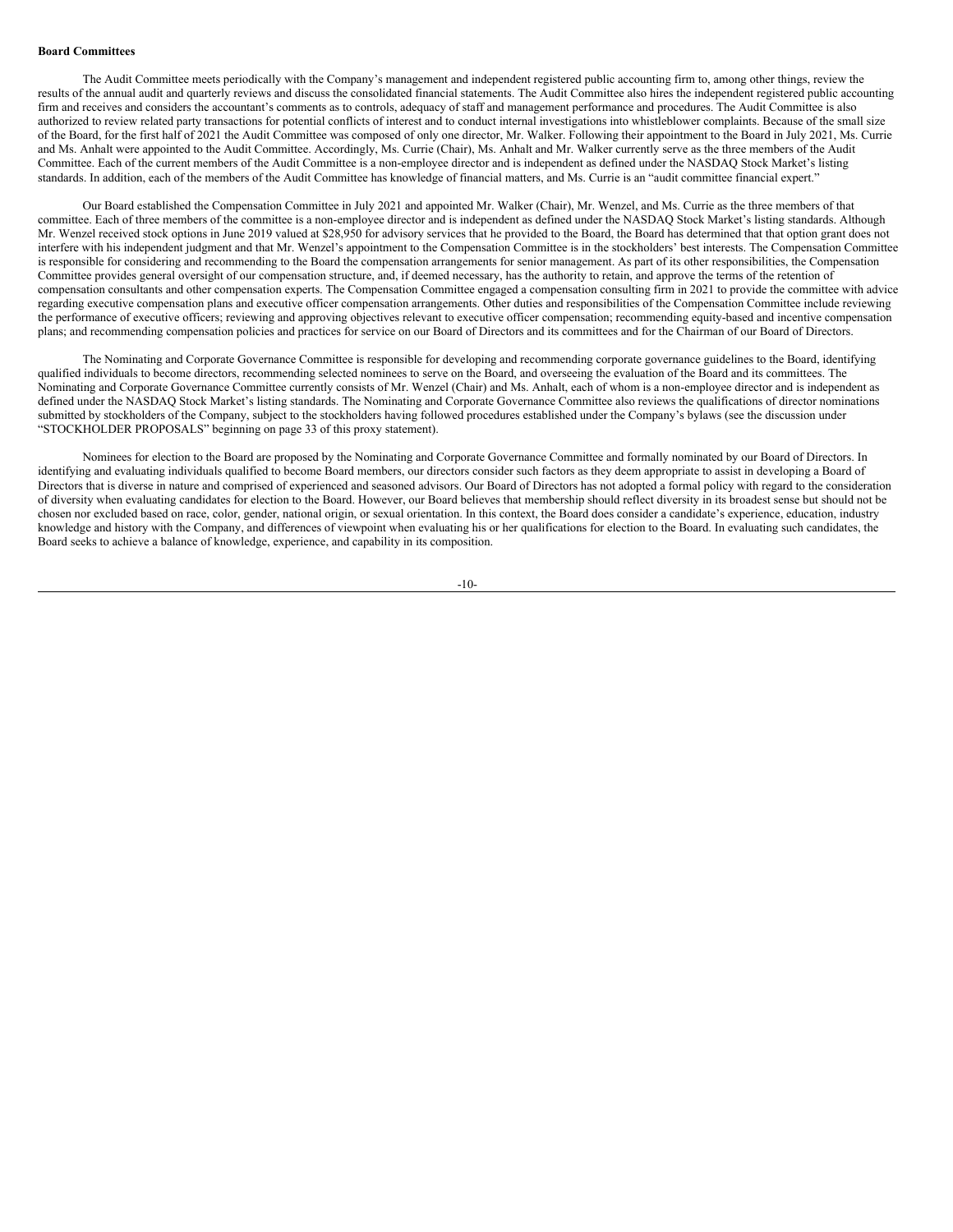The Audit Committee, Compensation Committee, and Nominating and Corporate Governance Committee each operate pursuant to a written charter, which charters are available on our website at www.gceholdings.com.

### **Certain Relationships and Related Transactions**

From 2010 to 2018, Mr. Palmer deferred more than \$1.7 million of his salary and annual bonus payable to him under his employment agreement with the Company. On October 16, 2018, Mr. Palmer entered into a new employment agreement with the Company. Concurrently with the execution of the new employment agreement, because of the Company's financial condition, Mr. Palmer agreed to defer \$1 million of his accrued salary and bonus for an additional two years. In order to evidence the foregoing deferral, the Company and Mr. Palmer entered into a \$1 million convertible promissory note. Mr. Palmer's convertible note accrues simple interest on the outstanding principal balance of the note at the annual rate of five percent (5%). Under the convertible promissory note, Mr. Palmer has the right, exercisable at any time until the convertible promissory note is fully paid, to convert all or any portion of the outstanding principal balance and accrued and unpaid interest into shares of Common Stock at an exercise price of \$0.154 per share. On February 23, 2022 the Company completed a \$145 million offering of its newly created Series C Preferred Stock. In connection with that offering, Mr. Palmer and the Company amended the convertible note to provide that Mr. Palmer would no longer be permitted to convert any interest that accrues after February 23, 2022 into shares of common stock, and that the maximum number of shares Mr. Palmer can acquire upon the conversion of the convertible note is 7,616,305. In addition, the Company and Mr. Palmer agreed to extend the date by which the Company has to repay the convertible note (which is also the last date by which Mr. Palmer can convert the convertible note) to the later of (i) February 23, 2024 and (ii) twelve months after the date on which all of the shares of the Company's Series C Preferred Stock have been redeemed in full by the Company.

On April 15, 2021, the Company acquired 100% of the outstanding equity of Agribody Technologies, Inc., a private agricultural biotechnology company, in an allstock transaction for a total value of approximately \$5 million. As consideration for the acquisition of Agribody Technologies, Inc., the Company issued 830,526 shares at an approximate value of \$6.02 per share. Jerald Feitelson was the founder, Chief Executive Officer and a principal stockholder of Agribody Technologies, Inc. In connection with the acquisition, Mr. Feitelson received 209,225 shares of Common Stock. Mr. Feitelson was appointed as our Vice President-Chief Scientific Officer concurrently with the acquisition of Agribody Technologies, Inc.

On November 17, 2021, Sustainable Oils, Inc., the Company's wholly-owned plant science subsidiary, acquired Entira, Incorporated ("**Entira**"), an agriculture business and marketing consulting firm, in an all stock transaction. Michael Karst was a founder and the senior partner of Entira, and both he and his wife were shareholders of Entira. In their capacities as shareholders of Entira, Mr. Karst and his wife collectively received 203,575 shares of the Company's common stock, each valued at \$6.05 per share, in the transaction. Upon consummation of the acquisition of Entira, Mr. Karst was appointed as the new President of Sustainable Oils, Inc. and Vice President of Global Clean Energy Holdings, Inc. As part of his employment agreement, Mr. Karst received options to purchase up to an additional 30,000 shares of the Company's common stock, vesting over 12 quarters and with an exercise price of \$6.05, and 30,000 restricted shares which shares vest as to 10,000 shares annually over three years as long as Mr. Karst is still employed with the Company on said vesting date.

On February 2, 2022, ExxonMobil Renewables LLC, an affiliate of ExxonMobil Oil Corporation (collectively, "**ExxonMobil**"), purchased a \$125,000,000 of the Company's new Series C Preferred Stock and warrants to purchase shares of the Company's common stock. The Company's refinery subsidiary and ExxonMobil are parties to a product offtake agreement and a term purchase agreement, which agreements grant ExxonMobil the right to purchase substantially all of the renewable diesel produced by the Company's renewable fuels refinery for a period of five years. In connection with the sale of the shares of Series C Preferred Stock to ExxonMobil, ExxonMobil acquired the right to appoint two directors to the Company's Board of Directors and, if the shares of ExxonMobil's Series C Preferred Stock have not been redeemed prior to the fifth anniversary of issuance, or upon a default of certain terms of the Series C Preferred Stock, ExxonMobil will have the right to appoint a majority of the Company's Board of Directors. Upon its purchase of its shares of Series C Preferred Stock, ExxonMobil designated E. Nicholas Jones and Amy K. Wood as its appointees to the Company's Board of Directors. Both Mr. Jones and Ms. Wood are employees of ExxonMobil.

-11-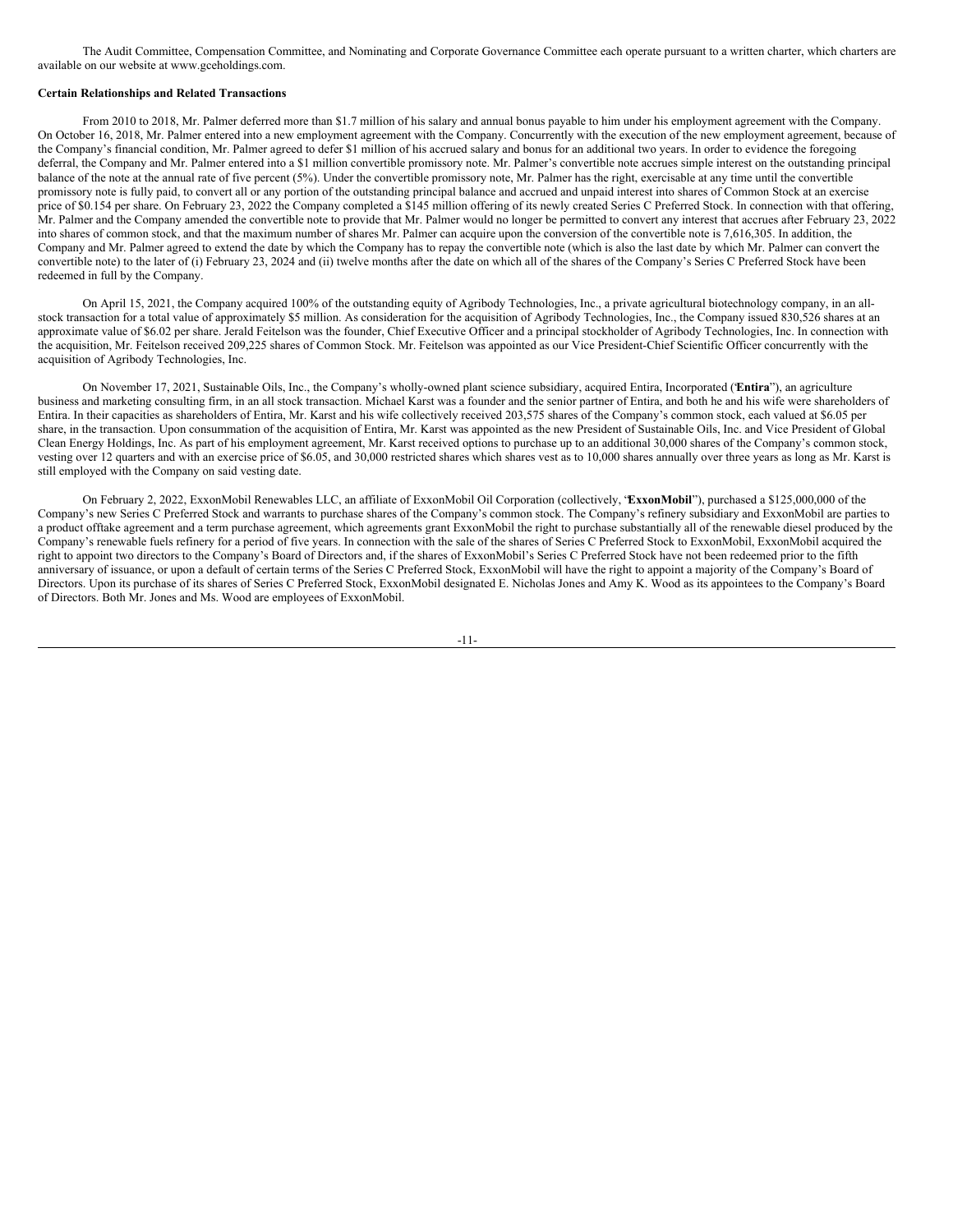#### **Communications with the Board of Directors**

Stockholders may communicate directly with the Board by writing to them at Board of Directors, c/o Corporate Secretary, Global Clean Energy Holdings, Inc., 2790 Skypark Drive, Suite 105, Torrance, California 90505. Written communications specifically marked as a communication for our Board of Directors, or a particular director, except those that are clearly marketing or soliciting materials, will be forwarded unopened to Mr. Walker, currently the Chairman of our Board, or to the particular director to whom they are addressed, or presented to the full Board or the particular director at the next regularly scheduled Board meeting.

#### **Code of Ethics**

Our Board of Directors has adopted a Code of Conduct and Ethics that applies to our principal executive officers, principal financial officer or controller, or persons performing similar functions ("**Code of Ethics**"). A copy of our Code of Ethics will be furnished without charge to any person upon written request. Requests should be sent to: Corporate Secretary, Global Clean Energy Holdings, Inc. 2790 Skypark Drive, Suite 105, Torrance, California 90505. Our Code of Ethics is also available under the "Company" section of our website at www.gceholdings.com.

#### **Commitment to Corporate Responsibility**

Our Company is a uniquely positioned, vertically integrated renewable feedstocks and finished fuels company committed to creating long-term stakeholder value through the implementation of ethical, social, and environmentally sustainable initiatives throughout our operations. Our business model is designed to control all aspects of the value chain, with one end of our business anchored in plant science and the other in renewable fuels production. We contract directly with farmers to grow our ultra-low carbon, nonfood, proprietary camelina feedstock on fallow land and ship it efficiently for processing at our renewable fuels refinery in Bakersfield, California. Once online, the estimated 15,000 barrels per day refinery facility will sell up to its full production capacity of renewable diesel for a minimum of five years to ExxonMobil Oil Corporation through a pair of long-term supply agreements.

Our focus is to be an economically viable solution in reducing global greenhouse gas (GHG") emissions via sustainable, more environmentally friendly alternatives to conventional petroleum-based fuels. The three pillars of sustainability — environmental, social, and economic — anchor our business philosophy. Through the implementation of these principals across our vertically integrated asset platform, we seek to drive long-term stakeholder value while creating a positive impact on food security by easing the demand on food crops for fuel production. By creating additive feedstock volume into an undersupplied market, our platform positions us as a globally scalable solution to the "Food *vs.* Fuel" quandary, while allowing us to continuously lower the carbon intensity of our finished fuels. We believe we can achieve "net zero" GHG footprint on all our finished fuels, including renewable diesel, renewable propane, and renewable naphtha, and in the future, sustainable aviation fuel as well. By eliminating intermediaries and leveraging our vertically integrated model, we should maintain significant control of the full value chain which allows us to produce highly sustainable, low cost, high margin and ultra-low carbon finished fuels.

Over the past 15 years we have developed a portfolio of proprietary elite varieties of*Camelina sativa* ("**camelina**") to be used as a feedstock for our renewable fuels refinery, providing us with feedstock certainty unmatched in the industry. Our proprietary camelina varieties hold several advantages over traditional feedstocks like soybean oil. By yielding additional Low Carbon Fuel Standard credits through a lower carbon intensity score, our camelina adds significant value to our end products, and as a dryland farmed rotational crop grown on fallow land, camelina does not impact food production or compete with other crops for scarce water resources. The result of our vertically integrated farm-to-fuel strategy is a highly sustainable, low cost, and ultra-low carbon finished fuel.

#### -12-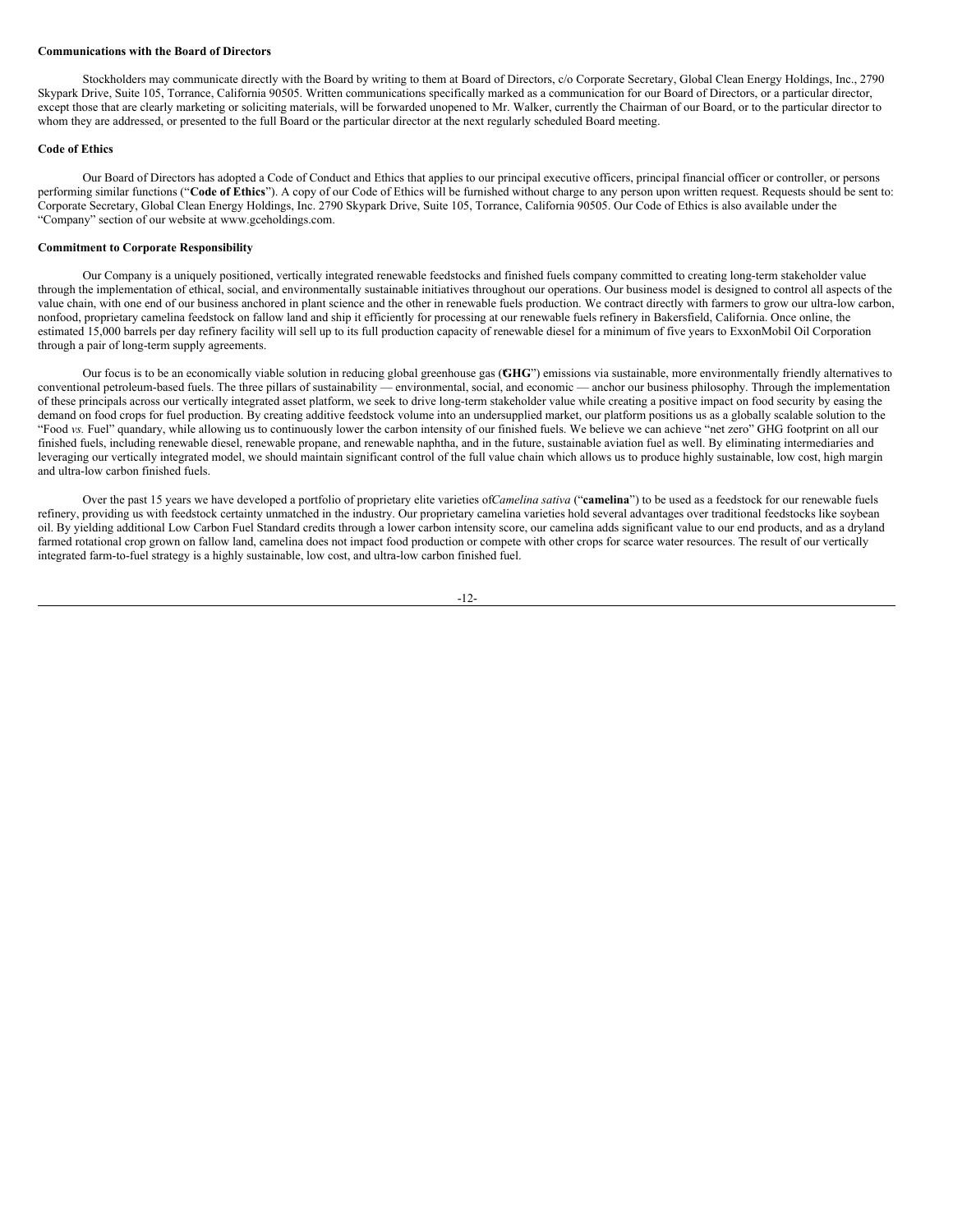We at Global Clean Energy Holdings, Inc. are fully committed to maintaining corporate sustainable policies and practices for all stakeholders. The drive to zero environmental and social impacts is our philosophical and operational goal made possible through innovative technologies, energy management, fuel switching, sustainable practices, co-location of facilities and continued feedstock research and development. Through commitment, practice, and education our goal is to improve the sustainability and efficiency in all aspects of the business. For us, sustainability is not just good business, it is the right thing to do.

Economic. Utilizing a farm-to-fuels strategy meaningfully differentiates us from our competition. Our strategy is to control all aspects of the renewable fuels value chain: (i) our upstream operations, anchored in plant and soil science, develop and produce a patented, low cost, proprietary, nonfood-based crop for use in our downstream operations; (ii) our midstream operations efficiently handle, aggregate, store, and transport feedstock to our downstream operations; and (iii) our downstream operations process and convert feedstock into drop-in renewable fuels at our Bakersfield renewable fuels refinery.By eliminating intermediaries and leveraging a vertically integrated model, we have unparalleled control throughout the value chain to maximize margin generation through operational and logistical efficiencies while simultaneously minimizing feedstock costs and our GHG footprint.

Environmental Factors. We are committed to delivering on the renewable fuels promise of energy and environmental sustainability. Our mandate is to deliver the lowest life cycle carbon intensive fuel products into the market by focusing on plant genetics, selection, growing, transportation, production, distribution, and end-use processes. Since each step in the renewable fuel's life cycle creates its own carbon footprint, we are diligent in our approach to greenhouse gas reduction strategies throughout the complete supply chain.

Social Factors. Sustainability also relies on the principle that we will not sacrifice our future for short-term benefits. We maintain this policy through responsible stewardship of human resources, as well as natural resources. Stewardship of human resources includes considering social responsibilities such as working and living conditions of employees and their community, community health and safety and long-term quality of life. Stewardship of land and natural resources includes considering the impact of our farming practices on the environment, and benefits of our nonfood-based renewable fuels production that doesn't compete for land and water resources.

- *Nonfood feedstock*: Unlike other producers of renewable fuels, our primary feedstock that ultimately will be used at our renewable fuels refinery will be provided from our patented, nonfood camelina crop. By using a nonfood crop we don't displace farm acreage that otherwise would be used for the production of food crops, limiting the potential for food scarcity or indirect land use change.
- *Safety*: Our objective is to maintain an injury-free workplace and promote a strong safety culture throughout our organization.
- *Employee health and welfare*: We provide our employees with competitive salaries, bonuses and opportunities for equity ownership. In addition to salaries, employee benefit plans include potential annual discretionary bonuses, stock option awards, a 401(k) plan, health-care and insurance benefits, among other benefits. We may take further actions, in compliance with all appropriate government regulations, that we determine to be in the best interest of our employees. We prioritized employee safety throughout the COVID-19 pandemic by implementing risk mitigation policies.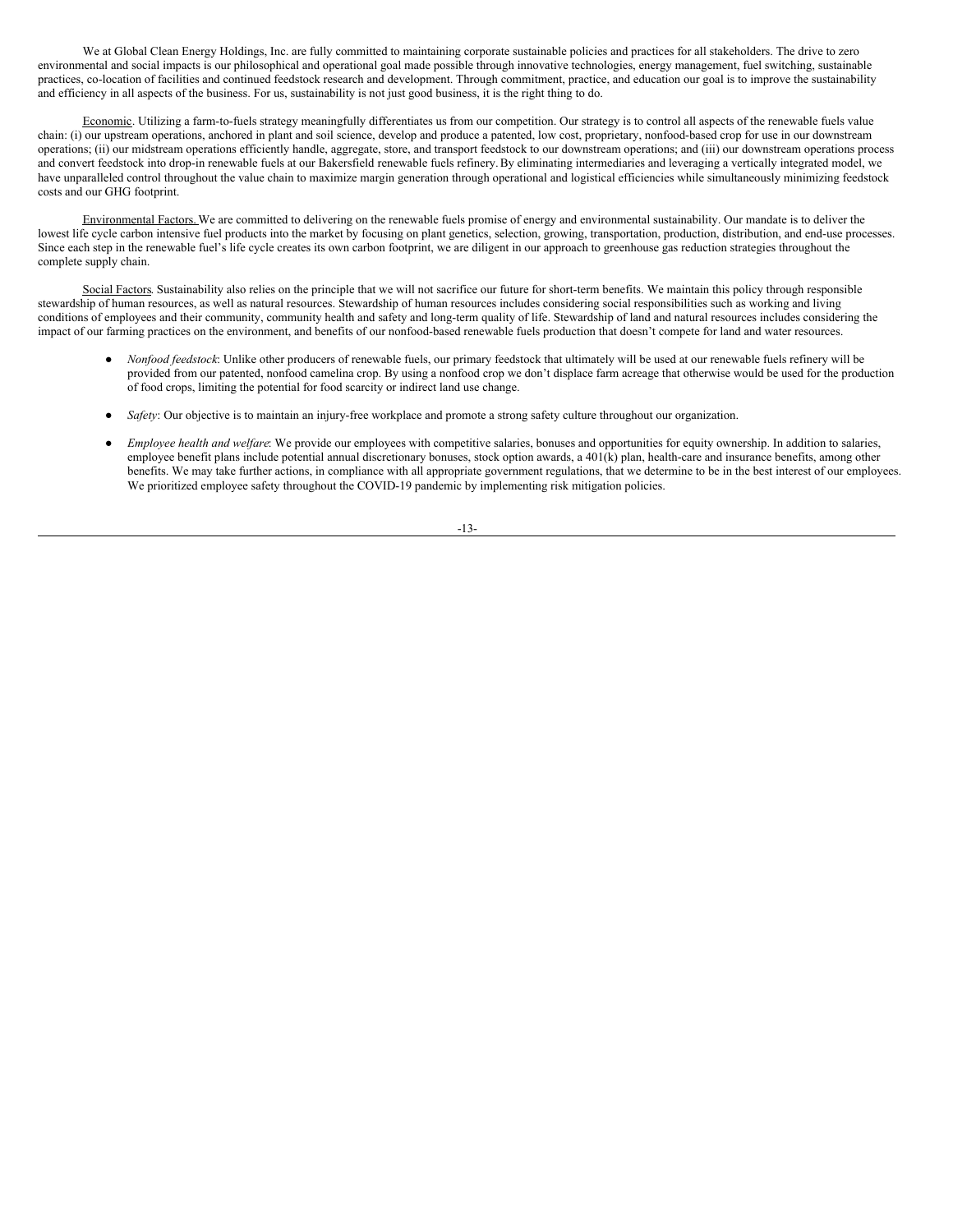Diversity and Inclusion. We strive to invest in and create ongoing opportunities for employee development in a diverse and inclusive environment in which each team member plays a unique and vital role. We believe that a diverse workforce not only will positively impact our operations, but will also cultivate an essential pipeline of experienced leaders for management. The composition of our Board of Directors currently meets the diversity guidelines set forth by the NASDAQ Stock Market.

Ethics and Corporate Governance. We aspire to maintain the highest ethical standards. All of our employees are required to adhere to our Code of Conduct and Ethics, which provides, among other things, that all of our employees, officers and directors must (i) be truthful and honest both internally and in our business dealings with each other, and (ii) make all decisions responsibly, constructively and equitably without bias as to race, color creed, religion, national origin, sex, marital status, age, or membership in any other protected class or receipt of public assistance.

#### **Delinquent Section 16(a) Reports**

Section 16(a) of the Securities Exchange Act of 1934, as amended (the "**Exchange Act**") only change requires our directors and officers and persons who beneficially own more than 10% of a class of our equity securities registered under Section 12 of the Exchange Act with the SEC initial reports of ownership and reports of changes in ownership of Common Stock and other equity securities. To the Company's knowledge, based solely on a review of the Section 16(a) reports filed electronically with the SEC and written representations that no other reports were required, all reports required by Section 16(a) applicable to our executive officers and directors and greater than 10% beneficial owners were filed on a timely basis during 2021 except for the following: one Form 3 and one Form 4 filing for Jerald Feitelson, one Form 4 filing for Ralph Goehring, three Form 4 filings for David R. Walker, one Form 4 filing for Martin Wenzel, one Form 4 filing for Michael Zilkha. All Form 4 filings each reflected one transaction, except Mr. Walker's, whose Form 4 filings pertained to six transactions.

#### **Board Leadership Structure and Role in Risk Oversight**

Our Board does not have a formal policy on whether the positions of Chairman of the Board and Chief Executive Officer are to be held by the same person. However, our Board believes it is important to select the Company's Chairman and Chief Executive Officer in the manner it considers in the best interests of the Company at any given time. Accordingly, the Chairman and Chief Executive Officer positions may be filled by one individual or by two different individuals, as determined by our Board based on circumstances then in existence. Currently, two individuals occupy these positions: David Walker serves as the Chairman of the Board, and Richard Palmer serves as the Company's Chief Executive Officer.

Our Board believes that the separation of the offices of Chairman of the Board and Chief Executive Officer at this time enhances Board independence and oversight. Moreover, since we are a relatively small participant in the energy agri-business, the current bifurcation of these positions enables our Chief Executive Officer to better focus on more managerial responsibilities, while allowing the Chairman of the Board to lead the Board in its fundamental role of providing advice to and independent oversight of management. We believe that this leadership structure has to date been acceptable.

Management is responsible for the day-to-day management of risks the Company faces, while the Board plays an important role in overseeing the identification, assessment, and mitigation of such risks. The oversight of financial risk management lies primarily with the Board's Audit Committee, which is empowered to appoint and oversee our independent auditors, monitor the integrity of our financial reporting processes and systems of internal controls, and provide an avenue of communication among our independent auditors, management, and our Board of Directors.

$$
-14-
$$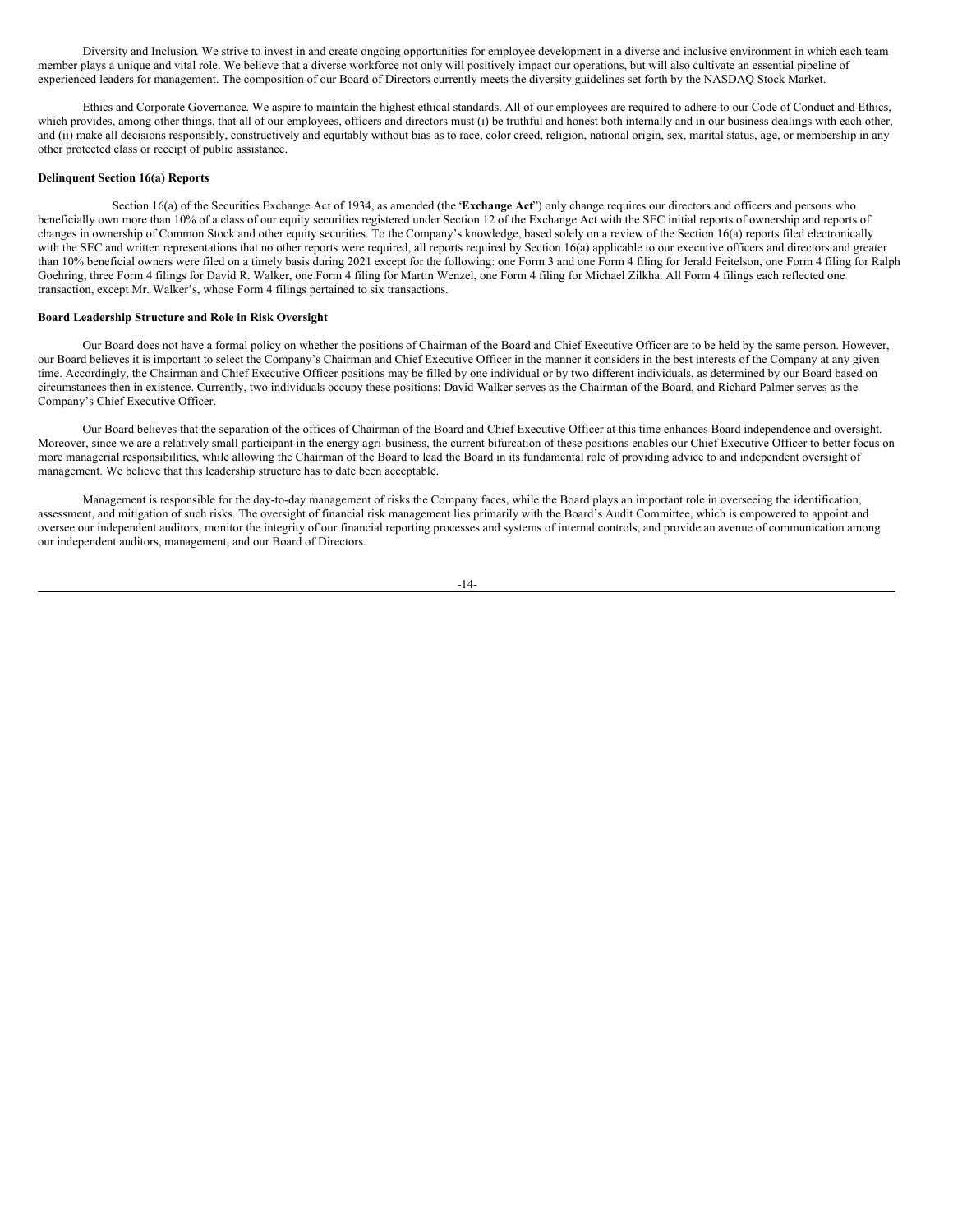#### **Director Compensation**

Pursuant to Company's director compensation policy for 2021, each non-employee director was entitled to annual compensation of \$24,000 in cash and options to purchase 20,000 shares for serving on the Board of Directors, and all compensation was pro-rated based on service. Directors who are employed by the Company as officers or employees are not entitled to any compensation for serving on the Board of Directors. David R. Walker, Susan L. Anhalt, Phyllis E. Currie, and Martin Wenzel were our nonemployee directors in 2021. Richard Palmer, who has served as a director and as our President and Chief Executive Officer in 2021, was not compensated for his services as a director; his compensation as an officer is described below in the Summary Compensation Table. E. Nicholas Jones and Amy K. Wood joined the Company's Board in February 2022 and, therefore, are not included in the following chart. Furthermore, both Mr. Jones and Ms. Wood have agreed to serve as directors on the Company's Board of Directors without any compensation.

#### **DIRECTOR COMPENSATION FOR FISCAL YEAR 2021**

| Name              | <b>Fees Earned or</b><br>Paid in $\text{Cash}^{(1)}$ | <b>Stock</b><br>Awards | Option<br>Awards $^{(2)}$ | <b>All Other</b><br>Compensation |   | <b>Total</b> |
|-------------------|------------------------------------------------------|------------------------|---------------------------|----------------------------------|---|--------------|
| David R. Walker   | 24,000                                               |                        | 44,600                    |                                  | ъ | 68,600       |
| Susan L. Anhalt   | 12.000                                               |                        | 28,600                    |                                  |   | 40,600       |
| Phyllis E. Currie | 12,000                                               |                        | 28,600                    |                                  | ъ | 40,600       |
| Martin Wenzel     | 24,000                                               |                        | 44,600                    |                                  |   | 68.600       |
| Total             | 72,000                                               |                        | 146,400                   |                                  |   | 218,400      |

(1) All of the annual cash retainers were accrued in 2021 but not paid until 2022.

(2) This column represents the aggregate grant date fair value of option awards computed in accordance with FASB ASC Topic 718, excluding the effect of estimated forfeitures related to service-based vesting conditions. For assumptions used in determining grant date fair market value, refer to Note G of Notes to the Consolidated Financial Statements included in the Company's Annual Report on Form 10-K for the year ended December 31, 2021, as filed with the SEC on April 4, 2022. These amounts do not correspond to the actual value that will be recognized by the named directors from these awards.

### **Vote Required and Recommendation of Board of Directors**

Our Bylaws provide that directors are elected by a plurality of the votes cast by shares entitled to vote. Accordingly, the seven nominees who receive the highest number of affirmative votes of the shares present or represented and voting on the election of directors at the Annual Meeting will be elected to our Board of Directors.

### **THE BOARD OF DIRECTORS RECOMMENDS A VOTE "FOR" EACH OF THE NOMINEES LISTED ABOVE.**

### **Audit Committee Report**

The following is the report of our Audit Committee with respect to our audited consolidated financial statements for the fiscal year ended December 31, 2021. This report shall not be deemed soliciting material or to be filed with the SEC or subject to Regulation 14A or 14C under the Exchange Act or to the liabilities of Section 18 of the Exchange Act, nor shall any information in this report be incorporated by reference into any past or future filing under the Securities Act or the Exchange Act, except to the extent we specifically request that it be treated as soliciting material or specifically incorporate it by reference into a filing under the Securities Act or the Exchange Act.

#### -15-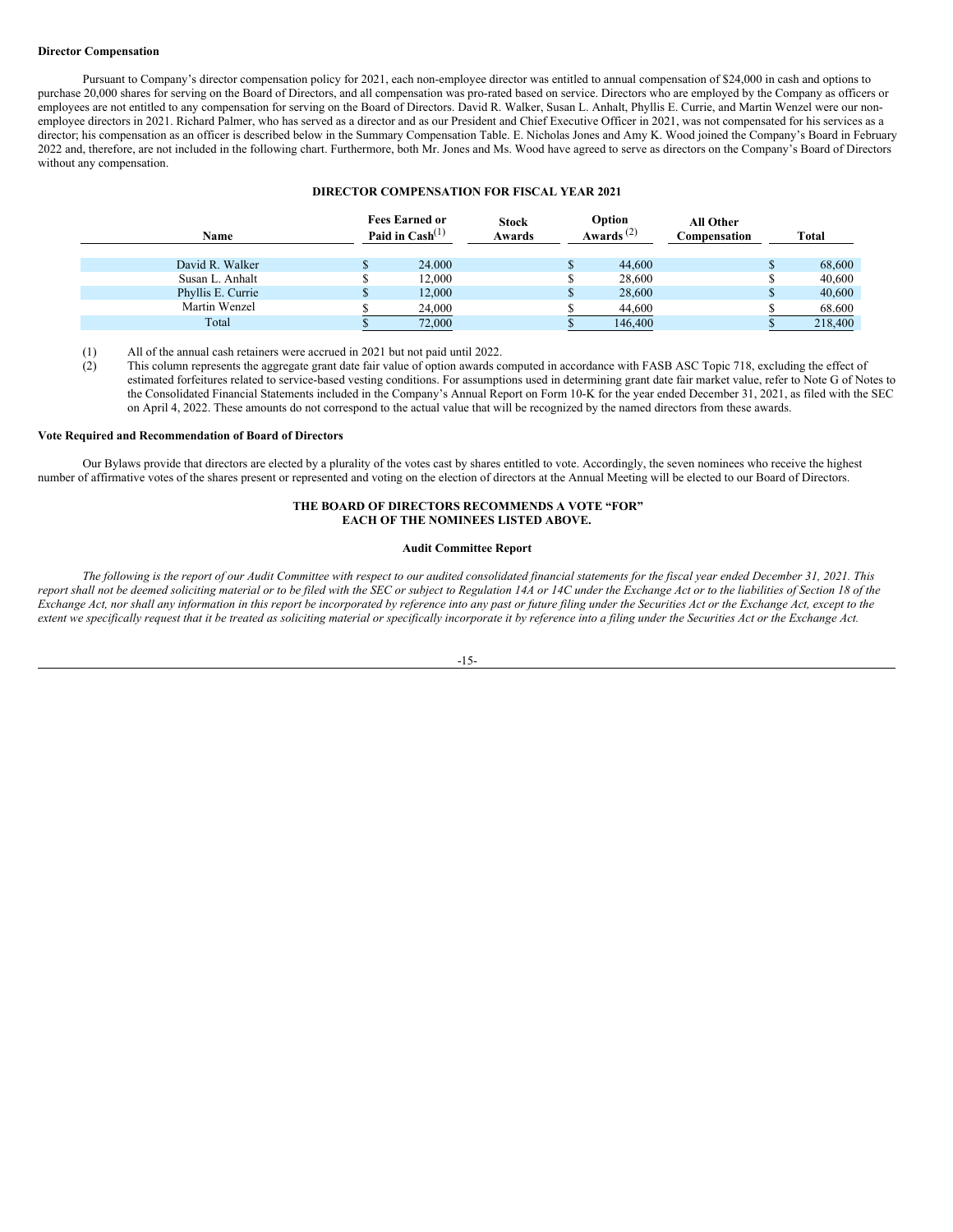During the fiscal year ended December 31, 2021 Grant Thornton LLP ("**Grant Thornton**") served as our independent registered public accounting firm. Grant Thornton audited our consolidated financial statements for the year ended December 31, 2021. These consolidated financial statements are included in the Annual Report on Form 10-K that we filed with the SEC on April 4, 2022. Grant Thornton had no financial interest, direct or indirect, in our Company, and did not have any connection with our Company except in its professional capacity as our independent auditors.

The Audit Committee provides assistance to our Board of Directors in fulfilling its oversight responsibility to the Company's stockholders, potential stockholders, the investment community, and others relating to our consolidated financial statements and the financial reporting process, the systems of internal accounting and financial controls, the internal audit function, the annual independent audit of our consolidated financial statements and the ethics programs when established by our management and our Board of Directors. The Audit Committee has the sole authority (subject to stockholder ratification) to appoint or replace the outside auditors and is directly responsible for determining the compensation of the independent auditors. In discharging its oversight role, the Audit Committee is empowered to investigate any matter brought to its attention, with full access to all of our books, records, facilities and personnel, and to retain its own legal counsel and other advisers as it deems necessary or appropriate.

As part of its oversight of our consolidated financial statements, the Audit Committee reviewed and discussed with both management and our outside auditors our interim consolidated financial statements and annual audited consolidated financial statements that are included in the Annual Report on Form 10-K that was filed on April 4, 2022. These reviews included discussion with the outside auditors of matters required to be discussed by Auditing Standard 1301, "Communications with Audit Committees," issued by the Public Company Accounting Oversight Board.

The Audit Committee discussed with Grant Thornton, the auditors of 2021 annual consolidated financial statements matters relating to their independence, including a review of audit and non-audit fees and the letter and written disclosures made by the auditors to the Audit Committee pursuant to Public Company Accounting Oversight Board (United States) Rule 3526.

Audit and non-audit services to be provided by as our independent registered public accountants are subject to the prior approval of the Audit Committee. In general, the Audit Committee's policy is to grant such approval where it determines that the non-audit services are compatible with maintaining the independent registered public accounting firm's independence and there are costs or other efficiencies in obtaining such services from the independent registered public accounting firm as compared to other possible providers.

Taking all of these reviews and discussions into account, the Audit Committee in effect at the time that the consolidated financial statements for the fiscal year ended December 31, 2021 were prepared, recommended to our Board of Directors that our Board of Directors approve the inclusion of our audited consolidated financial statements for the year ended December 31, 2021 in our Annual Report on Form 10-K, which was filed with the SEC on April 4, 2022.

### **Audit Committee**

Phyllis E. Currie Susan L. Anhalt David R. Walker

-16-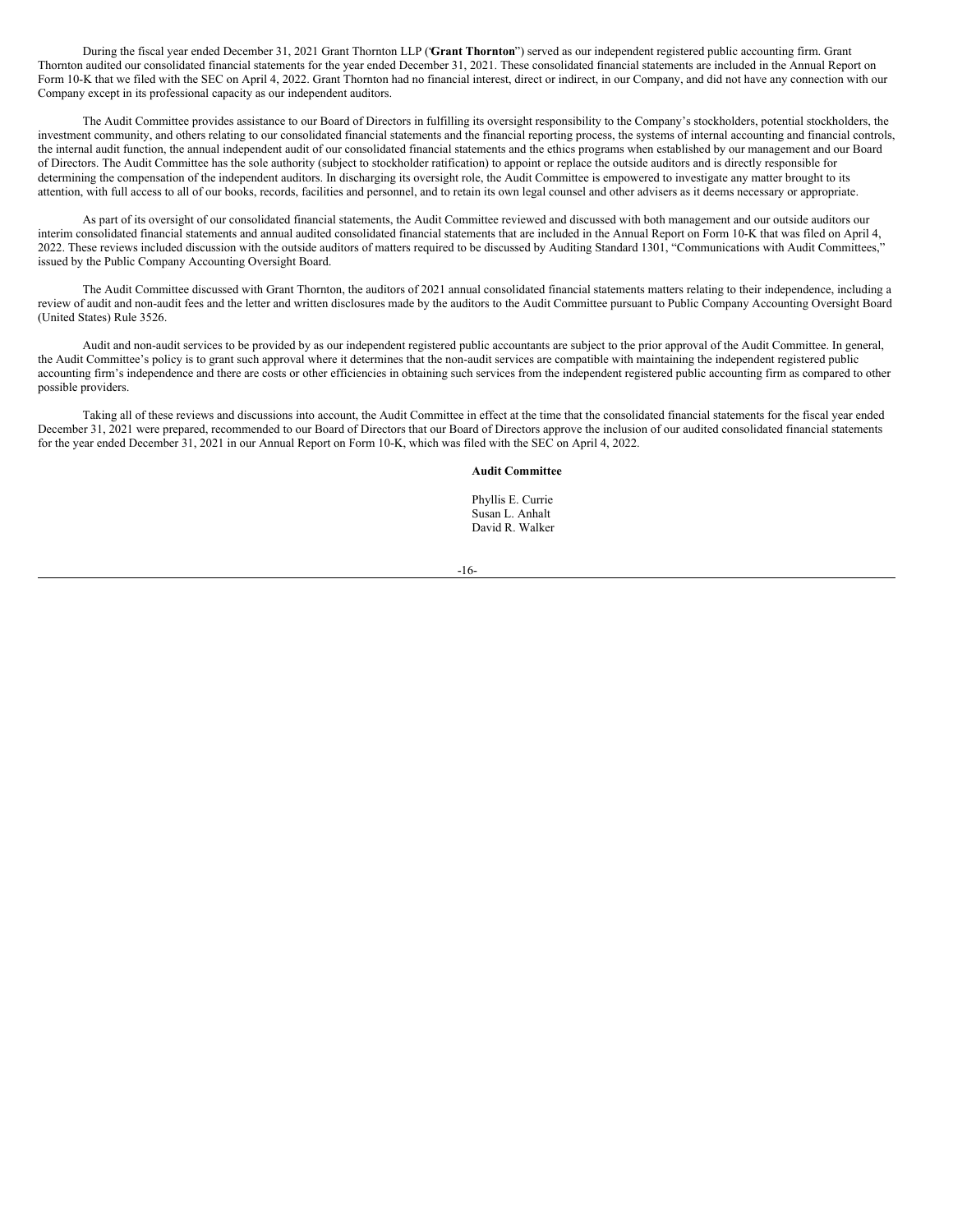#### <span id="page-20-0"></span>**PROPOSAL II – AMENDMENT TO 2020 EQUITY INCENTIVE PLAN**

We are seeking stockholder approval to amend and restate our 2020 Equity Incentive Plan (the "**2020 Plan**") to increase the number of shares of Common Stock of the Company reserved for issuance under the 2020 Plan from 2,000,000 to 7,000,000 shares, thereby increasing the shares authorized for issuance by five million. Our continuing ability to offer equity incentive awards under the 2020 Plan is critical to our ability to attract, motivate and retain qualified personnel, particularly as we grow. At the time that the 2020 Plan was adopted, our company had three employees, including our executive officers. As of April 27, 2022, we have over 125 employees located at our three U.S. offices and our Spanish subsidiary. To date, we have granted stock options to 70 of these employees, including our officers. In order to align our employee's goals with those of our stockholders, our Board intends to continue to grant stock options to our employees. In addition, we currently anticipate that we will hire additional employees (including executive officers) both domestically and abroad to accelerate our feedstock and renewable diesel production. We believe that incentive compensation in the form of options (and possibly restricted stock) is critical to our success in attracting, motivating and retaining qualified personnel. The efforts and skill of our employees and other personnel who provide services to our Company will generate much of the growth and success of our business. Our employees, consultants and directors understand that their stake in our Company will have value only if, working together, we create value for our stockholders. Awards generally vest over a period of service with us or upon accomplishment of performance objectives, giving the recipient an additional incentive to provide services over a number of years and build on past performance. Based on our current projected hiring goals, our Board has determined that we will not have a sufficient number of securities available under the 2020 Plan for future grants of options/restricted stock to our new hires and to our existing employees unless we increase the shares available under the 2020 Plan. Accordingly, the Board has determined that it is in the best interests of the Company and its stockholders to approve this proposal.

As of April 27, 2022, under the 2020 Plan:

A total of 222,932 shares of common stock had been issued upon exercise of stock options;

51,000 shares of restricted stock were issued and are currently outstanding;

There were 1,712,618 shares subject to issuance upon exercise of outstanding options; and

There were 12,450 shares of common stock available for future issuance under the 2020 Plan.

Since the 2020 Plan was adopted, we have granted options for the purchase of an aggregate of 1,890,000 shares of common stock to current executive officers and directors (which number includes the grant of an option to purchase 1,200,000 shares of common stock to Noah Verleun that is subject to stockholder approval of the increase in the 2020 Plan) with grant date fair values ranging from \$0.66 to \$6.05 per share, and have granted to all our employees (excluding current executive officers) as a group options to purchase an aggregate of 1,078,468 shares. The stock options granted to such employees have exercise prices ranging from \$0.66 to \$6.90 per share.

On March 17, 2022, the Board amended and restated the 2020 Plan to increase the available shares thereunder, subject to stockholder approval, and recommended that stockholders vote in favor of this proposal at the Annual Meeting. Stockholder approval of this proposal requires the affirmative vote of a majority of the outstanding shares that are present in person or by proxy and entitled to vote at the Annual Meeting. If stockholders approve the amendment to increase the number of shares available under the 2020 Plan, the amendment to increase in the number of shares available under the 2022 Plan as of March 17, 2022 will remain in effect. If stockholders do not approve this proposal, the increase in the number of shares available under the 2020 Plan will not take effect and all options and other grants under the 2020 Plan that exceed the current 2,000,000 share limit made since March 17, 2022 will be rescinded. On April 27, 2022 Noah Verleun was promoted and became the President of the Company. In connection with his appointment as our President, Mr. Verleun was granted options to purchase 1,200,000 shares, which grant is contingent upon the approval of Proposal II at the Annual Meeting. Our other executive officers and our directors have an interest in this proposal by virtue of their being eligible to receive future equity awards under the 2020 Plan. However, other than Mr. Verleun's option grant, future awards to our directors, executive officers, employees and other eligible participants under the 2020 Plan are discretionary and therefore are not currently determinable.

-17-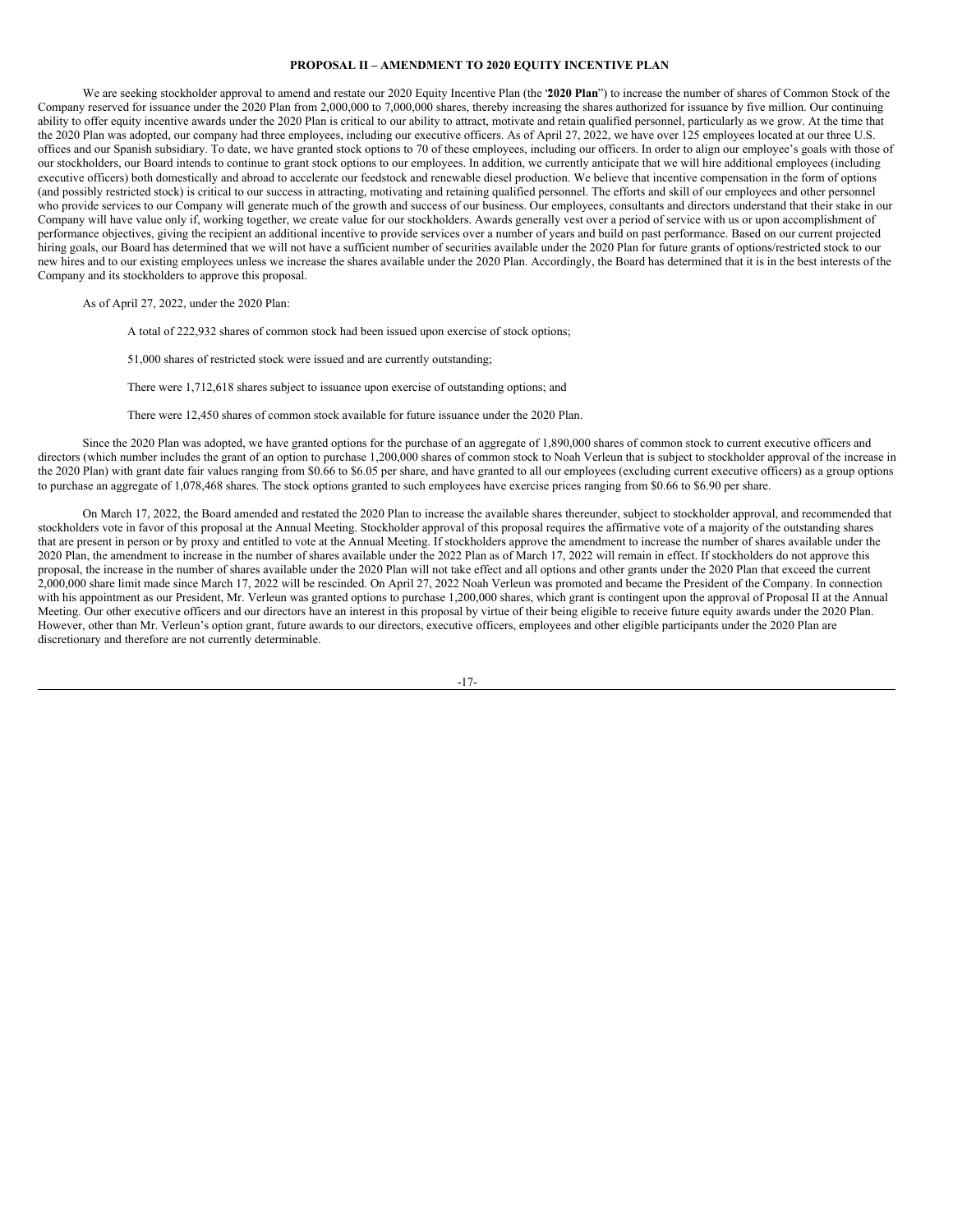On April 27, 2022, the Board also amended the 2020 Plan to increase the number of stock awards that can be granted to any officer, employee or consultant during any calendar year pursuant to stock options, stock appreciation rights and other stock awards from 500,000 shares to 1,500,000 shares per year. The Board believes that the higher limit is more appropriate based on the Company's current size and future growth plans. The foregoing amendment to increase the number of shares available for grants to officers, employees and consultants has been implemented and is not subject to stockholder approval.

#### **Summary of the 2020 Plan**

Types of Awards. The 2020 Plan provides for the following types of awards: incentive stock options, non-statutory stock options, restricted stock awards, restricted stock unit awards, stock appreciation rights, performance stock awards, performance cash awards and other stock-based awards. We refer to these stock awards collectively as the stock awards or awards.

Eligibility. Stock awards may be granted under the 2020 Plan to employees (including officers) and consultants of the Company or our affiliates, and to members of our Board of Directors. Pursuant to applicable tax law, we may grant incentive stock options only to our employees (including officers) and employees of our affiliates.

Annual Compensation to Non-Employee Directors; Limitation on Annual Stock Awards to Participants The 2020 Plan provides that the compensation payable by us to a non-employee director for services performed as a non-employee director, including, without limitation, the grant date value (determined under U.S. generally accepted accounting principles) of awards, cash retainers, committee fees and other compensation, shall not exceed \$500,000 in the aggregate during any calendar year. Furthermore, the 2020 Plan provides that a maximum of 100,000 shares of our Common Stock subject to options and other stock awards may be granted to any non-employee director during any calendar year. The 2020 Plan currently also provides that no officer, employee or consultant may be granted stock awards covering more than 1,500,000 shares of our Common Stock during any calendar year pursuant to stock options, stock appreciation rights and other stock awards.

Stock Available for Awards. The total number of shares of our Common Stock reserved for issuance under the 2020 Plan initially consisted of 2,000,000 shares, which number was increased to 7,000,000 shares by the Board, subject to stockholder approval of Proposal II at the Annual Meeting (the "**Share Reserve**"). The shares of Common Stock subject to stock awards granted under the 2020 Plan that expire, are forfeited because of a failure to vest, or otherwise terminate without being exercised in full will return to the Share Reserve and be available for issuance under the 2020 Plan. However, any shares that are withheld to satisfy tax requirements or that are used to pay the exercise or purchase price of a stock award will not return to the 2020 Plan.

Appropriate adjustments will be made to the Share Reserve, to the limit on the number of shares that may be issued as incentive stock options, to the limit on the number of shares that may be awarded to any one person in any calendar year and to outstanding awards in the event of any change in our Common Stock without the receipt of consideration by the Company through reorganization, recapitalization, reincorporation, stock dividend, dividend in property other than cash, large nonrecurring cash dividend, stock split, reverse stock split, spin-off, split-off, liquidating dividend, combination of shares, exchange of shares, change in corporate structure or any similar equity restructuring transaction, other than the conversion of convertible securities.

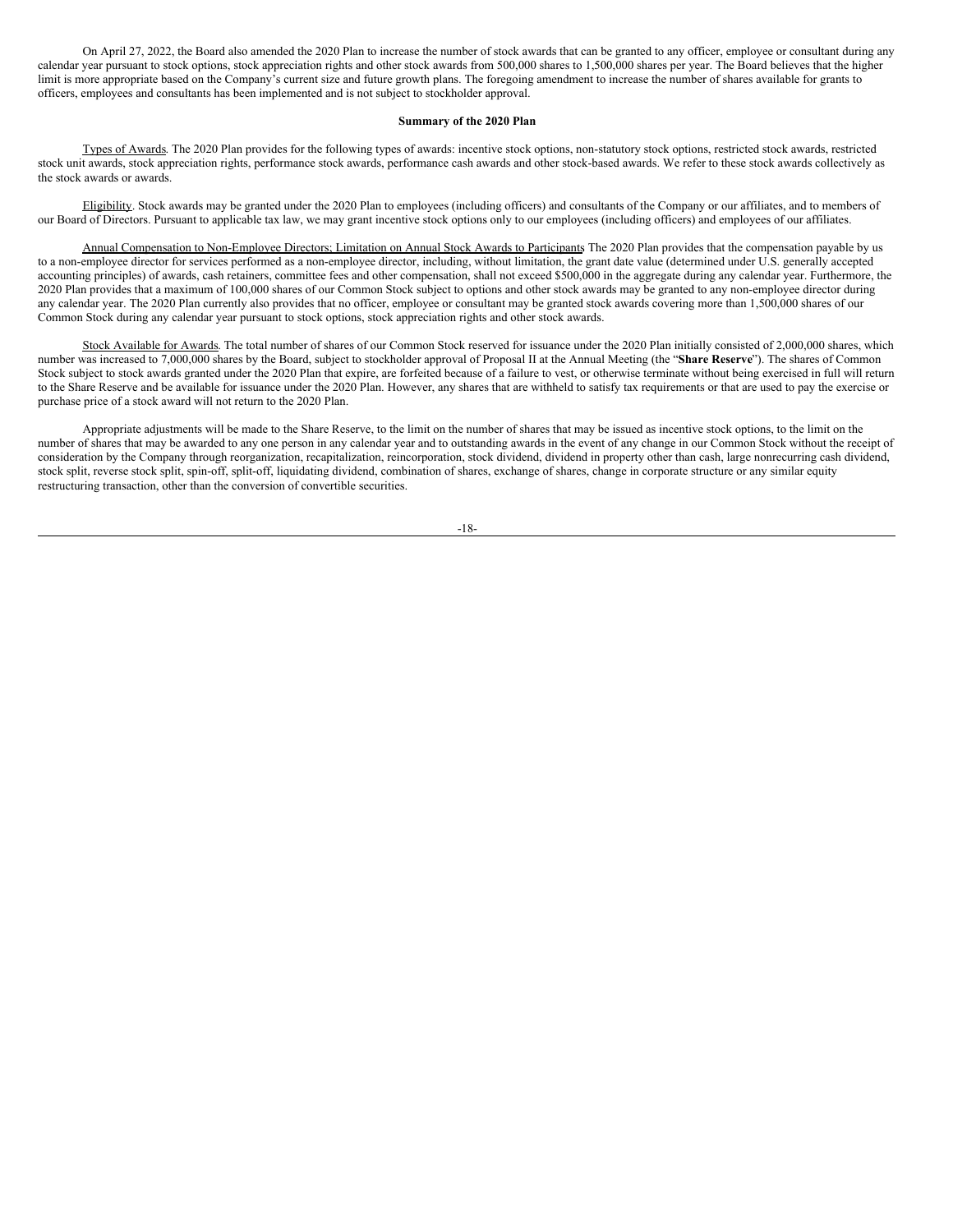Repricing**.** The 2020 Plan expressly provides that, without the approval of our stockholders, the Compensation Committee may not provide for either the cancellation of underwater stock options or stock appreciation rights outstanding under the 2020 Plan in exchange for the grant of new awards, or the amendment of outstanding stock options or stock appreciation rights to reduce their exercise price.

Dividends and Dividend Equivalents. The 2020 Plan provides that (1) no dividends or dividend equivalents may be paid with respect to any shares of our Common Stock subject to an award before the date that such shares have vested, (2) any dividends or dividend equivalents that are credited with respect to any such shares will be subject to all of the terms and conditions applicable to such shares under the terms of the applicable award agreement (including, without limitation, any vesting conditions) and (3) any dividends or dividend equivalents that are credited with respect to any such shares will be forfeited to us on the date, if any, such shares are forfeited to or repurchased by us due to a failure to meet any vesting conditions under the terms of the applicable award agreement.

Terms of Options. A stock option is the right to purchase shares of our Common Stock at a fixed exercise price during a specified period of time. Stock option grants may be incentive stock options or nonstatutory stock options. Each option is evidenced by a stock option agreement. The Board of Directors determines the terms of a stock option including the exercise price, the form of consideration paid on exercise, the vesting schedule, restrictions on transfer and the term of the option.

Generally, the exercise price of a stock option may not be less than 100% of the fair market value of the stock subject to the option on the date of grant. Options granted under the 2020 Plan will vest at the rate specified in the option agreement.

The term of an option granted under the 2020 Plan will be determined by the Board of Directors, but may not exceed ten years. The Board of Directors will determine the time period, including the time period following a termination of an optionholder's continuous service relationship with us or any of our affiliates, during which an optionholder has the right to exercise a vested option. Unless the terms of an optionholder's stock option agreement provide otherwise, if an optionholder's continuous service relationship with us, or any of our affiliates, ceases for any reason other than disability or death, the optionholder may generally exercise any vested options for a period of three months following the cessation of service. Unless otherwise provided in the option agreement, if an optionholder's service relationship with us, or any of our affiliates, ceases due to disability or death, or an optionholder dies within a certain period following cessation of service, the optionholder or a beneficiary may generally exercise any vested options for a period of eighteen months in the event of disability and eighteen months in the event of death. The Board of Directors has discretion to extend the term of any outstanding option and to extend the time period during which a vested option may be exercised following a termination of continuous service. The Board of Directors also has discretion to accelerate the vesting of an option or a stock appreciation right following a participant's termination of continuous service or to provide in an award agreement for continued vesting of an option or a stock appreciation right following a termination of continuous service.

Acceptable forms of consideration for the purchase of our Common Stock issued under the 2020 Plan may include cash, payment pursuant to a "cashless" exercise program developed under Regulation T as promulgated by the Federal Reserve Board, Common Stock owned by the participant, payment through a net exercise feature or other approved forms of legal consideration.

Generally, an optionholder may not transfer a stock option other than by will or the laws of descent and distribution or pursuant to a domestic relations order. However, to the extent permitted under the terms of the applicable stock option agreement, an optionholder may designate a beneficiary who may exercise the option following the optionholder's death.

-19-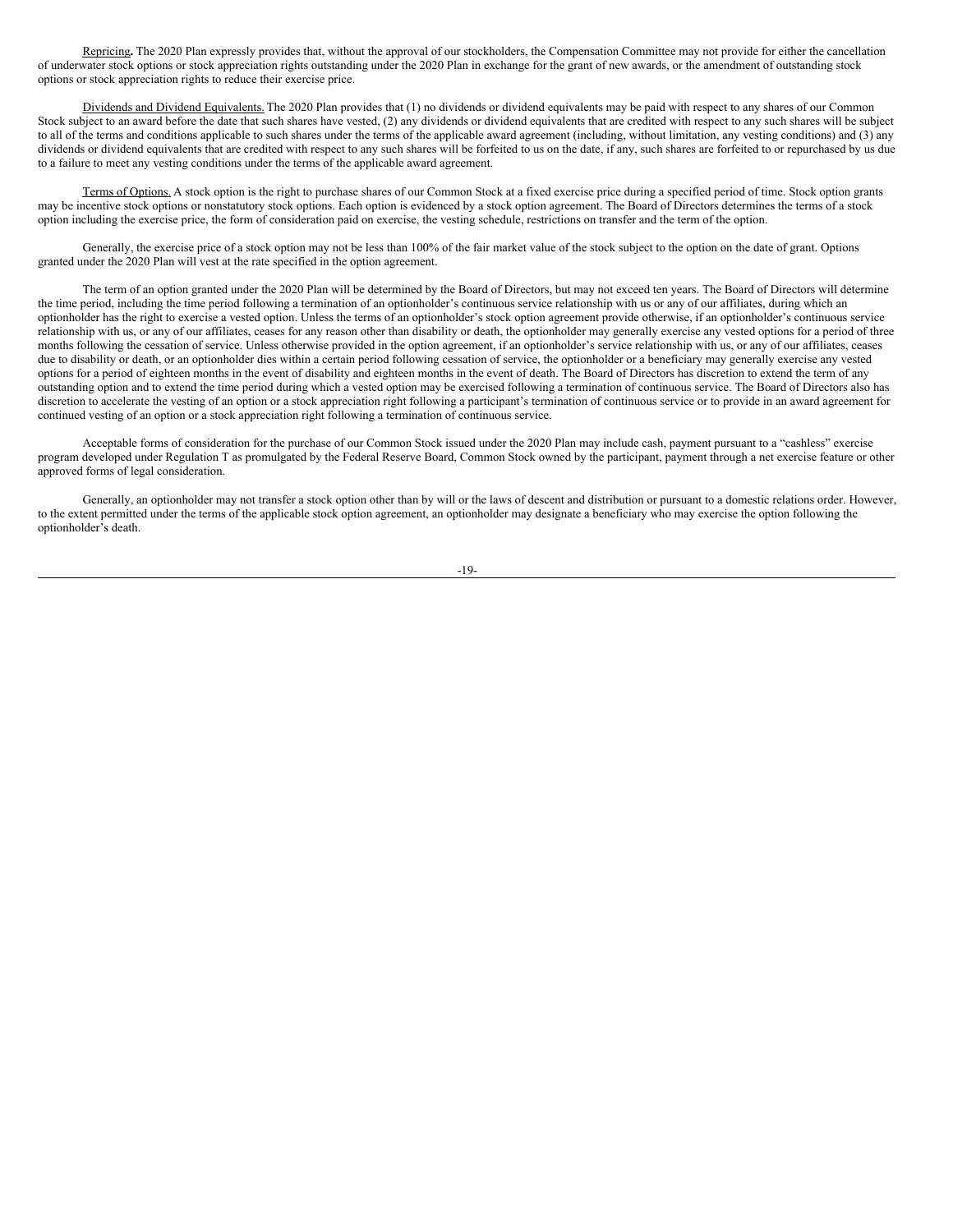Terms of Restricted Stock Awards**.** Restricted stock awards are awards of shares of our Common Stock. Each restricted stock award is evidenced by an award agreement that sets forth the terms and conditions of the award. A restricted stock award may be granted in consideration for cash, the recipient's services performed, or to be performed, for us or an affiliate of ours or other form of legal consideration. Shares of our Common Stock acquired under a restricted stock award may be subject to forfeiture in accordance with the vesting schedule determined at the time of grant. Rights to acquire shares of our Common Stock under a restricted stock award may be transferred only upon such terms and conditions as are set forth in the restricted stock award agreement.

Terms of Restricted Stock Unit Awards. A restricted stock unit is a right to receive stock or cash (or a combination of cash and stock) equal to the value of a share of stock at the end of a set period. No stock is issued at the time of grant. Each restricted stock unit award is evidenced by an agreement that sets forth the terms and conditions of the award. Restricted stock unit awards may be subject to vesting in accordance with a vesting schedule determined at grant. When a participant's continuous service with us or any of our affiliates terminates for any reason, the unvested portion of the restricted stock unit award will be forfeited unless otherwise provided in the restricted stock unit award agreement.

Terms of Stock Appreciation Rights. Stock appreciation rights will be granted pursuant to a stock appreciation rights agreement. Each stock appreciation right is denominated in Common Stock share equivalents. The Board of Directors determines the strike price for a stock appreciation right, which generally cannot be less than 100% of the fair market value of our Common Stock on the date of grant. A stock appreciation right granted under the 2020 Plan vests at the rate specified in the stock appreciation right agreement as determined by the Board of Directors.

When a stock appreciation right is exercised, the holder is entitled to an amount equal to the product of (1) the excess of the per share fair market value of our Common Stock on the date of exercise over the strike price, multiplied by (2) the number of shares of Common Stock with respect to which the stock appreciation right is exercised. We may pay the amount of the appreciation in cash or shares of our Common Stock or a combination of both.

The Board of Directors determines the term of stock appreciation rights granted under the 2020 Plan, up to a maximum of ten years. Unless the terms of an optionholder's stock option agreement provide otherwise, if a participant's continuous service with us, or any of our affiliates, ceases for any reason other than disability or death, the participant may generally exercise any vested stock appreciation right for a period of three months following the cessation of service. If a participant's service relationship with us, or any of our affiliates, ceases due to disability or death, or a participant dies within a certain period following cessation of service, the participant or a beneficiary may generally exercise any vested stock appreciation right for a period of eighteen months in the event of disability and eighteen months in the event of death. The Board of Directors has discretion to extend the term of any outstanding stock appreciation right and to extend the time period during which a vested stock appreciation right may be exercised following a termination of continuous service.

Terms of Performance Awards. The 2020 Plan provides for the grant of performance stock awards and performance cash awards. A performance award may vest or be exercised upon achievement of pre-determined performance goals during a specified period. A performance award may also require the completion of a specified period of continuous service. The length of any performance period, the performance goals to be achieved during the performance period, and the measure of whether and to what degree such performance goals have been attained will be determined by the Board of Directors.

#### Corporate Transactions; Changes in Control.

*Corporate Transaction*. In the event of certain significant corporate transactions, the Board of Directors has the discretion to take one or more of the following actions with respect to outstanding stock awards under the 2020 Plan:

● Arrange for assumption, continuation, or substitution of a stock award by a surviving or acquiring entity (or its parent company);

$$
-20-
$$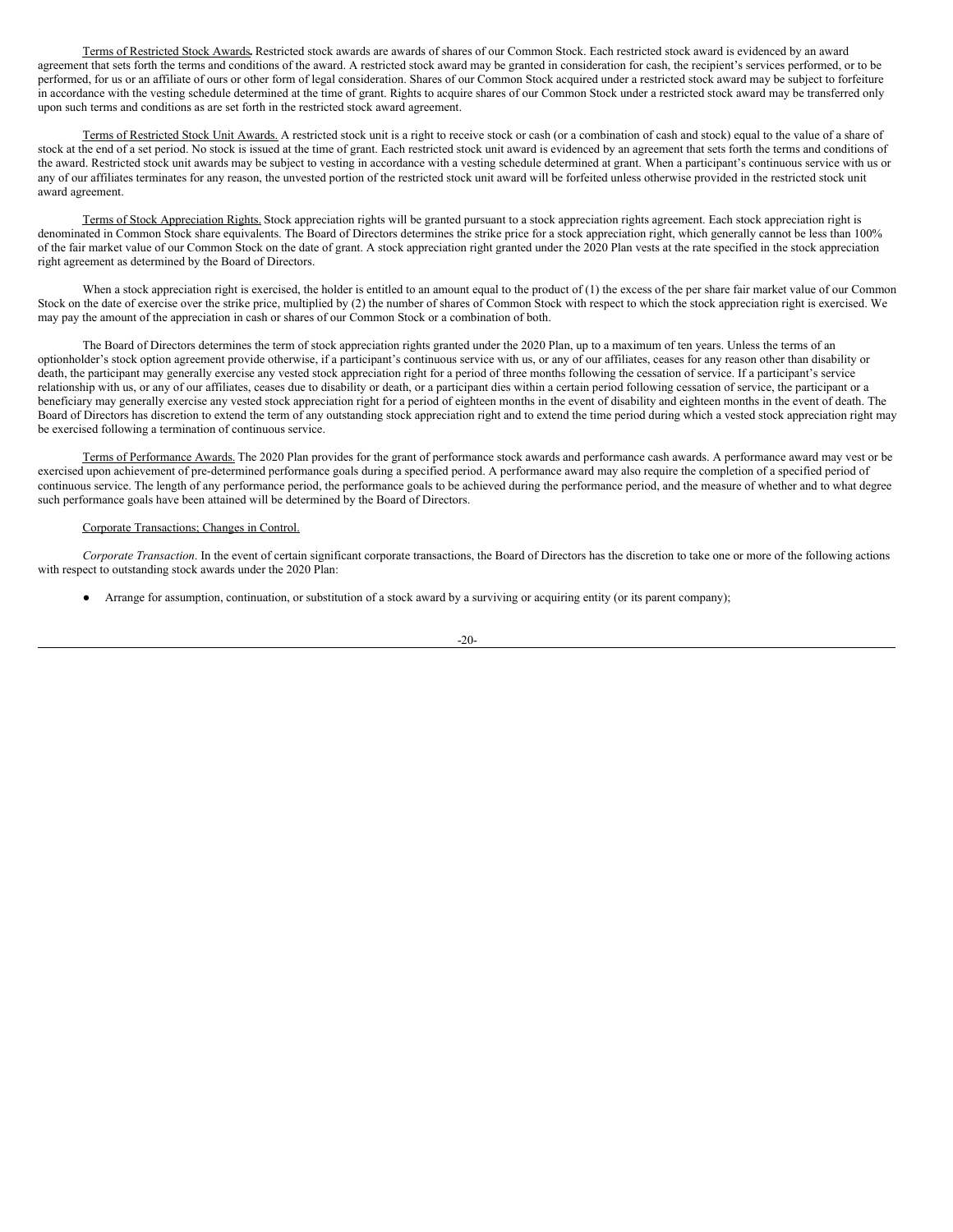- Arrange for the assignment of any reacquisition or repurchase rights applicable to any shares of our Common Stock issued pursuant to a stock award to the surviving or acquiring corporation (or its parent company);
- Accelerate the vesting and exercisability of a stock award followed by the termination of the stock award;
- Arrange for the lapse of any reacquisition or repurchase rights applicable to any shares of our Common Stock issued pursuant to a stock award; and
- Arrange for the surrender of a stock award in exchange for a payment equal to the excess of (1) the value of the property the holder of the stock award would have received upon the exercise of the stock award, over (2) any exercise price payable by such holder in connection with such exercise.

The Board of Directors need not take the same action for each stock award.

For purposes of the 2020 Plan, a corporate transaction will be deemed to occur in the event of (1) the consummation of a sale of all or substantially all of our consolidated assets, (2) the consummation of a sale of at least 90% of our outstanding securities, (3) the consummation of a merger or consolidation in which we are not the surviving corporation or (4) the consummation of a merger or consolidation in which we are the surviving corporation but shares of our outstanding Common Stock are converted into other property by virtue of the transaction.

*Change in Control*. A stock award may be subject to additional acceleration of vesting and exercisability upon or after specified change in control transactions (as defined in the 2020 Plan), as provided in the stock award agreement or in any other written agreement between us or any affiliate and the participant.

Duration, Suspension, Termination and Amendment of the 2020 Plan.The Board of Directors may suspend or terminate the 2020 Plan at any time. Unless sooner terminated by our Board of Directors, the 2020 Plan shall automatically terminate on April 9, 2030, which is the day before the tenth anniversary of the date the 2020 Plan was adopted by the Board of Directors. No awards may be granted under the 2020 Plan while the 2020 Plan is suspended or after it is terminated.

The Board of Directors may amend the 2020 Plan at any time. However, no amendment or termination of the plan will adversely affect any rights under awards already granted to a participant unless agreed to by the affected participant. Furthermore, without stockholder approval, the Board of Directors does not have the right or authority (1) to increase the aggregate number of shares of Common Stock (including upon the exercise of incentive stock options) that may be issued under the 2020 Plan, other than in connection with specified capitalization adjustments such as stock splits and stock dividends and the other transactions described above under "Stock Available for Awards," (2) to amend the provisions in the 2020 Plan relating to a prohibition on the repricing of stock awards, (3) to amend the 2020 Plan in any respect that requires stockholder approval under applicable stock exchange rules or (4) to amend the 2020 Plan in any respect that requires stockholder approval under the Internal Revenue Code of 1986, as amended, or any other applicable law.

If the amendment to increase the share authorized to be issued under the 2020 Plan is approved, as presented as Proposal II to this Proxy, the only change to the 2020 Plan will be to increase the total number of shares authorized for issuance to 7,000,000.

-21-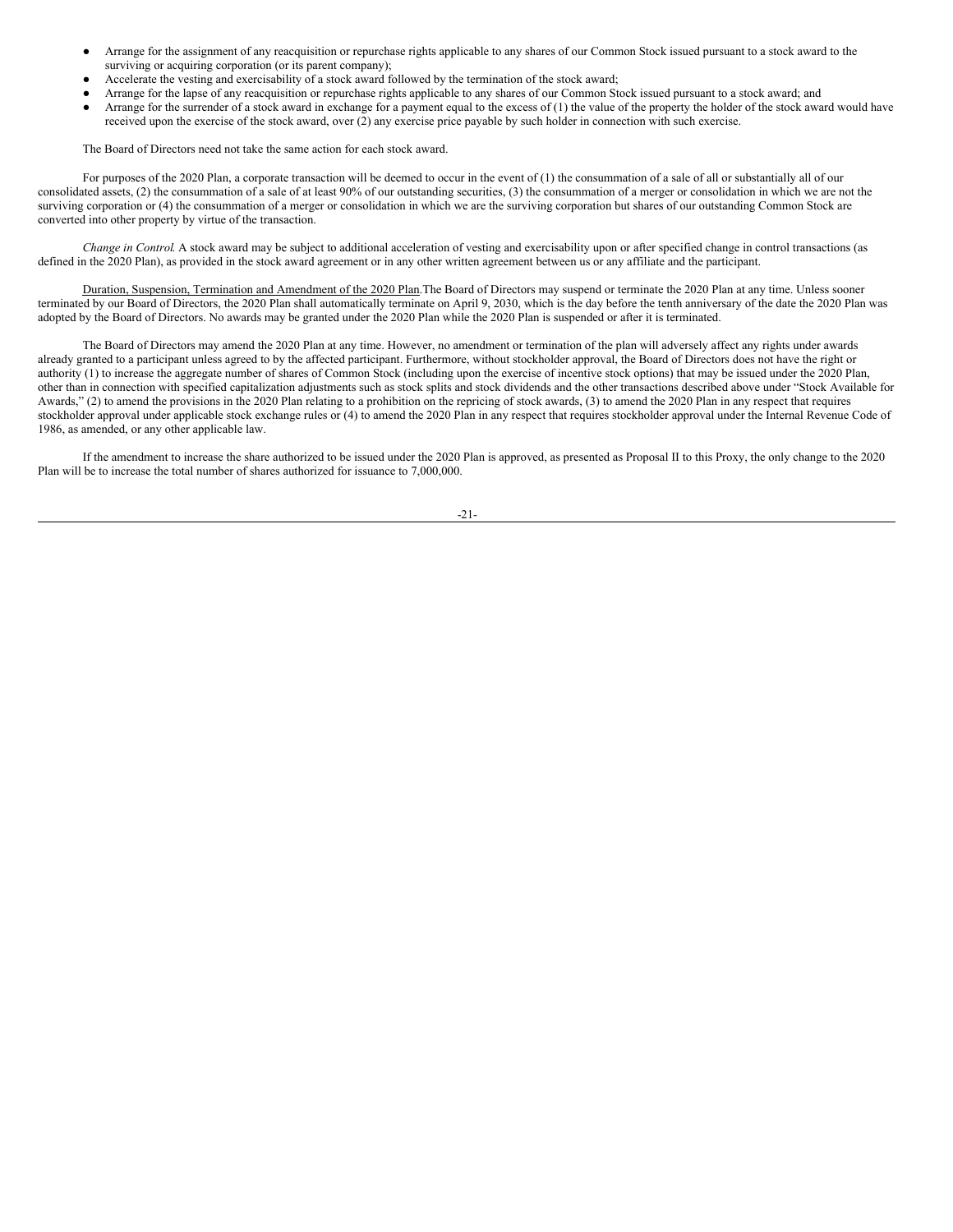#### **Amended and Restated 2020 Equity Incentive Plan Benefits**

The following table discloses the benefits that have previously been allocated under the 2020 Plan, including the 1,200,000 options that were granted to Mr. Verleun, which options are contingent upon the approval of Proposal II by our stockholders at the Annual Meeting:

|                                                                                        | <b>Weighted Average</b>  |                        |
|----------------------------------------------------------------------------------------|--------------------------|------------------------|
|                                                                                        | <b>Exercise Price of</b> |                        |
| <b>Name and Title</b>                                                                  | <b>Granted Options</b>   | <b>Number of Units</b> |
| Richard Palmer, Chief Executive Officer                                                | 0.154                    | 11,000,000             |
| Noah Verleun, President                                                                | 0.777                    | 7.525.714              |
| Ralph Goehring, Senior Vice President, Chief Financial Officer                         | 3.487                    | 150,000                |
| Antonio D'Amico, Senior Vice President, Chief Administrative Officer & General Counsel | 3.900                    | 100,000                |
| Michael Karst, Vice President, President, Sustainable Oils, Inc.                       | 6.050                    | 30,000                 |
| <b>Executive Group</b>                                                                 | 0.459                    | 18,805,714             |
| Non-Executive Director Group                                                           | 2.170                    | 410,000                |
| Non-Executive Officer Employee Group                                                   | 1.968                    | 1.699.034              |

#### THE BOARD OF DIRECTORS RECOMMENDS A VOTE "FOR" THE PROPOSAL TO AMEND THE 2020 PLAN TO INCREASE THE NUMBER OF **SHARES AUTHORIZED FOR ISSUANCE FROM 2,000,000 TO 7,000,000.**

#### <span id="page-25-0"></span>**PROPOSAL III - ADVISORY VOTE TO APPROVE EXECUTIVE COMPENSATION**

We are asking our stockholders to approve, on an advisory basis, the compensation of our Named Executive Officers as described in the *Executive Compensation*" section of this proxy statement, including the executive compensation tables and accompanying narrative disclosure, as provided on pages 24 to 29 below. Accordingly, we are asking our stockholders to vote on the following resolution:

RESOLVED, that the compensation paid to the named executive officers of Global Clean Energy Holdings, Inc., as disclosed in the 2022 Proxy Statement of Global Clean Energy Holdings, Inc. pursuant to Item 402 of SEC Regulation S-K, including the compensation tables and narrative discussion, hereby is approved.

This proposal, commonly known as a "Say-on-Pay" proposal, gives our stockholders the opportunity to express their views on our named executive officers' compensation as a whole. This vote is advisory in nature and therefore is not binding on us, or our Board of Directors. Our Board of Directors, however, values the opinions of our stockholders. To the extent there is any significant vote against the named executive officer compensation as disclosed in this proxy statement, we will consider the stockholders' concerns, and we will evaluate whether any actions are necessary to address those concerns.

Our Board of Directors believes that our executive compensation program aligns well with our philosophy and corporate performance, and that it incentivizes and rewards our leadership for increasing stockholder value, while aligning the interest of our leadership with those of our stockholders on an annual and long-term basis. The affirmative vote of a majority of the shares of our Common Stock present in person or represented by proxy and entitled to vote on this proposal at the Annual Meeting is required for advisory approval of the proposal.

-22-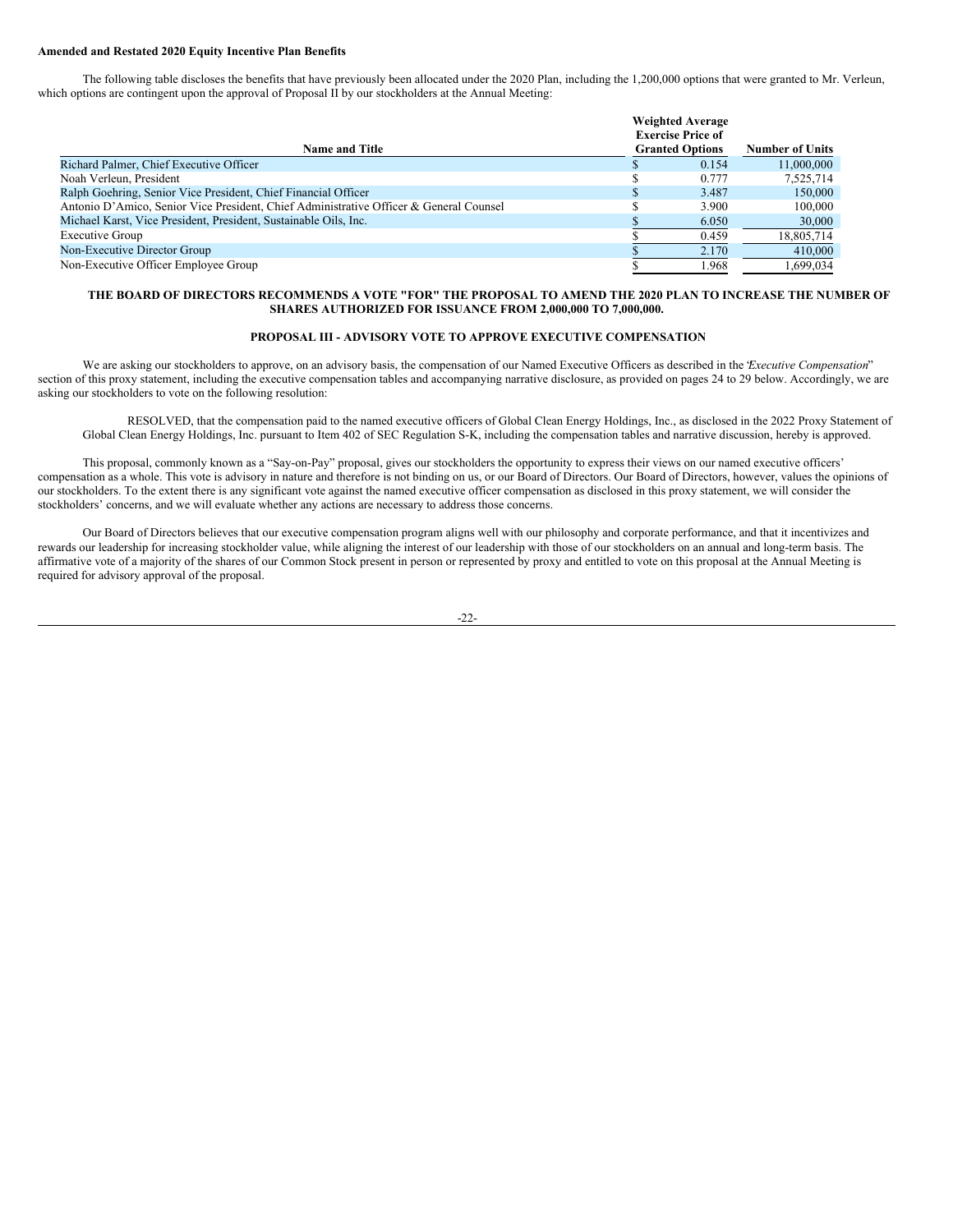### THE BOARD OF DIRECTORS RECOMMENDS A VOTE "FOR" THE APPROVAL, ON AN ADVISORY BASIS, OF THE COMPENSATION OF OUR **NAMED EXECUTIVE OFFICERS.**

### <span id="page-26-0"></span>**MANAGEMENT**

### **Executive Officers**

The following table sets forth information regarding our executive officers as of April 29, 2022.

| Name                  | Age | <b>Position</b>                                                       |
|-----------------------|-----|-----------------------------------------------------------------------|
| <b>Richard Palmer</b> | 61  | Chief Executive Officer                                               |
| Noah Verleun          | 39  | President                                                             |
| <b>Ralph Goehring</b> | 65  | Senior Vice President, Chief Financial Officer                        |
| Antonio D'Amico       | 57  | Senior Vice President, Chief Administrative Officer & General Counsel |
| Michael Karst         | 60  | Vice President: President, Sustainable Oils, Inc.                     |

### **Richard Palmer**

Richard Palmer has served as our Chief Executive Officer since 2007. See, "*Proposal No. 1: Election of Directors-Director Nominees*," above.

### **Noah Verleun**

Noah Verleun was appointed as the Company's President on April 27, 2022. Prior to his promotion, he served as our Executive Vice President of Development & Regulatory Affairs as of May 2020. He has held various roles at the Company and its related entities since 2010. Prior to joining the Company, Mr. Verleun worked for JP Morgan PWM, Rockefeller University in its office of investments and OC&C Strategy Consultants in London. He received a Bachelor of Science degree in Economics and a Master of Public Policy degree from the University of Southern California.

### **Ralph Goehring**

Ralph Goehring joined the Company on May 20, 2020, and was appointed as the Company's Vice President-Finance and Chief Financial Officer on July 10, 2020. Mr. Goehring's was promoted as the Company's Senior Vice President and Chief Financial Officer on February 2, 2022. From 2010 until his appointment to the Company, Mr. Goehring was the Chief Executive Officer and majority owner of SandDollar Financial LLC, a company that provided accounting and financial reporting services to energy related firms. From 1987 until 2008, Mr. Goehring worked at Berry Petroleum Company, first as Manager of Tax (1987-1992), and thereafter as Chief Financial Officer (1992- 2008). Prior to joining Berry Petroleum Company, Mr. Goehring was a Senior Tax Accountant at Arthur Andersen & Co. Mr. Goehring is a CPA (inactive) and holds a Bachelor of Business Administration degree from the University of California, Berkeley.

<sup>-23-</sup>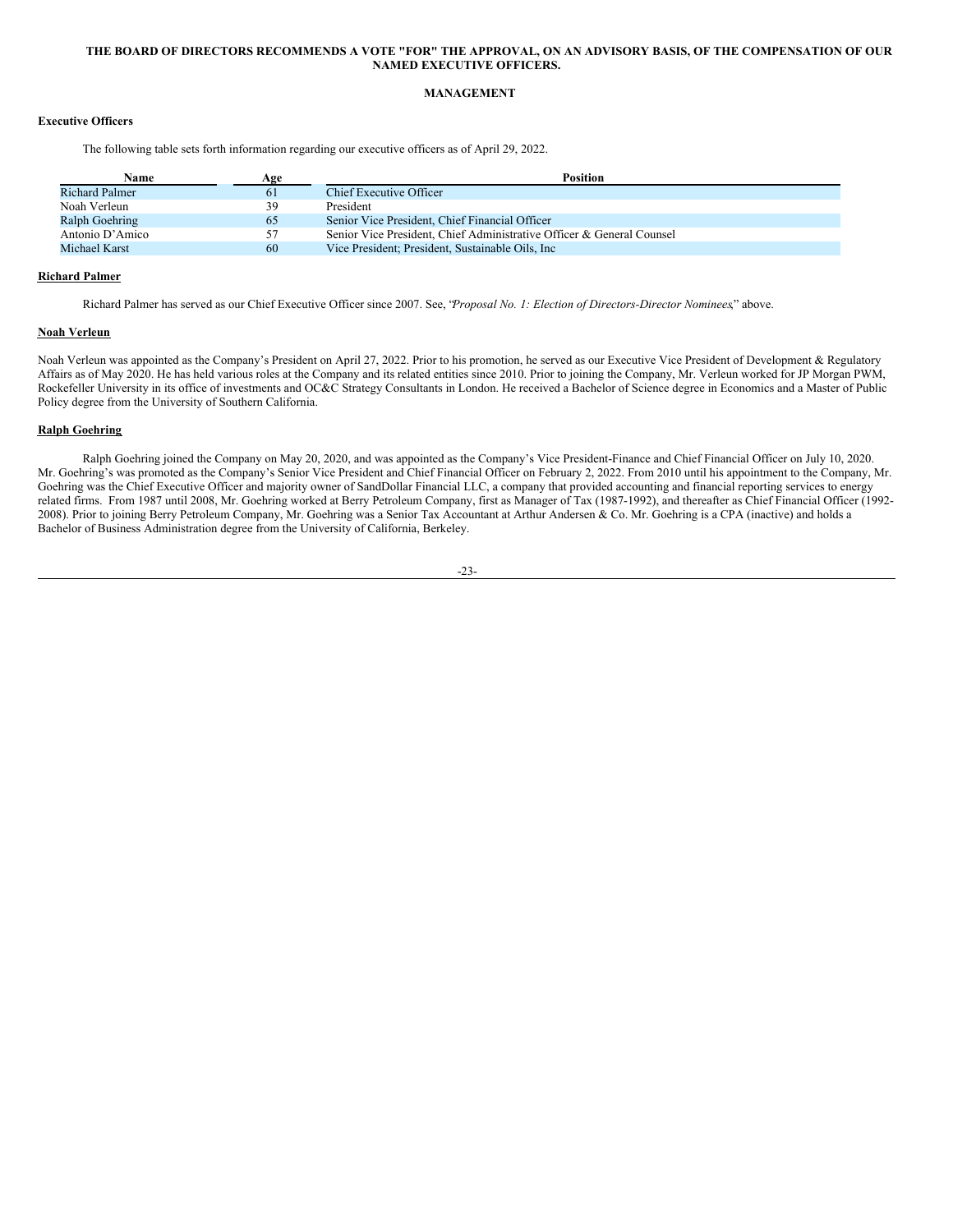#### **Antonio D'Amico**

Antonio D'Amico has been Senior Vice President, Chief Administrative Officer and General Counsel of the Company since February 2022. Prior to this, Mr. D'Amico was Senior Vice President, Deputy General Counsel and Chief Ethics & Compliance Officer at AECOM, and served as Senior Vice President, Legal and Special Projects at AECOM before that. Mr. D'Amico served as Executive Vice President, General Counsel and Corporate Secretary at Maverick Natural Resources, LLC, and Vice President, Investor Relations & Government Affairs at Breitburn Energy Partners. He held increasingly senior positions with Occidental Petroleum Corporation from 1996 to 2014, the last being Senior Assistant General Counsel, and began his legal career at Skadden, Arps, Slate, Meagher & Flom. He obtained a J.D. from DePaul University College of Law and a B.S. in Journalism from Northwestern University.

#### **Michael Karst**

Michael Karst was appointed as a Vice President of the Company, and President of Sustainable Oils, Inc., a wholly-owned subsidiary of the Company, in connection with the acquisition of Entira, Incorporated that closed on November 17, 2021. Prior to the acquisition, Mr. Karst served as the senior partner of Entira, a position he held since 2014. Prior to that, Mr. Karst was an Operations Lead at Cresco Ag, Inc., a Project Manager at BASF, and a Manager at American Cyanamid. Mr. Karst has a B.S. in Agronomy from Purdue University.

### <span id="page-27-0"></span>**EXECUTIVE COMPENSATION**

### **Summary Compensation Table.**

The following table sets forth compensation for services rendered in all capacities to the Company: (i) for each person who served as the Company's Chief Executive Officer at any time during the past fiscal year, (ii) for the two most highly compensated executive officers, other than our Chief Executive Officer, who was employed with the Company on December 31, 2021, and who earned over \$100,000 during the fiscal year ended December 31, 2021, and (iii) for up to two other executive officers who earned over \$100,000 during the December 31, 2021, fiscal year but were no longer employed with the Company on December 31, 2021 (the foregoing executives are herein collectively referred to as the "Named Executive Officers").

| Name and<br><b>Principal Position</b> | Fiscal<br>Year<br><b>Ended</b><br>12/31 |              | <b>Salary Paid or</b><br>Accrued<br><b>(\$)</b> |              | <b>Bonus</b><br>Paid or<br>Accrued<br>(S)(3) | <b>Stock</b><br>Awards<br><b>(\$)</b> | Option<br>Awards<br>$($ ) $(4)$ |              | <b>All Other</b><br>Compensation<br>(S)(5) |              | <b>Total</b><br><b>(S)</b> |
|---------------------------------------|-----------------------------------------|--------------|-------------------------------------------------|--------------|----------------------------------------------|---------------------------------------|---------------------------------|--------------|--------------------------------------------|--------------|----------------------------|
| <b>Richard Palmer</b>                 | 2021                                    |              | 350,000                                         |              | _                                            |                                       |                                 | <sup>S</sup> | 47,100                                     | <b>S</b>     | 572,100                    |
| <b>Chief Executive</b>                | 2020                                    | <sup>S</sup> | 332,740                                         | S            | 175,000                                      |                                       |                                 | ъ            | 21,089                                     | <sup>8</sup> | 528,829                    |
| Officer                               |                                         |              |                                                 |              |                                              |                                       |                                 |              |                                            |              |                            |
|                                       |                                         |              |                                                 |              |                                              |                                       |                                 |              |                                            |              |                            |
| Noah Verleun                          | 2021                                    | \$.          | 310,000                                         |              |                                              |                                       | 172,500                         |              | 34.015                                     | <sup>S</sup> | 499,015                    |
| President (1)                         | 2020                                    | <sup>S</sup> | 263,397                                         | <sup>S</sup> | 155,000                                      |                                       |                                 | ъ            | 18,294                                     | -8           | 436,691                    |
|                                       |                                         |              |                                                 |              |                                              |                                       |                                 |              |                                            |              |                            |
| Ralph Goehring                        | 2021                                    | \$.          | 238,708                                         | S            | 75,000                                       |                                       | 172,500                         |              | 53,074                                     | -8           | 539,282                    |
| Chief Financial Officer (2)           | 2020                                    |              | 138,750                                         |              |                                              |                                       | 52,694                          |              | 25,810                                     |              | 217,254                    |

(1) Mr. Verleun was appointed as the Company's President in April 2022, and before that served as our Executive Vice President-Development & Regulatory Affairs since May 2020.

(2) Mr. Goehring joined the Company on May 20, 2020 and was appointed as the Company's Chief Financial Officer on July 10, 2020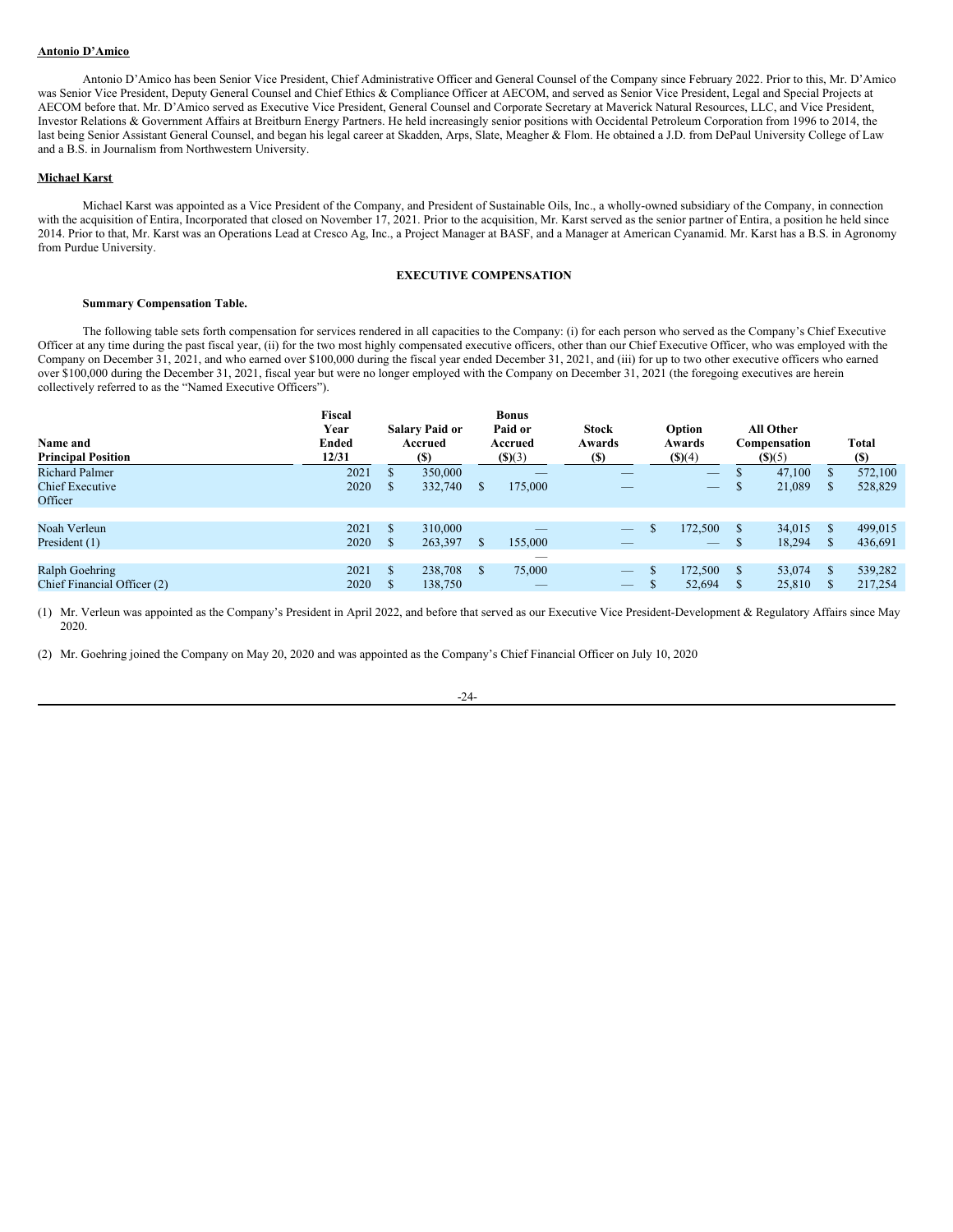- (3) Bonus amounts for 2021 have not yet been determined. The bonus paid to Ralph Goehring in 2021 was his 2020 bonus that was accrued in 2021.
- (4) Amounts represent the aggregate grant date fair value of awards computed in accordance with ASC Topic 718, excluding the effects of any estimated forfeitures. For assumptions used in determining grant date fair market value, refer to Note G of Notes to the Financial Statements included in this Annual Report. The amounts reported for these options may not represent the actual economic values that our Named Executive Officers will realize from these options as the actual value realized will depend on our performance, stock price and their continued employment.
- (5) Represents health benefits and amounts paid under the Company's 401(k) company match program. Mr. Palmer's amounts do not include \$50,000 of unpaid interest that accrued on his outstanding convertible promissory note.

#### **Option Grants**

Noah Verleun. On January 15, 2019, the Company granted Mr. Verleun a five-year non-qualified stock option to purchase 500,000 shares of Common Stock. The foregoing option has an exercise price of \$0.20 per share (which price the Board determined was greater than the fair market price of Common Stock on the date of grant). The option was subject to vesting based on the Company achieving certain market capitalization milestones. See, "*Executive Compensation—Employment Agreements—Noah Verleun,*" below. The Company's Market Capitalization has exceeded all of the foregoing target levels and, accordingly, Mr. Verleun's option has fully vested.

In connection with the acquisition of the Company's Bakersfield renewable fuel refinery, the Board established certain performance milestones for Mr. Verleun. In April 2019, Mr. Verleun met those target milestones and, accordingly, was granted an option on June 21, 2019, to purchase 1,000,000 shares. The foregoing option has a fiveyear term and an exercise price of \$0.165 (the fair market value on the date of grant). One quarter of the option shares vested on the date of grant, and the remaining portion of the option vests monthly over the 36-month period following the date of grant.

On May 6, 2021, the Board granted Mr. Verleun options to purchase 50,000 shares of Common Stock. The foregoing option has a five-year term and an exercise price of \$5.61 per share (the closing market price on the date of the grant), and vests in twelve equal quarterly installments commencing with the fiscal quarter ending June 30, 2021.

In connection with his appointment as President on April 27, 2022, Mr. Verleun was granted a stock option to purchase 1,200,000 shares of Common Stock under the Company's amended and restated 2020 Equity Incentive Plan, which grant is subject to the approval of the proposal to increase the number of shares available under the 2020 Equity Incentive Plan at the Annual Meeting (Proposal II). The option has a five-year term, and an exercise price of \$3.60 per share, which was the market closing price of the Company's common stock on the business day before the effective date of the grant. The foregoing option shall vest as follows: (A) 50% (600,000 shares) in three equal tranches of 200,000 shares after the Company's common stock price has achieved and maintained (i) \$10.00 per share for 45 consecutive trading days for tranche one; (ii) after tranche one has vested, \$15.00 per share for 45 consecutive trading days for tranche two; and (iii) after tranche two has vested, \$20.00 per share for 45 consecutive trading days, for tranche three; and (B) 50% (600,000 shares) will vest in equal quarterly installments on the last day of each of the next 12 quarters. Since this grant took place after December 31, 2021, it is omitted from the Summary Compensation Table above.

Ralph Goehring. When Mr. Goehring joined the Company, he was granted an option to purchase 100,000 shares of Common Stock under the Company's 2020 Equity Incentive Plan, which options (i) have an exercise price of \$0.932 (equal to the closing market price on the date prior to the first day of Mr. Goehring's employment with the Company), (ii) have a five-year term, and (iii) vest in twelve equal quarterly installments commencing with the fiscal quarter ending June 30, 2020.

-25-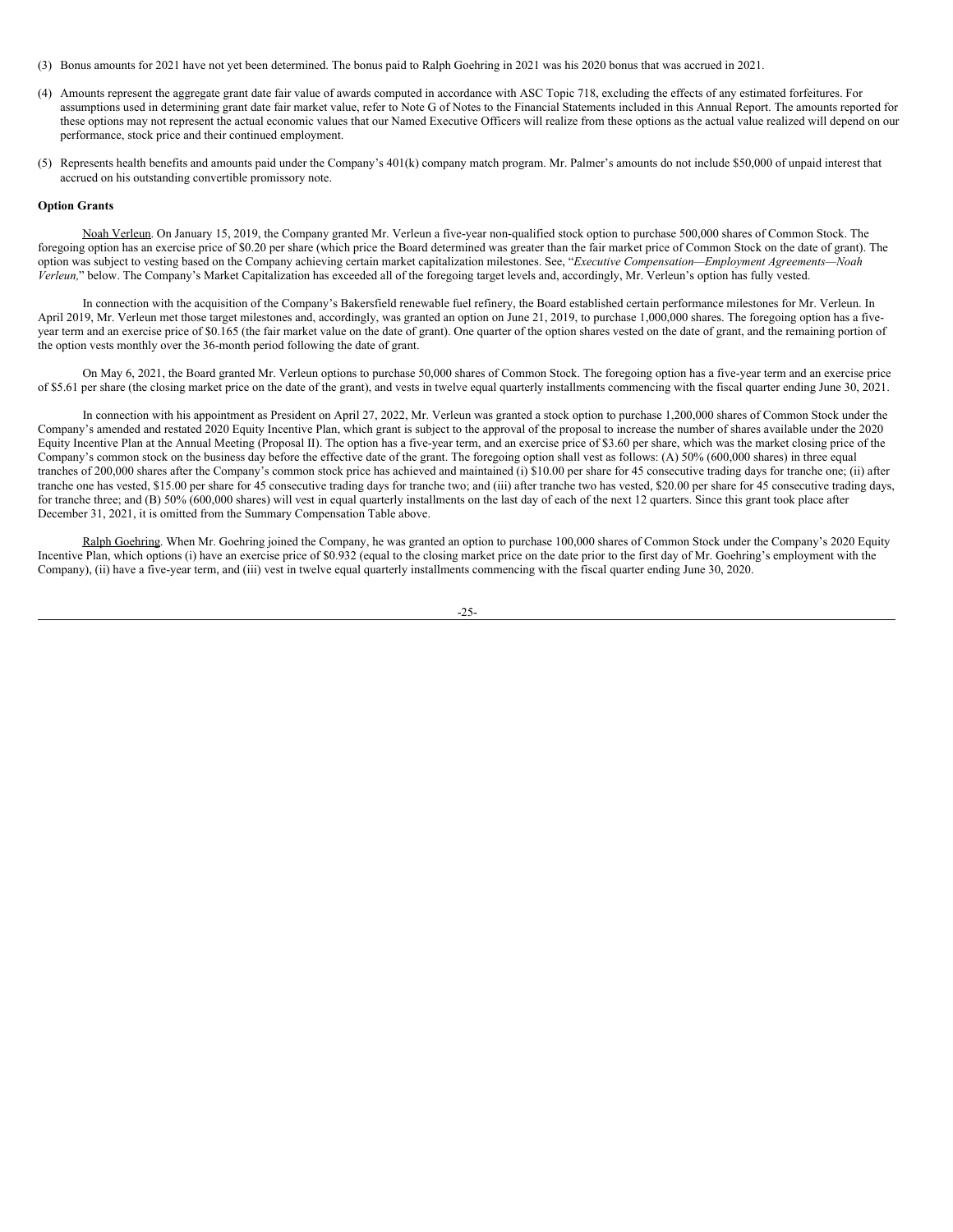On May 6, 2021, the Board granted Mr. Goehring an option to purchase 50,000 shares of Common Stock. The foregoing option has a five-year term and an exercise price of \$5.61 per share (the closing market price on the date of the grant), and vests in twelve equal quarterly installments commencing with the fiscal quarter ending June 30, 2021.

On February 2, 2022, the Company entered into a three-year employment agreement with Mr. Goehring, and concurrently therewith granted him an option to purchase 50,000 shares of common stock at an exercise price of \$3.92 per share (the closing price of the Company's common stock on the date before the foregoing employment agreement was executed). The option has a five-year term and will vest in twelve equal quarterly installments. Since this grant took place after December 31, 2021, it is omitted from the Summary Compensation Table above.

#### **Holdings of Previously Awarded Equity**

The following table sets forth information as of December 31, 2021, concerning unexercised options, unvested stock and equity incentive plan awards for our Named Executive Officers.

## **OUTSTANDING EQUITY AWARDS AT YEAR ENDED DECEMBER 31, 2021**

| Name                  | Number of<br><b>Securities</b><br>Underlying<br><b>Unexercised</b><br><b>Options</b><br>$(\#)$ Exercisable | Number of<br><b>Securities</b><br>Underlying<br>Unexercised<br><b>Options</b><br>$^{(#)}$<br>Unexercisable | <b>Option Awards</b><br><b>Equity Incentive</b><br><b>Plan Awards:</b><br>Number of<br><b>Securities</b><br>Underlying<br>Unexercised<br><b>Unearned Options</b><br>$^{(#)}$ | <b>Option Exercise</b><br>Price<br><b>(\$)</b> | <b>Option Expiration</b><br>Date             |  |  |
|-----------------------|------------------------------------------------------------------------------------------------------------|------------------------------------------------------------------------------------------------------------|------------------------------------------------------------------------------------------------------------------------------------------------------------------------------|------------------------------------------------|----------------------------------------------|--|--|
| <b>Richard Palmer</b> | 11,000,000                                                                                                 | $\mathbf{0}$                                                                                               |                                                                                                                                                                              | \$<br>0.154                                    | 10/15/23                                     |  |  |
| Noah Verleun          | 5,000,000<br>875,000<br>12,500<br>50,000                                                                   | $\mathbf{0}$<br>125,000<br>37,500<br>$\mathbf{0}$                                                          |                                                                                                                                                                              | 0.200<br>0.165<br>5.610<br>0.035               | 01/14/24<br>06/21/24<br>05/05/26<br>09/16/28 |  |  |
| Ralph Goehring        | 58,333<br>12,500                                                                                           | 41,667<br>37,500                                                                                           |                                                                                                                                                                              | 0.932<br>5.610                                 | 05/18/25<br>05/05/26                         |  |  |

#### **Employment Agreements**

Richard Palmer. On October 16, 2018, the Company and Mr. Palmer entered into an Executive Employment Agreement (the "**2018 Employment Agreement**") that replaced his prior 2014 employment agreement. Under the 2018 Employment Agreement, Mr. Palmer agreed to serve as the Company's President and Chief Executive Officer through October 15, 2023, at an annual base salary of \$300,000 per year. Upon the closing of the acquisition of the Company's Bakersfield, California, renewable fuels refinery on May 7, 2020, the Company and Mr. Palmer amended the 2018 Employment Agreement to increase Mr. Palmer's annual base salary to \$350,000, effective immediately. Under the 2018 Employment Agreement, Mr. Palmer is entitled to receive an annual bonus if Mr. Palmer meets certain performance targets. The target annual bonus amount is 50% of Mr. Palmer's base salary, subject to the Board's discretion to increase the amount of the bonus or adjust the performance criteria. If Mr. Palmer's employment is terminated as a result of his death or disability, or by him for "Good Reason" as defined in the 2018 Employment Agreement, in addition to receiving a payment of all outstanding sums due and owing to him at the time of separation, the Company is required to pay Mr. Palmer (or his estate) an amount equal to twelve months of Mr. Palmer's then-current base salary in the form of salary continuation, plus payment of Mr. Palmer's and his family's medical insurance premiums. If Mr. Palmer's employment is terminated for death or disability, Mr. Palmer or his estate will also be entitled to retain any stock options that have vested as of the date of termination. Under the 2018 Employment Agreement, the Company granted Mr. Palmer a five-year non-qualified stock option to purchase 11 million shares of Common Stock at an exercise price of \$0.154, subject to the Company's achievement of certain market capitalization goals. The goals have been met and the options for all 11 million shares are now fully vested and exercisable.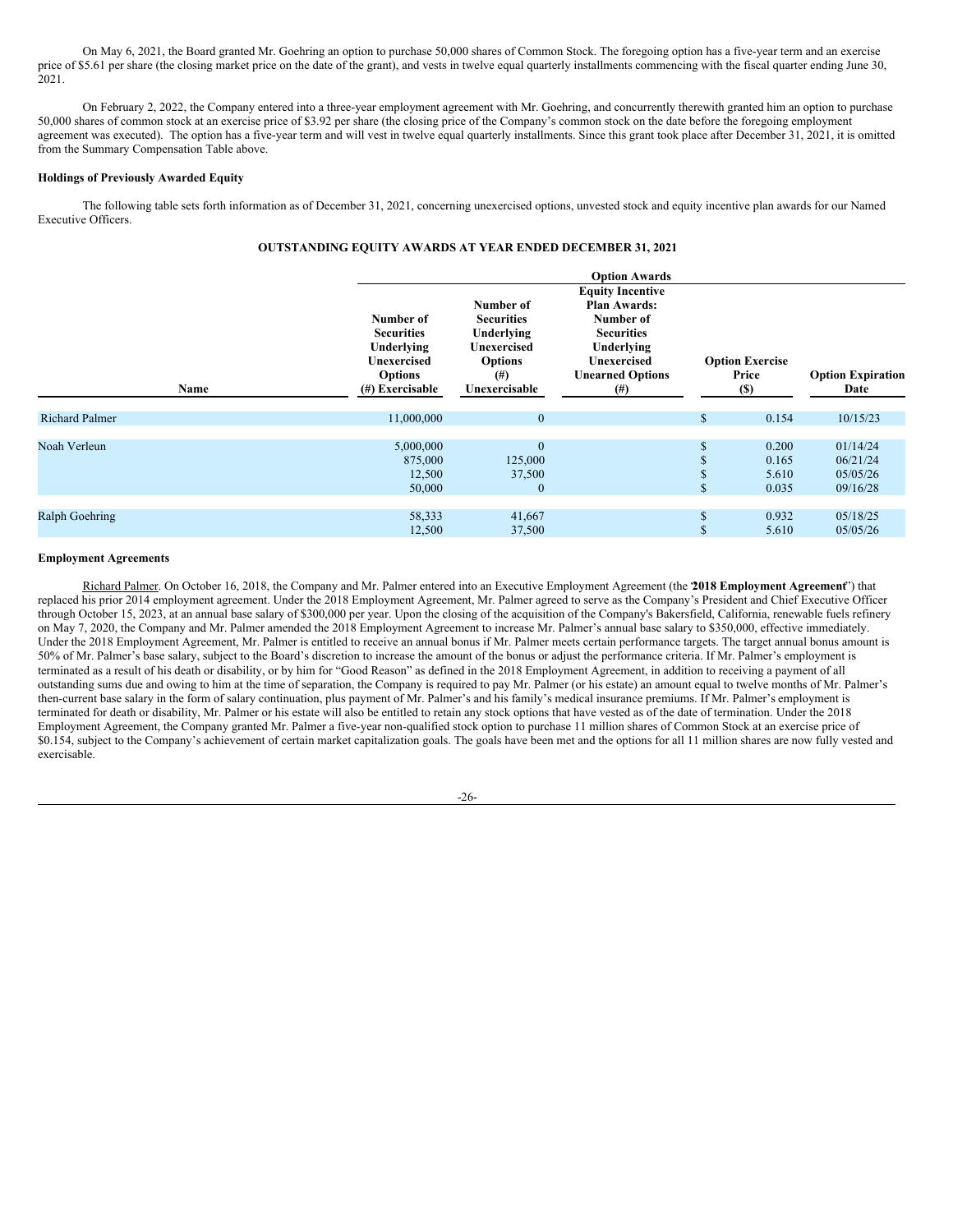Noah Verleun. Effective January 15, 2019, the Company entered into a three-year employment agreement with Noah Verleun, the Company's Executive Vice President, which agreement was amended on May 7, 2020. Under the employment agreement, Mr. Verleun was paid an annual base salary of \$310,000 and was entitled to receive an annual bonus of up to 50% of his annual base salary if Mr. Verleun met certain performance targets. Under Mr. Verleun's May 7, 2020 employment agreement, the Company granted Mr. Verleun a five-year non-qualified stock option to purchase five million shares of Common Stock at an exercise price of \$0.20 per share, subject to the Company's achievement of certain market capitalization goals. The Company's market capitalization exceeded each of the milestones and, accordingly, Mr. Verleun's options to purchase the foregoing five million shares have fully vested.

On April 27, 2022, the Company entered into a new three-year employment agreement with Noah Verleun to serve as the Company's President. Under this employment agreement Mr. Verleun is entitled to an annual base salary of \$450,000 per year for the first twelve months of his employment. Thereafter, his annual base salary will be increased consistent with the Company's compensation plans for its senior executives. Mr. Verleun will also be eligible to participate in the Company's annual bonus plan, pursuant to which he will have the opportunity to earn an annual cash bonus equal to one hundred percent (100%) of his annual base salary based on the achievement of certain specified objectives. In connection with this new employment agreement, Mr. Verleun was granted a stock option to purchase 1,200,000 shares of Common Stock under the Company's 2020 Equity Incentive Plan. The option has a five-year term, and an exercise price of \$3.60 per share, which was the market closing price of the Company's stock on the business day before the effective date of this agreement. The foregoing option shall vest as follows: (A) 600,000 shares (50%) in three equal tranches of 200,000 shares after the Company's common stock price has achieved and maintained (i) \$10.00 per share for 45 consecutive trading days for tranche one; (ii) after tranche one has vested, \$15.00 per share for 45 consecutive trading days for tranche two; and (iii) after tranche two has vested, \$20.00 per share for 45 consecutive trading days, for tranche three; and (B) 600,000 (50%) will vest in equal quarterly installments on the last day of each of the next 12 quarters. Mr. Verleun cannot exercise any of the foregoing options unless and until Proposal II of the Proxy Statement is approved by the stockholders at the Annual Meeting.

Ralph Goehring. On May 20, 2020, the Company hired Ralph Goehring as the Company's Vice President Finance and Chief Financial Officer, as an at-will employee with an annual base salary of \$225,000 per year. He was also entitled to a discretionary annual bonus, in an amount up to 25% of his annual salary, based on the Company's performance. In addition to his duties as an officer of the Company, Mr. Goehring also is responsible for financial and accounting matters for Bakersfield Renewable Fuels and the other entities affiliated with Bakersfield Renewable Fuels. Upon joining the Company, Mr. Goehring was granted an incentive stock option to purchase 100,000 shares of Common Stock under the Company's 2020 Equity Incentive Plan. The foregoing options have an exercise price of \$0.932 (the closing trading price on the day prior to the date that his employment commenced), a five-year term, and vest over three years).

Under Mr. Goehring's original employment agreement, for the 2020 fiscal year he was eligible to receive a cash bonus of 25% of his annual base salary, or \$56,250. Based on his performance, the Board increased Mr. Goehring's bonus to \$75,000. On October 1, 2021, the Board increased the annual base salary of Mr. Goehring from \$225,000 to \$250,000, and paid Mr. Goehring an interim bonus of \$8,500.

On February 2, 2022 Mr. Goehring and the Company entered into a new three-year employment agreement. Under this agreement, Mr. Goehring's annual base salary was increased to \$325,000. Mr. Goehring will also be eligible to participate in the Company's annual bonus plan, pursuant to which he will have the opportunity to earn a yearend cash bonus equal to fifty percent (50%) of his annual base salary based on the achievement of certain specified objectives. Concurrently with the execution of this Agreement, Mr. Goehring was granted an option to purchase 50,000 shares of common stock at an exercise price of \$3.92 per share (the closing price of the Company's common stock on the date before the 2022 Agreement was executed). The option has a five-year term and vests in twelve equal quarterly installments.

-27-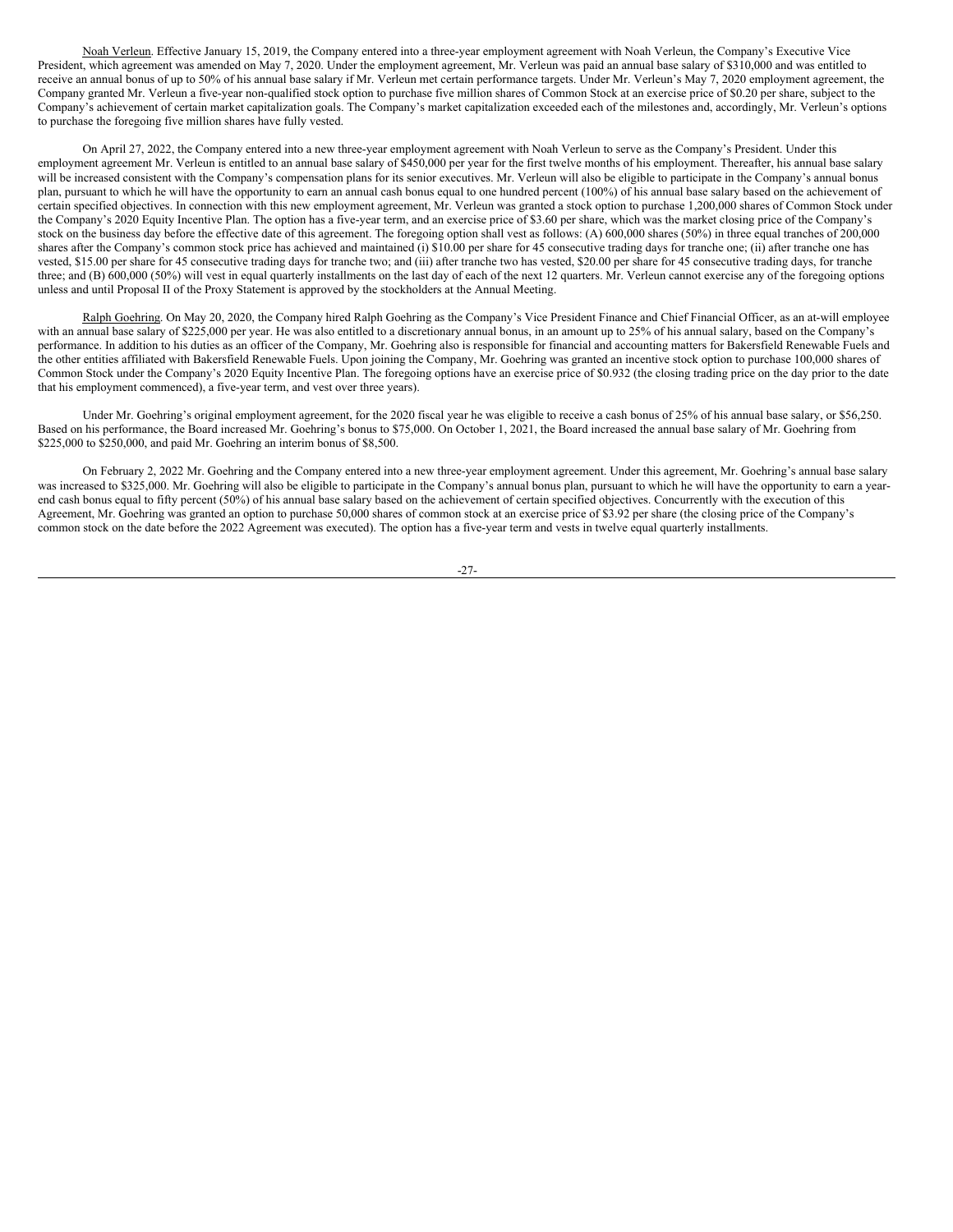Antonio D'Amico. On January 31, 2022, the Company entered into an employment agreement with Antonio D'Amico to serve as the Company's Senior Vice President, Chief Administrative Officer & General Counsel. Mr. D'Amico's employment agreement became effective on February 28, 2022 and has a three year term from that date. Under his employment agreement Mr. D'Amico is entitled to an annual base salary of \$325,000 per year for the first twelve months of his employment, which base salary will increase to \$365,000 on the earlier to occur of the twelve-month anniversary of his employment, or the commercial operation of the Company's Bakersfield, California refinery. Thereafter, his annual base salary will be increased consistent with the Company's compensation plans for its senior executives. Mr. D'Amico will also be eligible to participate in the Company's annual bonus plan, pursuant to which he will have the opportunity to earn an annual cash bonus targeted at fifty percent (50%) of his annual base salary based on the achievement of certain specified objectives. Upon joining the Company, Mr. D'Amico was granted an incentive stock option to purchase 100,000 shares of Common Stock under the Company's 2020 Equity Incentive Plan. The foregoing options have an exercise price of \$3.90 (the closing trading price on the day prior to the date of his employment), a five-year term, and of which 25% vested on February 28, 2022, and the remaining 75% vest in 12 equal quarterly installments.

Amended & Restated Non-Solicitation and Confidentiality Agreements. In order to fund the Company's purchase of the renewable fuels refinery in Bakersfield, California in May 2020, the Company entered into various credit and other agreements with certain institutional lenders. In connection with these credit agreements, Mr. Palmer and Mr. Verleun entered into substantially identical Amended & Restated Non-Solicitation and Confidentiality Agreements (the "**Non-Solicitation and Confidentiality Agreements**") with subsidiaries of the Company. Under the Non-Solicitation And Confidentiality Agreements, both Mr. Palmer and Mr. Verleun each individually agreed that, during the period that they are employed by the Company or any of the Company's subsidiaries or affiliates that are involved in the production of renewable diesel, they will not, directly or indirectly, (i) solicit, divert or take away any customers, clients, offtake parties, business acquisition or other business opportunity of the Company related to the production of renewable diesel in the U.S., (ii) contact or solicit (other than through general advertising or solicitations not targeted at the Company's employees), with respect to hiring, or knowingly hire any employee or consultant of the Company or any person employed or engaged as a service provider by the Company at any time during the 12 month period immediately preceding the termination of their employment, (iii) induce, advise or encourage any employee or consultant of the Company to leave his or employment or engagement with the Company, or (iv) induce any distributor or supplier (including, without limitation, suppliers of feedstocks, consumables, equipment, or construction services), customer, client, or other counterparty of the Company to terminate or modify its relationship with the Company. However, nothing in the Non-Solicitation and Confidentiality Agreements is intended to prevent either Mr. Palmer or Mr. Verleun from engaging in, or otherwise being involved in, the development, production, cultivation, distribution, storage, marketing and sale of renewable fuel feedstocks, including Camelina, or the ownership of an equity or profits interest in any entity engaged in renewable fuel feedstock development, production, cultivation, distribution, storage, marketing and sale.

Under the Non-Solicitation and Confidentiality Agreements, each of Mr. Palmer and Mr. Verleun agreed not make any sale, transfer or other disposition of any equity interests that they may own in the Company or any of its subsidiaries (including any shares of Common Stock or options that they may own) until the Company's lenders have received a certain cumulative amount of distributions; unless (x) such sale, transfer or disposition is for estate planning purposes to an entity that is and remains in their control or (y) all of the cash proceeds from any such sale, transfer or disposition are used to pay costs and expenses (specifically including amounts needed to purchase any Common Stock in the Company or to cover any resultant tax liabilities) incurred in connection with the exercise of options to purchase such Common Stock in the Company.

-28-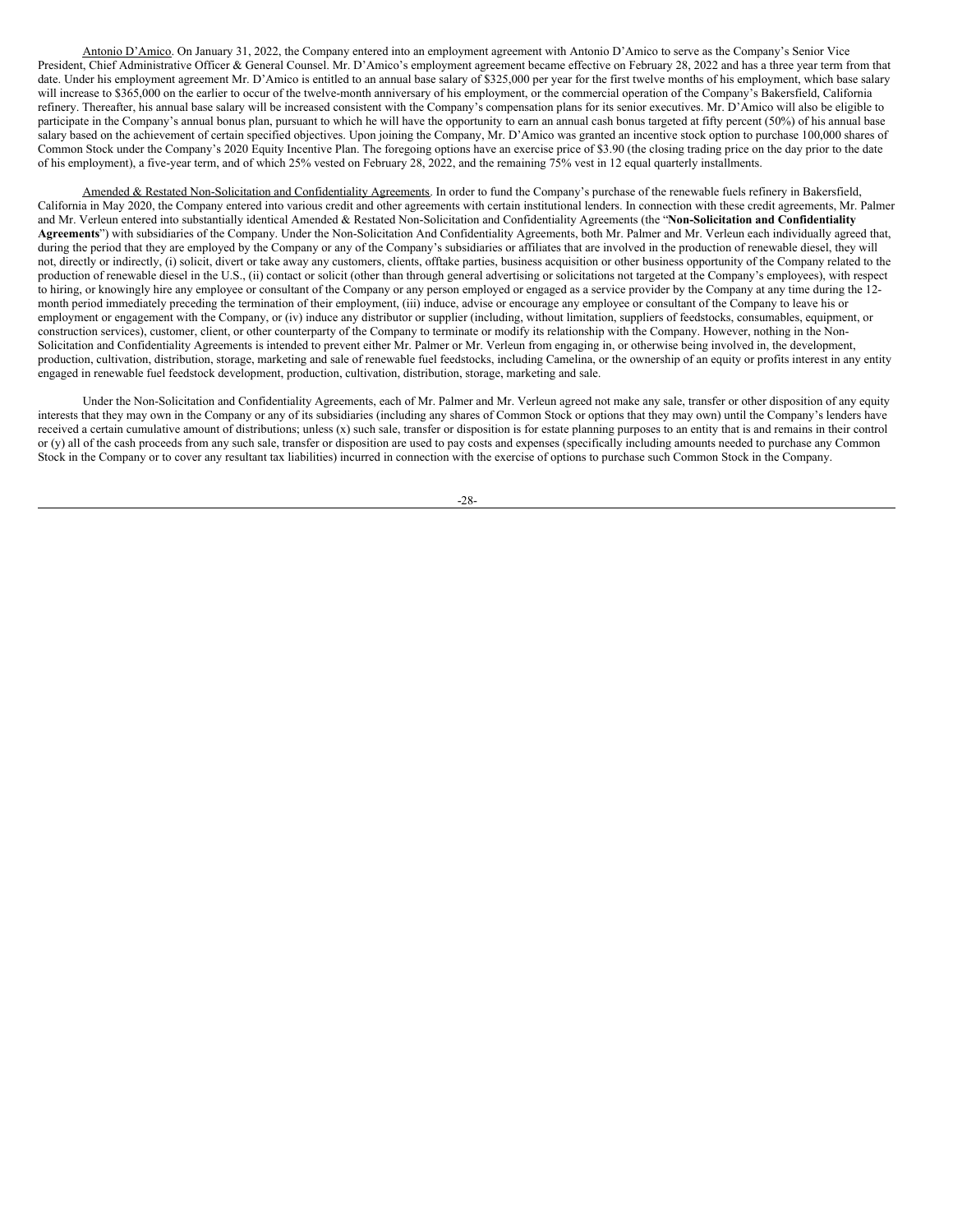### **Change of Control Arrangements**

The Company has no change of control payment agreements in effect.

### **2020 Equity Incentive Plan**

On April 10, 2020, the Company's Board of Directors adopted the "Global Clean Energy Holdings, Inc. 2020 Equity Incentive Plan" (the "**2020 Plan**") pursuant to which the Board of Directors reserved an aggregate of 2,000,000 shares of Common Stock for future issuance. As of April 26, 2022, the Company had issued options to purchase 1,987,550 shares under the 2020 Plan. On April 27, 2022, the Company promoted Noah Verleun as its new President and concurrently granted him an option to purchase 1,200,000 shares of common stock. Since the number of shares granted under Mr. Verleun's options exceeded the number of shares available under the 2020 Plan, on April 27, 2022 the Board also amended and restated the 2020 Plan to increase the number of shares available thereunder to 7,000,000 shares. The increase in the number of shares is subject to stockholder approval at the Annual Meeting. Except with respect to awards then outstanding, unless sooner terminated, the 2020 Plan will expire on April 9, 2030, and no further awards may be granted after that date. For a description of the 2020 Plan, see, "Proposal II – Amendment to 2020 Equity Incentive Plan." If the proposal to amend the 2020 Plan to increase the number of shares authorized for issuance by five million shares is approved, the shares authorized for issuance under the 2020 Plan will increase from 2,000,000 to 7,000,000.

### <span id="page-32-0"></span>**SECURITY OWNERSHIP OF CERTAIN BENEFICIAL OWNERS AND MANAGEMENT**

The following table sets forth certain information regarding beneficial ownership of Common Stock as of April 27, 2022 by (a) each person known by us to own beneficially 5% or more of our outstanding voting shares (i.e. Common Stock), (b) each of our named executive officers listed in the Summary Compensation Table and each of our directors and (c) all executive officers and directors of the Company as a group. As of April 27, 2022, there were 42,273,933 shares of Common Stock issued and outstanding. Unless otherwise noted, we believe that all persons named in the table have sole voting and investment power with respect to all the shares beneficially owned by them. Except as required by law, the shares of Series C Preferred Stock have no voting rights.

-29-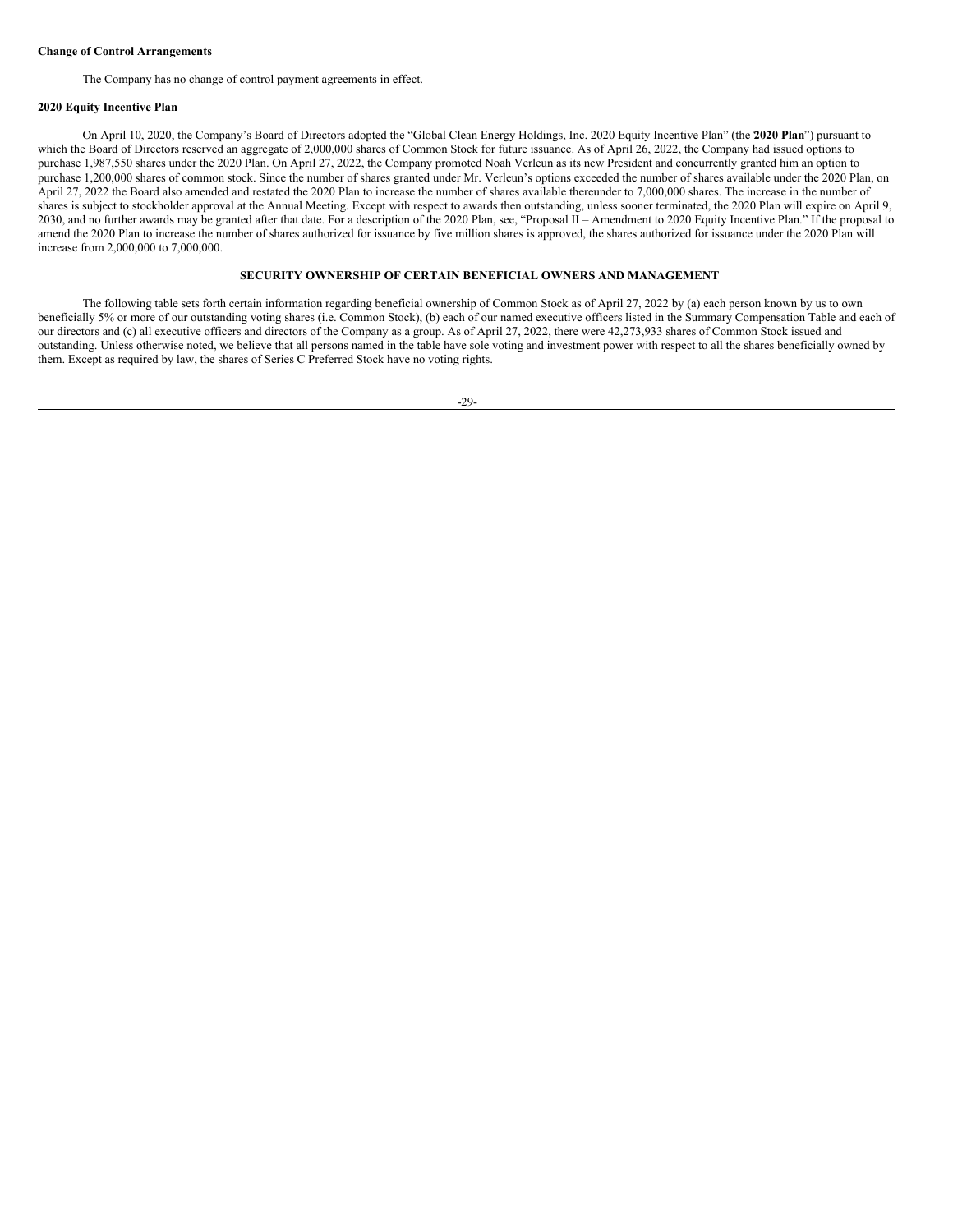| Name of Beneficial Owner (1)                                                | <b>Shares</b><br><b>Beneficially</b><br>Owned (2) | Percent<br>of Class of<br><b>Common Stock</b> |
|-----------------------------------------------------------------------------|---------------------------------------------------|-----------------------------------------------|
| <b>Exxon Mobil Corporation</b>                                              | 20,030,723(3)                                     | 32.15%                                        |
| Michael Zilkha $(4)$                                                        | 5,238,355                                         | 12.39%                                        |
| Pacific Sequoia Holdings LLC <sup>(5)</sup>                                 | 4,000,000(6)                                      | 9.46%                                         |
| Roll Energy Investments $LLC^{(7)}$                                         | 3,309,450                                         | 7.83%                                         |
| <b>Directors/Named Executive Officers:</b>                                  |                                                   |                                               |
| <b>Richard Palmer</b><br>Noah Verleun                                       | 23,394,829(8)<br>7,026,797(9)                     | 35.63%<br>14.25%                              |
| Ralph Goehring<br>David R. Walker                                           | 87,498(10)<br>416,604(11)                         | $\ast$<br>$\ast$                              |
| Susan L. Anhalt<br>Phyllis E. Currie                                        | 16,250(12)<br>16,250(12)                          | $\ast$<br>$\ast$                              |
| E. Nicholas Jones<br>Martin Wenzel                                          | 126,250(12)                                       | $\ast$                                        |
| Amy K. Wood<br>All Executive Officers and Directors as a group (11 persons) | 31,576,579(13)                                    | 42.76%                                        |

Less than  $1\%$ 

- (2) For purposes of this table, shares of Common Stock are considered beneficially owned if the person directly or indirectly has the sole or shared power to vote or direct the voting of the securities or the sole or shared power to dispose of or direct the disposition of the securities. Shares of Common Stock are also considered beneficially owned if a person has the right to acquire beneficial ownership of the shares upon exercise or conversion of a security within 60 days of September 30, 2021.
- (3) Represents the following two common stock purchase warrants held by ExxonMobil Renewables LLC, a wholly-owned subsidiary of Exxon Mobil Corporation: (a) An immediately exercisable warrant to purchase 13,530,723 shares of Common Stock, and (b) a warrant to purchase 6,500,000 shares of Common Stock, which warrant is exercisable after the earlier of (i) the date on which ExxonMobil Oil Corporation extends the term of the Product Off-Take Agreement, dated effective April 10, 2019 (as amended), that it entered into with a subsidiary of the Company, or (ii) a change of control or sale of the Company, or the dissolution of the Company. The 6,500,000 shares of Common Stock underlying such warrant are deemed beneficially owned by Exxon Mobil Corporation because Exxon Mobil Corporation has the power to control the exercisability of the warrant. ExxonMobil Renewables also owns 125,000 shares of Series C Preferred Stock that are not included in this table because they are not convertible into Common Stock, have no voting rights, and are not registered under Section 12 of the Exchange Act. The principal business address of ExxonMobil Renewables is 22777 Springwoods Village Parkway, Spring, TX 77389. The principal business address of Exxon Mobil Corporation is 5959 Las Colinas Boulevard, Irving, TX 75039.
- (4) Based on information disclosed in a Schedule 13G/A filed with the SEC on May 14, 2022. Mr. Zilkha's address is 1001 McKinney, Suite 1900, Houston TX 77002
- (5) 250 University Avenue, Palo Alto, CA 94301<br>(6) Based on information disclosed in a Schedul
- Based on information disclosed in a Schedule 13G jointly filed with the SEC on February 1, 2019 by Pacific Sequoia Holdings LLC ("PSH"), Jeffrey S. Skoll, and GrowthWorks Canadian Fund Ltd. ("GWC"), according to which PSH, Mr. Skoll and GWC share voting and dispositive control over the shares. Jeffrey S. Skoll, as the indirect sole member of PSH, may be deemed to share the power to direct the voting or disposition of the shares on behalf of PSH. The address of PSH and Jeffrey S. Skoll is 250 University Avenue, Palo Alto, CA 94301. The address of GWC is McCarthy Tétrault LLP, Box 48, Suite 5300, Toronto Dominion Bank Tower, Toronto, ON M5K 1E6.
- (7) 11444 West Olympic Boulevard, 10th Floor, Los Angeles, California 90064
- (8) Includes 7,616,305 shares that may be acquired upon the conversion of the principal balance, plus all accrued interest through February 23, 2022, under an outstanding convertible promissory note, and 11,000,000 shares that may be acquired upon the exercise of currently exercisable options.
- (9) Includes 6,250,711 shares that may be acquired upon the exercise of currently exercisable options.
- 
- (10) Consists of 50,000 shares and 37,498 shares that may be acquired upon the exercise of options.<br>(11) Includes 176,250 shares that may be acquired upon the exercise of currently exercisable options. Includes 176,250 shares that may be acquired upon the exercise of currently exercisable options.
- (12) Consists of shares that may be acquired upon the exercise of options.<br>(13) Includes (i) 17,659,460 shares that may be acquired upon the exe
- Includes (i) 17,659,460 shares that may be acquired upon the exercise of currently exercisable options and (ii) 7,616,305 shares that may be acquired upon the conversion of the principal balance, plus all accrued interest through February 23, 2022, under an outstanding convertible promissory note.

#### **Securities Authorized for Issuance Under Equity Compensation Plans**

The following table contains information regarding our equity compensation plans as of December 31, 2021.

|                                                                                            | Number of Securities<br>to be Issued upon<br>Exercise of<br><b>Outstanding Options,</b> |  | Weighted-Average<br>Exercise Price of<br>Outstanding<br>Options, Warrants | Number of Securities<br>Remaining Available for<br>Future Issuance under<br>Equity Compensation |
|--------------------------------------------------------------------------------------------|-----------------------------------------------------------------------------------------|--|---------------------------------------------------------------------------|-------------------------------------------------------------------------------------------------|
| Plan Category                                                                              | Warrants and Rights                                                                     |  | and Rights                                                                | Plans $(3)$                                                                                     |
| Equity compensation plans approved by security holders                                     |                                                                                         |  |                                                                           |                                                                                                 |
| 2020 Equity Incentive Plan                                                                 | 1,597,390                                                                               |  | 2.310                                                                     | 390,178                                                                                         |
| Equity compensation plans approved by security holders                                     |                                                                                         |  |                                                                           |                                                                                                 |
| 2010 Equity Incentive Plan (1)                                                             | 100,000                                                                                 |  | 0.026                                                                     |                                                                                                 |
| Equity compensation plans not approved by security holders Non-Qualified Stock Options (2) | 17,850,130                                                                              |  | 0.190                                                                     | N/A                                                                                             |
| Total                                                                                      | 19.547.520                                                                              |  |                                                                           |                                                                                                 |

(1) The 2010 Equity Incentive Plan has expired, and no additional options or awards can be granted under this plan.

(2) Represents options to purchase Common Stock issued to officers and consultants pursuant to various employment and consulting agreements.

(3) Excludes Securities Reflected in the First Column

<sup>(1)</sup> Unless otherwise indicated, the business address of each person listed is c/o Global Clean Energy Holdings, Inc., 2790 Skypark Drive, Torrance, California, 90505.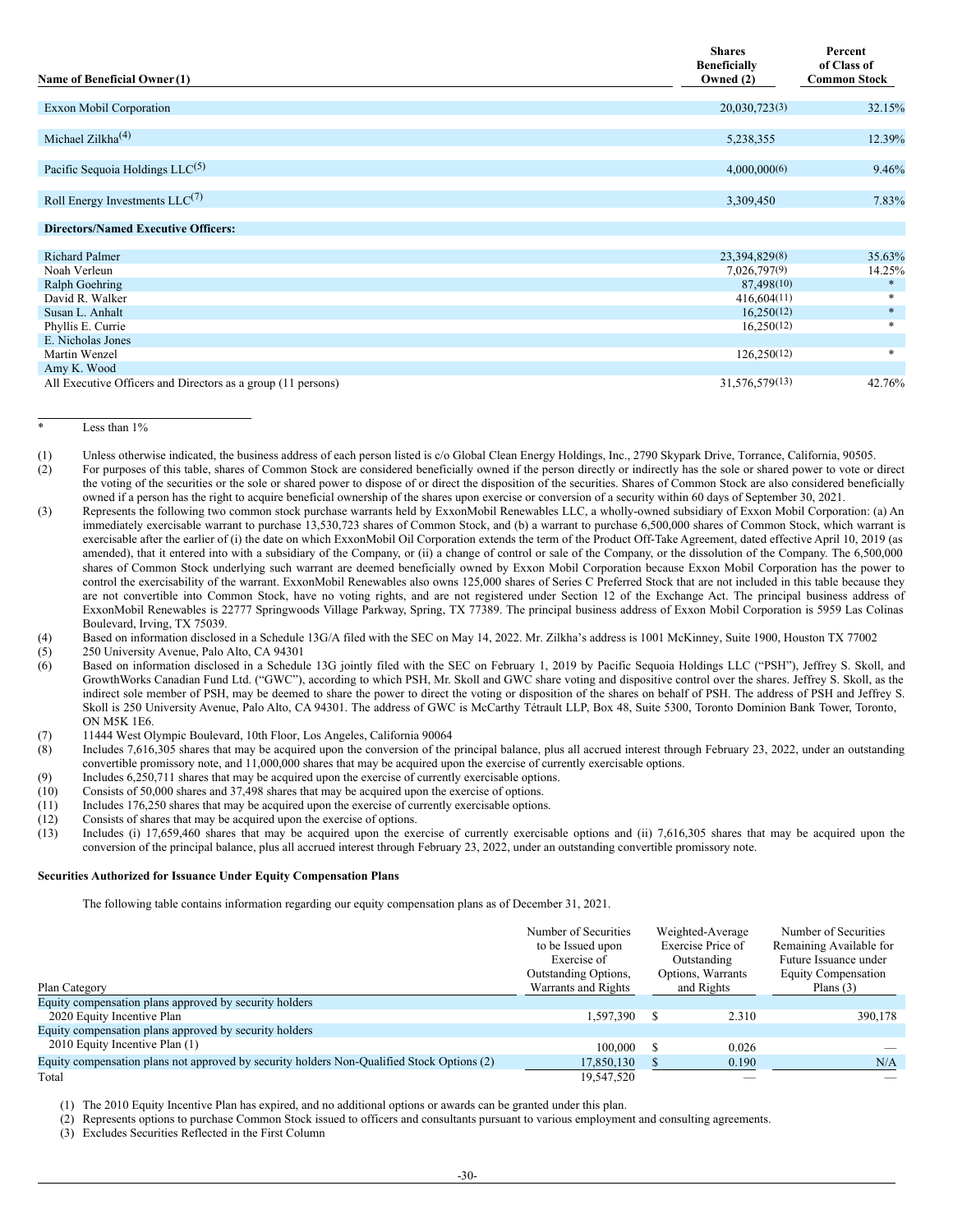### <span id="page-34-0"></span>**PROPOSAL IV – RATIFICATION OF APPOINTMENT OF INDEPENDENT REGISTERED PUBLIC ACCOUNTING FIRM**

#### **General**

At the Annual Meeting, our stockholders are being asked to ratify the appointment of Grant Thornton LLP ("**Grant Thornton**") as our independent registered public accounting firm for our fiscal year ending December 31, 2021. We are submitting the appointment of Grant Thornton to our stockholders because we value our stockholders' views on our independent registered public accounting firm and as a matter of good corporate governance. Notwithstanding this appointment of Grant Thornton as our independent registered public accounting firm, and even if our stockholders ratify that appointment, our Audit Committee, in its discretion, may appoint another independent registered public accounting firm at any time during our 2022 fiscal year or thereafter if our Audit Committee believes that such a change would be in the best interests of our Company and our stockholders.

If our stockholders do not ratify the appointment of Grant Thornton, our Audit Committee may reconsider the appointment.

#### **Change in Independent Registered Public Accounting Firm in 2021.**

### *Previous Independent Registered Public Accounting Firms*

Hall & Company and Macias, Gini & O'Connell. Hall & Company Certified Public Accountants and Consultants, Inc. ("**Hall & Company**") served as our independent registered public accounting firm from 2015 until January 1, 2021, at which time Hall & Company merged with and into Macias, Gini & O'Connell, LLC ("**MGO**"). In the merger, Hall & Company's audit operations and the professional staff of Hall & Company joined MGO as employees of MGO. Accordingly, effective January 8, 2021, Hall & Company resigned as the Company's independent registered public accounting firm and MGO became the Company's independent registered public accounting firm. This change in our independent registered public accounting firm was approved by our Board of Directors on January 8, 2021.

The principal accountant's reports of Hall & Company on the consolidated financial statements of the Company as of and for the years ended December 31, 2019, 2018, 2017 and 2016 did not contain any adverse opinion or disclaimer of opinion and were not qualified or modified as to uncertainty, audit scope or accounting principles.

During the years ended December 31, 2019, 2018, 2017 and 2016, and through January 8, 2021, there were no disagreements with Hall & Company on any matter of accounting principles or practices, financial statement disclosure, or auditing scope or procedure, which if not resolved to Hall & Company's satisfaction would have caused it to make reference thereto in connection with its reports on the consolidated financial statements for such years. During the fiscal years ended December 31, 2019, 2018, 2017 and 2016, and during the period from the end of the most recently audited fiscal year through January 8, 2021, there were no reportable events of the type described in Item  $304(a)(1)(v)$  of Regulation S-K.

During the years ended December 31, 2019, 2018, 2017 and 2016, and through January 8, 2021, the Company did not consult with MGO with respect to any of (i) the application of accounting principles to a specified transaction, either completed or proposed; (ii) the type of audit opinion that might be rendered on the Company's consolidated financial statements; or (iii) any matter that was either the subject of a disagreement (as defined in Item  $304(a)(1)(iv)$  of Regulation S-K) or an event of the type described in Item 304(a)(1)(v) of Regulation S-K.

#### -31-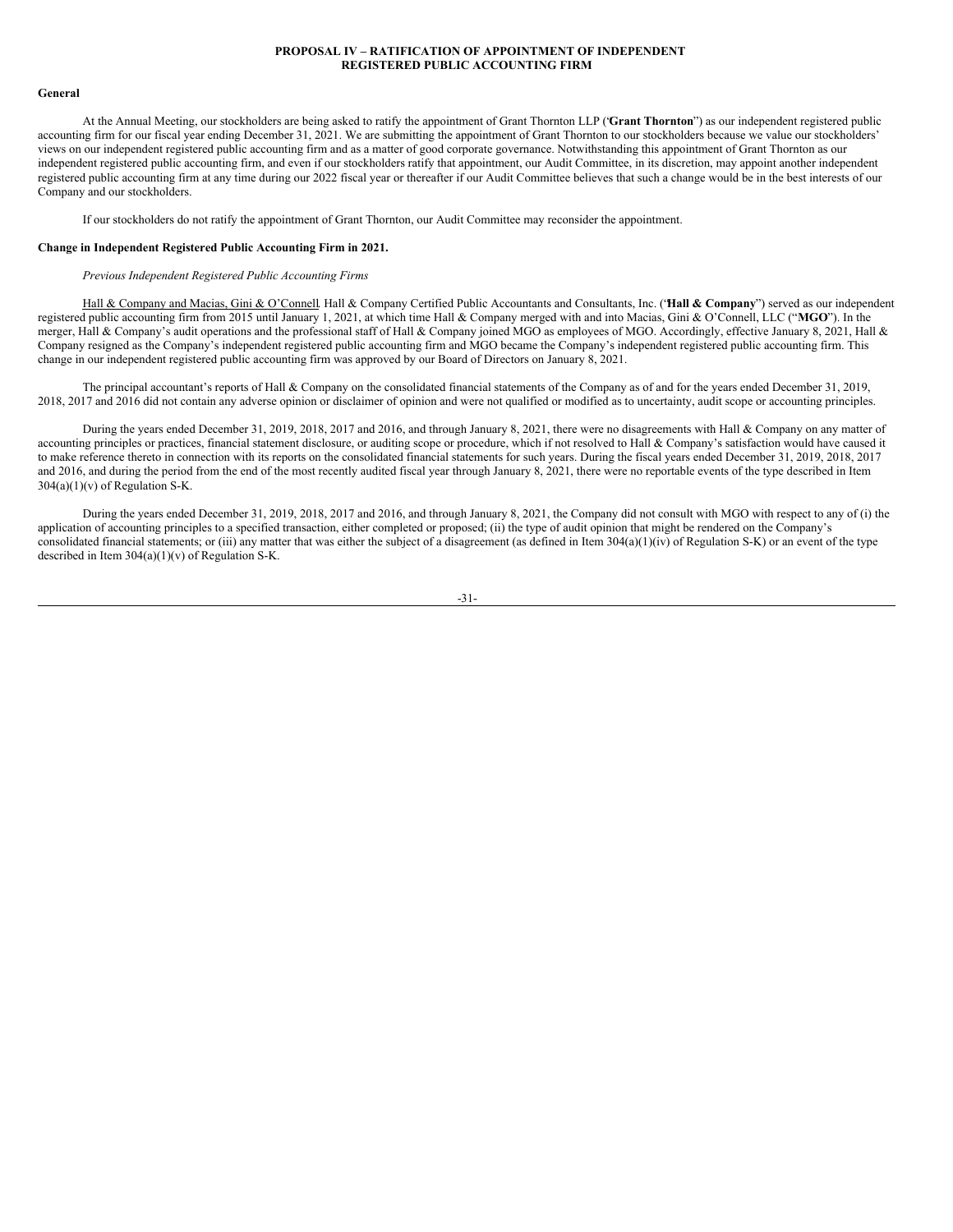MGO's report on our consolidated financial statements for our fiscal year ended December 31, 2020 did not contain any adverse opinion or disclaimer of opinion, nor was it qualified or modified as to uncertainty, audit scope or accounting principles. Hall & Company audited our consolidated financial statements for the fiscal year ended December 31, 2019.

During the Company's fiscal years ended December 31, 2021 and through October 5, 2021: (i) there were no disagreements between the Company and MGO (or between the Company and Hall & Company) on any matter of accounting principles or practices, financial statement disclosure, or auditing scope or procedure, which disagreements, if not resolved to MGO's satisfaction (or to Hall & Company's satisfaction), would have caused it to make reference to the subject matter of the disagreements in connection with any reports on the consolidated financial statements for such years; and (ii) there were no reportable events as defined in item 304(a)(1)(v) of Regulation S-K.

# *Current Independent Registered Public Accounting Firm*

Grant Thornton. In 2021, the Company conducted a process to determine our independent registered public accounting firm for our fiscal year ending December 31, 2021. The Company invited several independent registered public accounting firms to participate in this process. As a result of this process, effective October 5, 2021, the Audit Committee (i) dismissed MGO as the Company's independent registered public accounting firm and (ii) approved the engagement of Grant Thornton to serve as our independent registered public accounting firm for the fiscal year ending December 31, 2021. As described above, MGO served as the Company's independent registered public accounting firm since January 8, 2021, following MGO's merger with Hall & Company, and the stockholders ratified the appointment of Grant Thornton at the Annual Meeting that took place on November 17, 2021.

### **Principal Accountant Fees and Services**

Set forth below are fees paid by the Company to Grant Thornton, the Company's independent registered public accounting firm, for each of the following categories of services for the fiscal years ended December 31, 2021, and 2020, respectively.

|                     |  | 2021    | 2020 |          |  |
|---------------------|--|---------|------|----------|--|
| Audit fees:         |  | 524,460 | ш    |          |  |
| Audit related fees: |  | 0       |      | 0        |  |
| Tax fees $(1)$ :    |  | 159,000 | ш    | $\Omega$ |  |
| All other fees:     |  | 0       |      | 0        |  |
| Total               |  | 683,460 |      |          |  |
| .<br>.              |  |         |      |          |  |

(1) Consists solely of fees for tax compliance services in all periods.

Set forth below are fees paid by the Company to Macias, Gini & O'Connell LLP, the Company's prior independent registered public accounting firm, for each of the following categories of services for the fiscal years ended December 31, 2021, and 2020, respectively.

|                     | 2021    | 2020 |              |  |
|---------------------|---------|------|--------------|--|
| Audit fees:         | 105,000 |      | 165,000      |  |
| Audit related fees: |         |      | $\mathbf{0}$ |  |
| Tax fees:           | 0       |      | $\Omega$     |  |
| All other fees:     |         |      | 2,650        |  |
| Total               | 105,000 |      | 167,500      |  |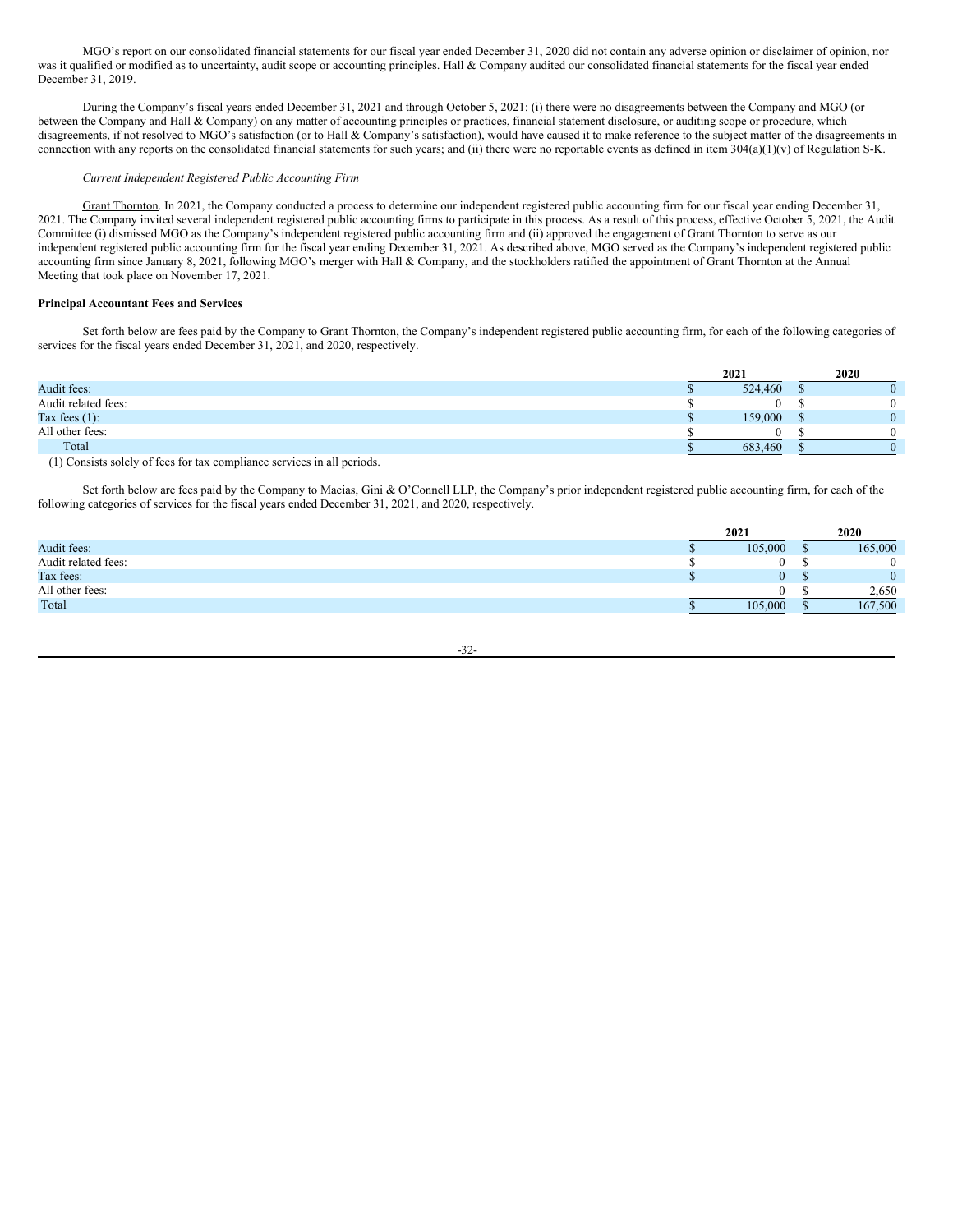In the above table, "audit fees" are fees for professional services for the audit of the Company's consolidated financial statements included in its Annual Report on Form 10-K for the fiscal years ended December 31, 2021, and 2020, and review of consolidated financial statements included in its quarterly reports on Form 10-Q and for services that are normally provided in connection with regulatory filings. "Audit-related fees" represent fees for professional services for assurance and related services that are reasonably related to the performance of the audit or review of consolidated financial statements and that are not reported under the "audit fees" category. "Tax fees" are fees for tax compliance, tax advice and tax planning.

#### **Audit Committee Pre-Approval Policies and Procedures**

All audit and non-audit services that may be provided by our principal accountant to us require pre-approval by the Audit Committee. Further, our auditor shall not provide those services to us specifically prohibited by the SEC, including bookkeeping or other services related to the accounting records or financial statements of the audit client; financial information systems design and implementation; appraisal or valuation services, fairness opinion, or contribution-in-kind reports; actuarial services; internal audit outsourcing services; management functions; human resources; broker-dealer, investment adviser, or investment banking services; legal services and expert services unrelated to the audit; and any other service that the Public Company Accounting Oversight Board determines, by regulation, is impermissible.

### **THE BOARD OF DIRECTORS RECOMMENDS A VOTE "FOR" THE RATIFICATION OF GRANT THORNTON LLP AS OUR INDEPENDENT REGISTERED PUBLIC ACCOUNTANTS**.

#### <span id="page-36-0"></span>**STOCKHOLDER PROPOSALS**

*Stockholder Nominations for Board of Directors*. Stockholders may nominate persons to be elected as directors of the Company or present proposals to the Company for inclusion in our proxy statement prepared in connection with our annual meeting of stockholders to be held in the fiscal year ending December 31, 2023 (the "**Next Annual Meeting**").

Stockholders may nominate persons to be elected as directors of the Company, or present other proposals, to be considered at annual meeting of stockholders, whether or not such proposals are for inclusion in our proxy materials. Pursuant to our Bylaws, in order to timely submit such a proposal for consideration at the Next Annual Meeting (whether or not such proposal is for inclusion in our proxy materials), your written proposal must be received by our Corporate Secretary at our principal executive offices not less than 120 calendar days before the date of the Company's proxy statement released to stockholders in connection with the previous year's annual meeting (*i.e*., the 2022 Annual Meeting), which is no later than January 2, 2023. To be in proper written form, such stockholder's notice shall set forth: (1) as to each person that the stockholder proposes to nominate for election as a director, all information relating to such nominee that would be required to be disclosed in a proxy statement or other filings required to be made in connection with solicitations of proxies for election of directors, or may otherwise be required, in each case pursuant to Section 14 of the Exchange Act and the rules and regulations promulgated thereunder; and (2) as to the stockholder giving the notice and the beneficial owner, if any, on whose behalf the proposal is made: (i) the name and address of such stockholder, as they appear on the Company's books, and of such beneficial owner; (ii) the class and number of shares of capital stock of the Company which are beneficially owned by such stockholder and such beneficial owner; and (iii) if applicable, any other information relating to such stockholder and such beneficial owner that would be required to be disclosed in a proxy statement or other filings required to be made in connection with solicitations of proxies for election of directors, or may otherwise be required, in each case pursuant to Section 14 of the Exchange Act and the rules and regulations promulgated thereunder.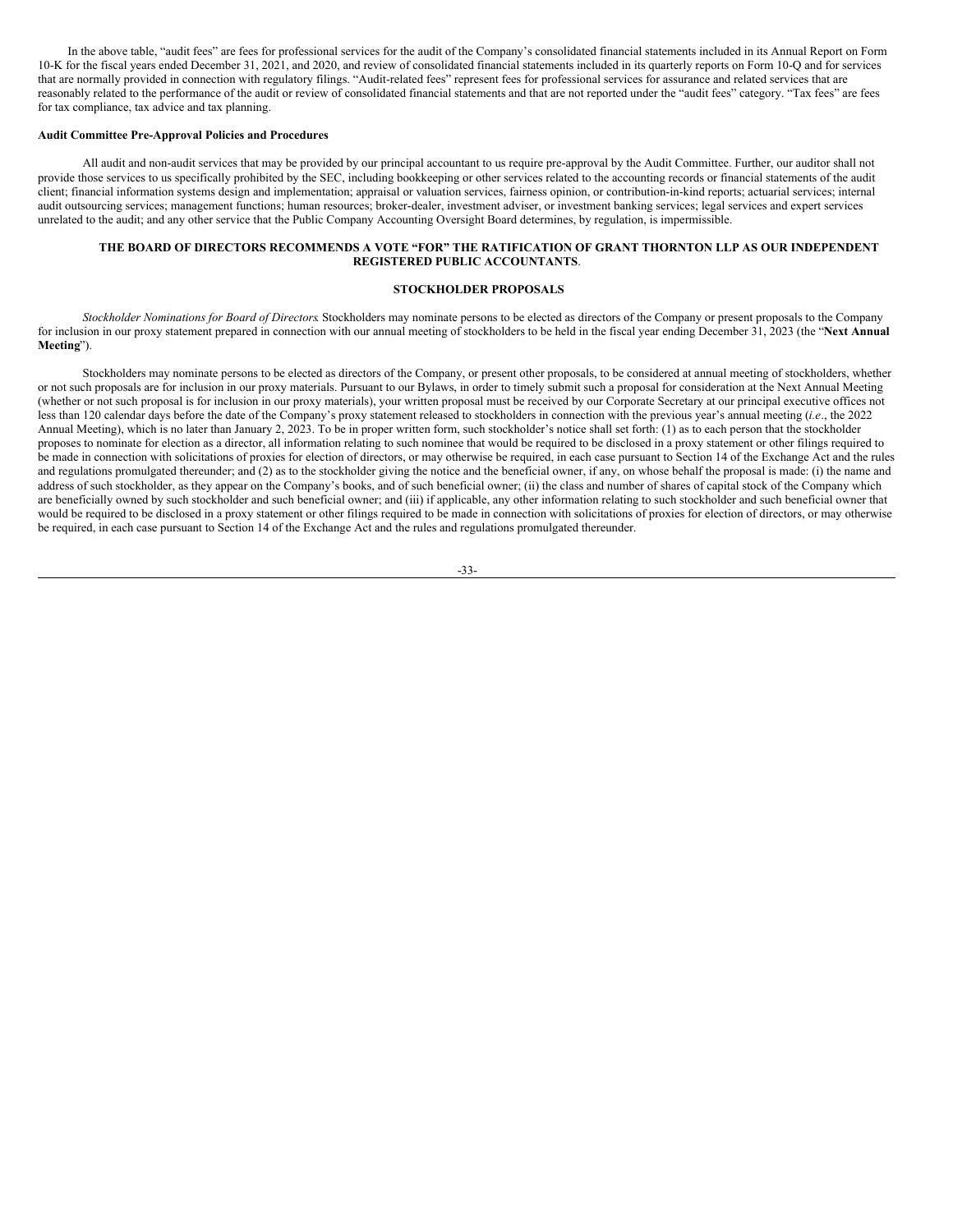### <span id="page-37-0"></span>**DELIVERY OF DOCUMENTS TO STOCKHOLDERS SHARING AN ADDRESS**

Certain stockholders who share an address are being delivered only one copy of this proxy statement unless the Company or one of its mailing agents has received contrary instructions. Upon the written or oral request of a stockholder at a shared address to which a single copy of this proxy statement was delivered, the Company shall promptly deliver a separate copy of this proxy statement to such stockholder. Written requests should be made to Global Clean Energy Holdings, Inc., 2790 Skypark Drive, Suite 105, Torrance, California 90505, Attention: Corporate Secretary, and oral requests may be made by calling the Company at (310) 641-4234. In addition, if such stockholder wishes to receive separate annual reports, proxy statements or information statements in the future, such stockholder should notify the Company either in writing addressed to the foregoing address or by calling the foregoing telephone number. Stockholders sharing an address who are receiving multiple copies of this proxy statement may request delivery of a single annual report, proxy statement or information statement in the future by directing such request in writing to the address above or calling the number above.

### <span id="page-37-1"></span>**OTHER MATTERS**

Management does not intend to present any other items of business and knows of no other matters that will be brought before the Annual Meeting. Whether or not you plan to attend the Annual Meeting, please sign and date the enclosed proxy card and return it in the enclosed envelope to ensure your representation at the Annual Meeting.

### <span id="page-37-2"></span>**WHERE YOU CAN FIND MORE INFORMATION**

Our consolidated financial statements for our fiscal year ended December 31, 2021, are included in our 2022 Annual Report, which we will make available to stockholders at the same time as this proxy statement. This proxy statement and our Annual Report are posted on our website at www.gceholdings.com and are also available from the SEC at its website at www.sec.gov. You may also obtain a copy of our Annual Report without charge by sending a written request to the Corporate Secretary, at:

> Global Clean Energy Holdings, Inc. 2790 Skypark Drive, Suite 105 **Torrance, California 90505** Attention: Corporate Secretary

PLEASE SIGN AND DATE THE ENCLOSED PROXY CARD AND RETURN IT IN THE ACCOMPANYING ENVELOPE AS PROMPTLY AS POSSIBLE. YOU MAY REVOKE THE PROXY BY GIVING WRITTEN NOTICE OF REVOCATION TO THE COMPANY PRIOR TO THE ANNUAL MEETING, BY EXECUTING A LATER DATED PROXY AND DELIVERING IT TO COMPANY'S CORPORATE SECRETARY PRIOR TO THE ANNUAL **MEETING OR BY ATTENDING THE ANNUAL MEETING AND VOTING IN PERSON.**

By Order of the Board of Directors,

RICHARD PALMER Chief Executive Officer

May 2, 2022

-34-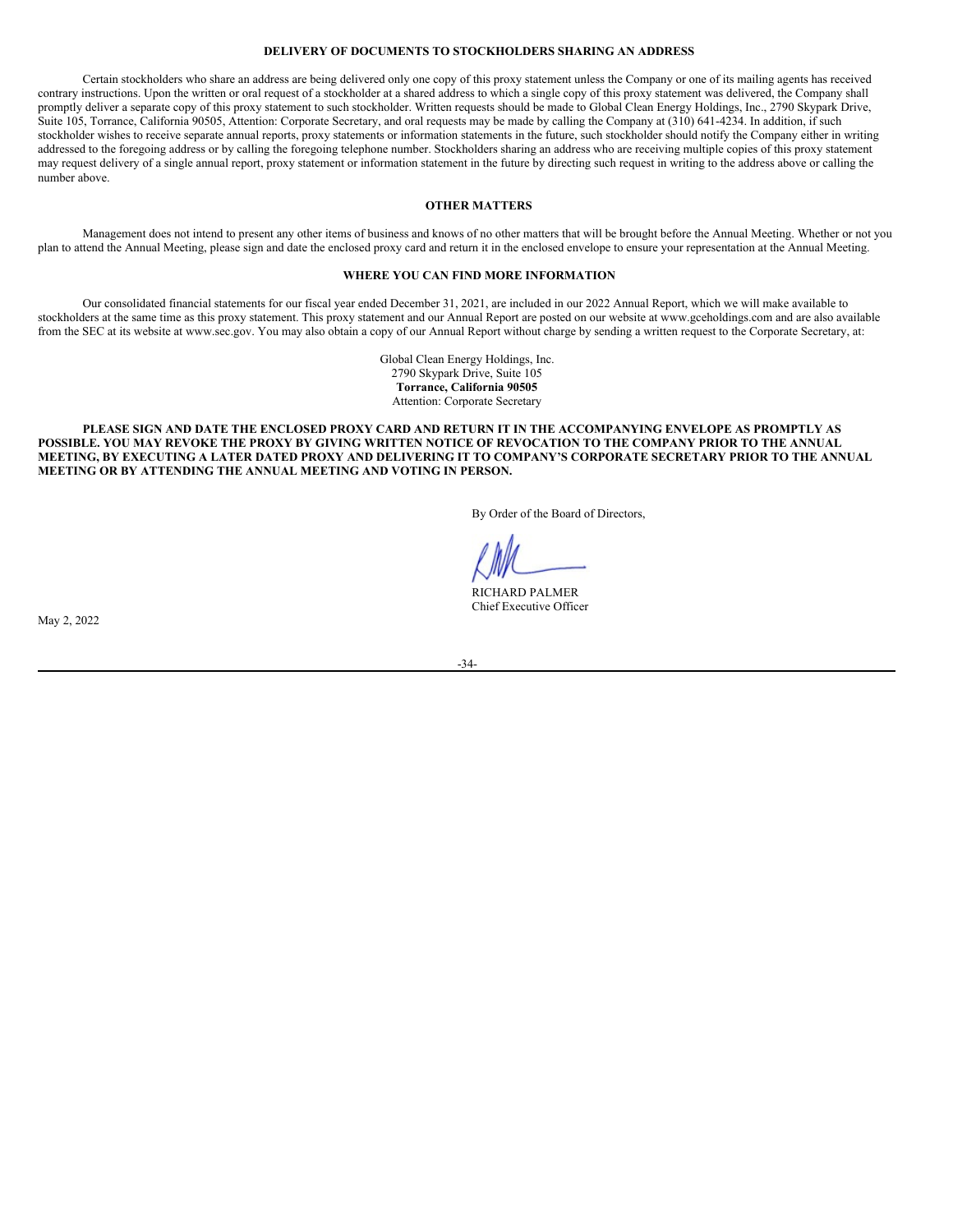#### **GLOBAL CLEAN ENERGY HOLDINGS, INC.**

### **AMENDED AND RESTATED 2020 EQUITY INCENTIVE PLAN**

#### **Amended by the Board of Directors on April 27, 2022 (Adjusted to Reflect 1-for-10 Reverse Stock Split)**

### **1. GENERAL**.

(a) **Eligible Award Recipients**. The persons eligible to receive Awards are Employees, Directors and Consultants.

(b) **Available Awards**. The Plan provides for the grant of the following Awards: (i) Incentive Stock Options; (ii) Nonstatutory Stock Options; (iii) Stock Appreciation Rights; (iv) Restricted Stock Awards; (v) Restricted Stock Unit Awards; (vi) Performance Stock Awards; (vii) Performance Cash Awards; and (viii) Other Stock Awards.

(c) **Purpose**. The Company, by means of the Plan, seeks to secure and retain the services of the group of persons eligible to receive Awards as set forth in Section 1(a), to provide incentives for such persons to exert maximum efforts for the success of the Company and any Affiliate and to provide a means by which such eligible recipients may be given an opportunity to benefit from increases in the value of the Common Stock through the granting of Awards.

(d) **Successor to the 2010 Equity Incentive Plan**. The Plan is intended to be the successor to the Company's 2010 Equity Incentive Plan, and no additional awards may, or shall be made under the 2010 Equity Incentive Plan. All awards made under the 2010 Equity Incentive Plan shall remain subject to the terms of that plan.

(e) **Definitions**. Section 13 sets forth the definitions of certain capitalized terms used in the Plan.

#### **2. ADMINISTRATION**.

(a) **Administration by the Board**. The Board shall administer the Plan unless and until the Board delegates administration of the Plan to a Committee or Committees, as provided in Section 2(c).

(b) **Powers of the Board**. The Board shall have the power and authority, subject to, and within the limitations of, the express provisions of the Plan:

(i) To determine from time to time: (A) which of the persons eligible under the Plan shall be granted Awards; (B) when and how each Award shall be granted; (C) what type or combination of types of Awards shall be granted; (D) the provisions of each Award granted (which need not be identical), including the time or times when a person shall be permitted to receive cash or Common Stock pursuant to a Stock Award; (E) the number of shares of Common Stock with respect to which a Stock Award shall be granted to each such person; and (F) the Fair Market Value applicable to a Stock Award;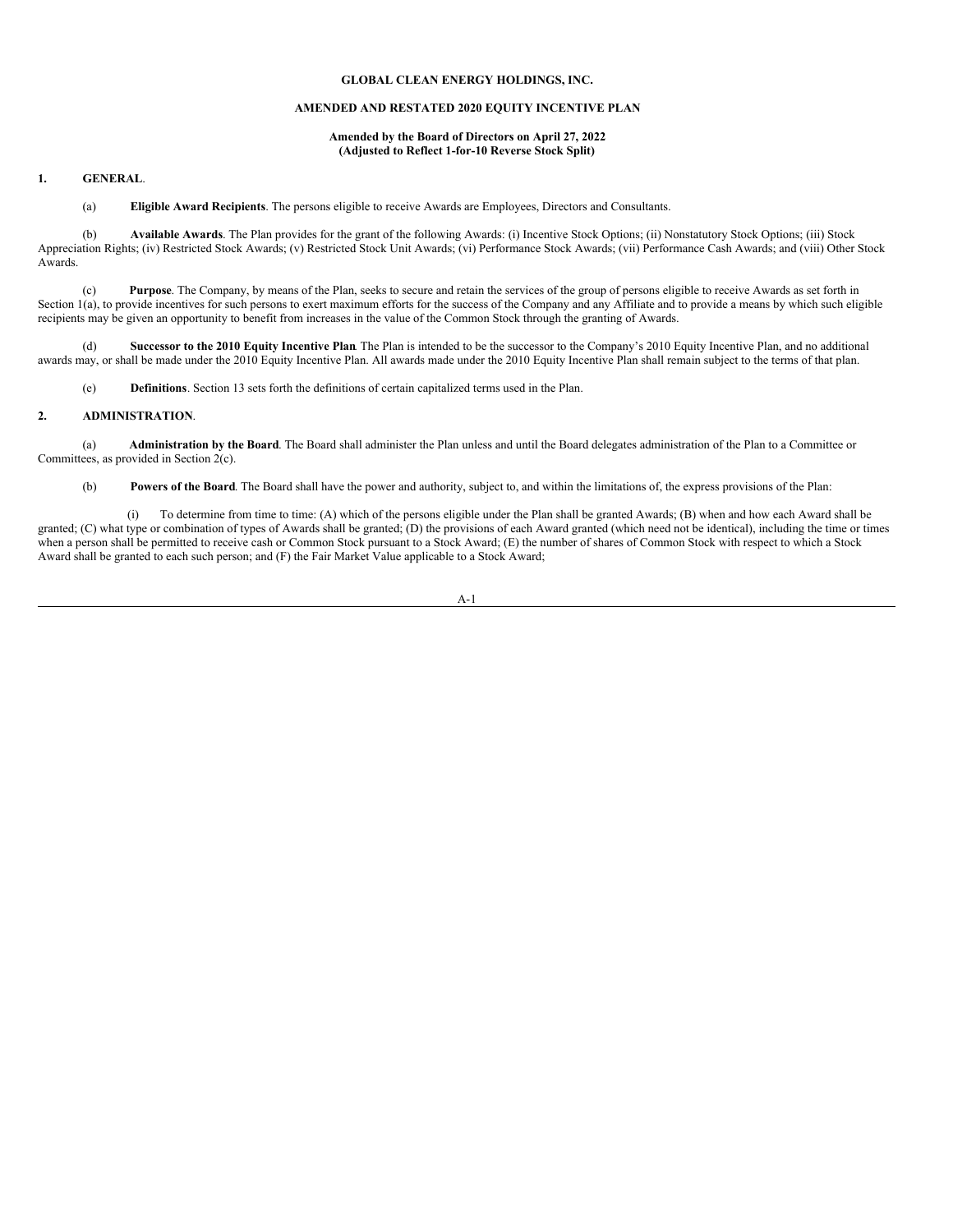(ii) To construe and interpret the Plan and Awards granted under it, and to establish, amend and revoke rules and regulations for its administration; the Board, in the exercise of this power, may correct any defect, omission or inconsistency in the Plan or in any Stock Award Agreement or in the written terms of a Performance Cash Award, in a manner and to the extent it shall deem necessary or expedient to make the Plan or Award fully effective;

(iii) To settle all controversies regarding the Plan and Awards granted under it;

(iv) To accelerate the time at which an Award may first be exercised or the time during which an Award or any part thereof will vest in accordance with the Plan, notwithstanding the provisions in the Award stating the time at which it may first be exercised or the time during which it will vest;

(v) To amend, suspend or terminate the Plan at any time; provided that amendment, suspension or termination of the Plan shall not impair rights and obligations under any Award granted while the Plan is in effect except with the written consent of the affected Participant;

(vi) To submit any amendment to the Plan for stockholder approval, including, but not limited to, amendments to the Plan intended to satisfy the requirements of (A) Section 422 of the Code regarding "incentive stock options" or (B) Rule 16b-3 under the Exchange Act;

(vii) To approve forms of Award Agreements for use under the Plan and to amend the terms of any one or more Awards, including, but not limited to, amendments to provide terms more favorable to the Participant than previously provided in the Award Agreement, subject to any specified limits in the Plan that are not subject to Board discretion; provided, however, that a Participant's rights under any Award shall not be impaired by any such amendment unless (A) the Company requests the consent of the affected Participant and (B) such Participant consents in writing; notwithstanding the foregoing, subject to the limitations of applicable law, if any, the Board may amend the terms of any one or more Awards without the affected Participant's consent if necessary to maintain the qualified status of the Award as an Incentive Stock Option or to bring the Award into compliance with Section 409A of the Code;

(viii) To exercise such powers and to perform such acts as the Board deems necessary or expedient to promote the best interests of the Company and that are not in conflict with the provisions of the Plan or Awards; and

(ix) To adopt such procedures and sub-plans as are necessary or appropriate to permit participation in the Plan by Employees, Directors or Consultants who are foreign nationals or employed outside the United States.

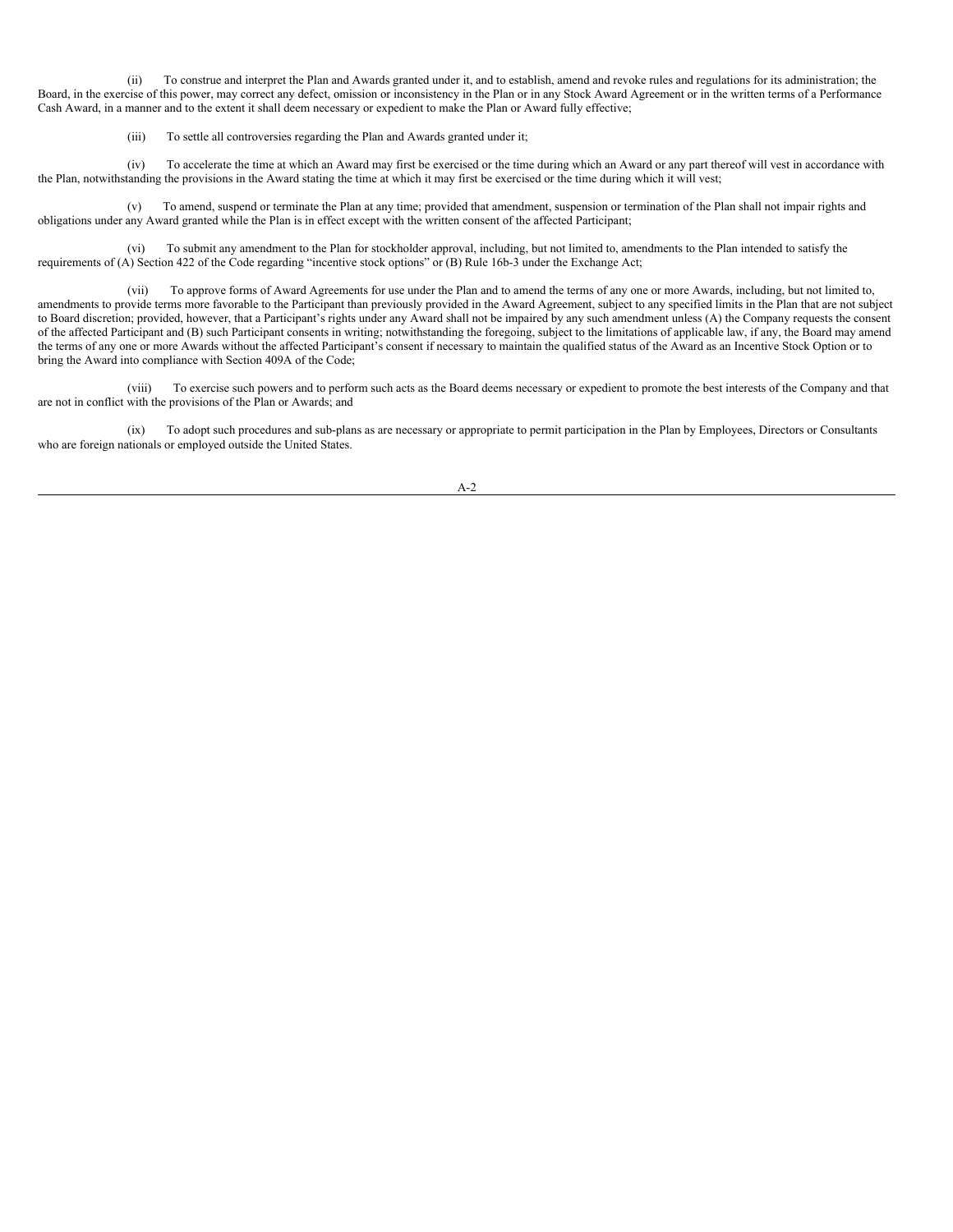#### (c) **Delegation to a Committee**.

(i) **General**. The Board may delegate some or all of the administration of the Plan to a Committee or Committees. If administration of the Plan is delegated to a Committee, the Committee shall have, in connection with the administration of the Plan, the powers theretofore possessed by the Board that have been delegated to the Committee, including the power to delegate to a subcommittee of the Committee any of the administrative powers the Committee is authorized to exercise, subject, however, to such resolutions, not inconsistent with the provisions of the Plan, as may be adopted from time to time by the Board. The Board may retain the authority to concurrently administer the Plan with the Committee and may, at any time, revest in the Board some or all of the powers previously delegated. If administration of the Plan is delegated to a Committee, references in the Plan to the Board shall, as applicable, refer to the Committee or subcommittee to the extent consistent with the Board's delegation of Plan administration to the Committee.

(ii) **Members of the Committee**. Unless otherwise determined by the Board, the Committee shall be comprised of at least two Directors, each of whom shall be an Outside Director. The failure of the Committee to be comprised solely of Outside Directors shall not affect the validity of any action of the Committee (including the grant of any Award) that otherwise complies with the terms of the Plan.

(d) **Delegation to an Officer**. The Board may delegate to one or more Officers the authority to do one or both of the following: (i) designate Employees who are not Officers to be recipients of Options and Stock Appreciation Rights (and, to the extent permitted by applicable law, other Stock Awards) and the terms thereof, and (ii) determine the number of shares of Common Stock to be subject to such Stock Awards granted to such Employees; provided, however, that the Board resolutions regarding such delegation shall specify the total number of shares of Common Stock that may be subject to the Stock Awards granted by such Officer and that such Officer may not grant a Stock Award to himself or herself. Notwithstanding the foregoing, the Board may not delegate authority to an Officer to determine Fair Market Value pursuant to Section 13(v) (iii).

(e) **Effect of the Board's Determinations**. All determinations, interpretations and constructions made by the Board in good faith shall not be subject to review by any person and shall be final, binding and conclusive on all persons.

No Repricing of Stock Awards or Cancellation and Re-Grant of Stock Awards Except with respect to adjustments that are made in accordance with Section 9, neither the Board nor any Committee shall have the authority to (i) reduce the exercise price of any outstanding Option or SAR or take any other action that would be treated, for accounting purposes, as a "repricing" of any outstanding Stock Award under the Plan or (ii) cancel and re-grant any outstanding Stock Award under the Plan, unless the stockholders of the Company approve such reduction, cancellation, re-grant or other action within twelve months before or after such reduction, cancellation, re-grant or other action.

(g) **Dividends and Dividend Equivalents**. Dividends or dividend equivalents may be paid or credited, as applicable, with respect to any shares of Common Stock subject to a Stock Award (other than an Option or SAR), as determined by the Board and contained in the applicable Stock Award Agreement; provided, however, that (i) no dividends or dividend equivalents may be paid with respect to any such shares before the date such shares have vested under the terms of such Stock Award Agreement, (ii) any dividends or dividend equivalents that are credited with respect to any such shares will be subject to all of the terms and conditions applicable to such shares under the terms of such Stock Award Agreement (including, without limitation, any vesting conditions), and (iii) any dividends or dividend equivalents that are credited with respect to any such shares will be forfeited to the Company on the date, if any, such shares are forfeited to or repurchased by the Company due to a failure to meet any vesting conditions under the terms of such Stock Award Agreement.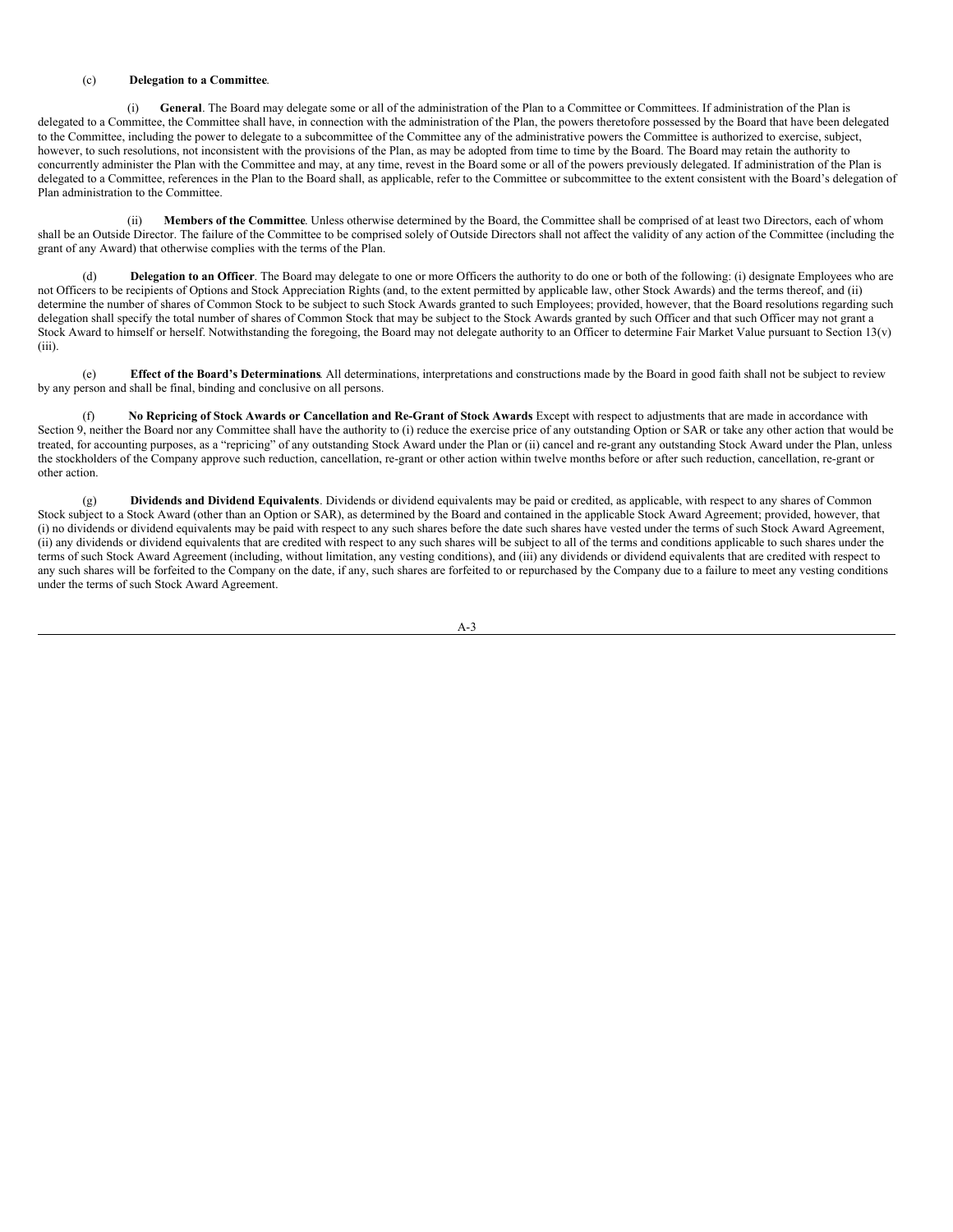### **3. SHARES SUBJECT TO THE PLAN**.

(a) **Share Reserve**. Subject to Section 9(a) relating to Capitalization Adjustments, the aggregate number of shares of Common Stock that may be issued pursuant to Stock Awards granted under the Plan from and after the Effective Date shall not exceed 7,000,000 shares (the "Share Reserve"), of which up to 7,000,000 shares may be issued pursuant to Incentive Stock Options. To the extent permitted by NASDAQ Listing Rule 5635(c)(3) or other applicable national stock exchange rule, shares of Common Stock may be issued by the Company in connection with a merger or acquisition without reducing the number of shares available for issuance under the Plan. Furthermore, if a Stock Award or any portion thereof (i) expires or otherwise terminates without all of the shares covered by such Stock Award having been issued or (ii) is settled in cash (i.e., the Participant receives cash rather than stock), such expiration, termination or settlement shall not reduce (or otherwise offset) the number of shares of Common Stock that may be available for issuance under the Plan.

(b) **Reversion of Shares to the Share Reserve**. If any shares of Common Stock issued pursuant to a Stock Award are forfeited back to or repurchased by the Company because of the failure to meet a contingency or condition required to vest such shares in the Participant, then the shares that are forfeited or repurchased shall revert to and again become available for issuance under the Plan. Any shares reacquired or withheld by the Company pursuant to Section  $8(g)$  or as consideration for the exercise of an Option shall also revert to and again become available for issuance under the Plan.

### (c) **Annual Compensation to Non-Employee Directors; Limitation on Annual Stock Awards to Participants**.

(i) In no event shall the compensation payable by the Company to a Non-Employee Director for services performed as a Non-Employee Director, including, without limitation, the grant date value (determined under U.S. generally accepted accounting principles) of Awards, cash retainers, Committee fees and other compensation, exceed \$500,000 in the aggregate during any calendar year, and in no event shall the number of shares of Common Stock subject to Stock Awards (including, without limitation, Options) granted to any Non-Employee Director, subject to the provisions of Section 9(a) relating to Capitalization Adjustments, exceed 100,000 shares during any calendar year.

(d) Subject to the provisions of Section 9(a) relating to Capitalization Adjustments, a maximum of 1,500,000 shares of Common Stock subject to Stock Awards (including, without limitation, Options) may be granted to any Participant other than a Non-Employee Director during any calendar year.

(e) **Source of Shares**. The stock issuable under the Plan shall be shares of authorized but unissued or reacquired Common Stock, including shares repurchased by the Company on the open market or otherwise.

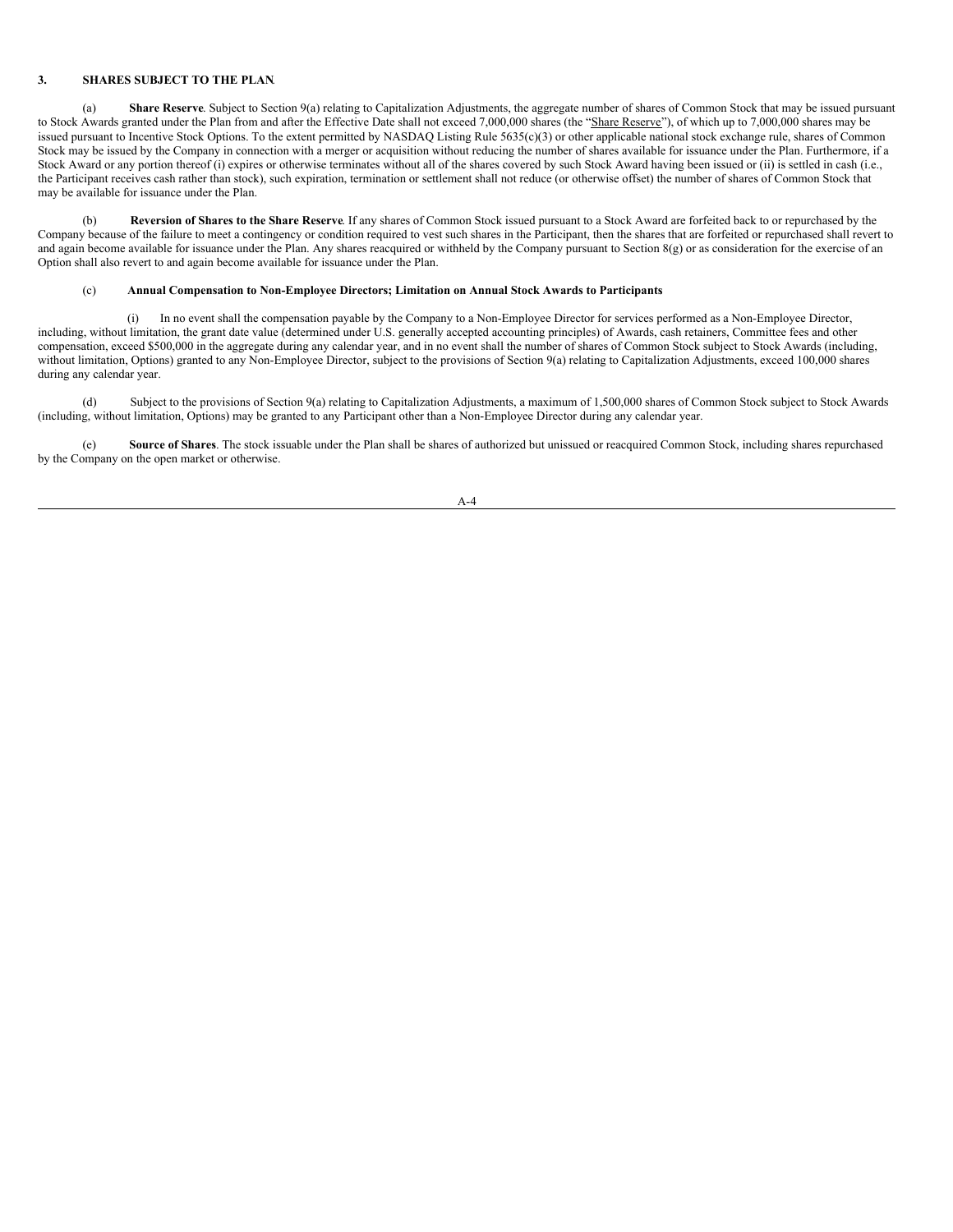### **4. ELIGIBILITY**.

(a) **Eligibility for Specific Stock Awards**. Incentive Stock Options may be granted only to employees of the Company or a "parent corporation" or "subsidiary corporation" thereof (as such terms are defined in Sections 424(e) and 424(f) of the Code). Stock Awards other than Incentive Stock Options may be granted to Employees, Directors and Consultants; provided, however, that Stock Awards may not be granted to Employees, Directors and Consultants who are providing Continuous Service only to any "parent" of the Company, as such term is defined in Rule 405 of the Securities Act, unless the stock underlying such Stock Awards is treated as "service recipient stock" under Section 409A of the Code because the Stock Awards are granted pursuant to a corporate transaction (such as a spin-off transaction) or unless such Stock Awards comply with the distribution requirements of Section 409A of the Code.

(b) **Ten Percent Stockholders**. A Ten Percent Stockholder shall not be granted an Incentive Stock Option unless the exercise price of such Option is at least 110% of the Fair Market Value on the date of grant and the Option is not exercisable after the expiration of five years from the date of grant.

### **5. PROVISIONS RELATING TO OPTIONS AND STOCK APPRECIATION RIGHTS**.

Each Option or SAR shall be in such form and shall contain such terms and conditions as the Board shall deem appropriate. All Options shall be separately designated Incentive Stock Options or Nonstatutory Stock Options at the time of grant and, if certificates are issued, a separate certificate or certificates shall be issued for shares of Common Stock purchased on exercise of each type of Option. If an Option is not specifically designated as an Incentive Stock Option, then the Option shall be a Nonstatutory Stock Option. The provisions of separate Options or SARs need not be identical; provided, however, that each Option Agreement or Stock Appreciation Right Agreement shall conform to (through incorporation of provisions hereof by reference in the applicable Award Agreement or otherwise) the substance of each of the following provisions:

Term. The term of each Option and SAR shall be set by the Board in its sole discretion; provided, however, that the term shall not be more than ten years from the date the Option or SAR is granted or five years from the date an Incentive Stock Option is granted to a Ten Percent Stockholder. The Board shall determine the time period, including the time period following any termination of a Participant's Continuous Service, during which the Participant has the right to exercise a vested Option or SAR, which time period may not extend beyond the expiration date of the Option or SAR term. Except as limited by the requirements of Section 409A or Section 422 of the Code and regulations and rulings thereunder, the Board may extend the term of any outstanding Option or SAR, and may extend the time period during which a vested Option or SAR may be exercised, in connection with any termination of the Participant's Continuous Service, and may amend any other term or condition of such Option or SAR relating to such a termination of Continuous Service, provided, however, that such term or time period shall not be extended beyond the date described in the first sentence of this paragraph.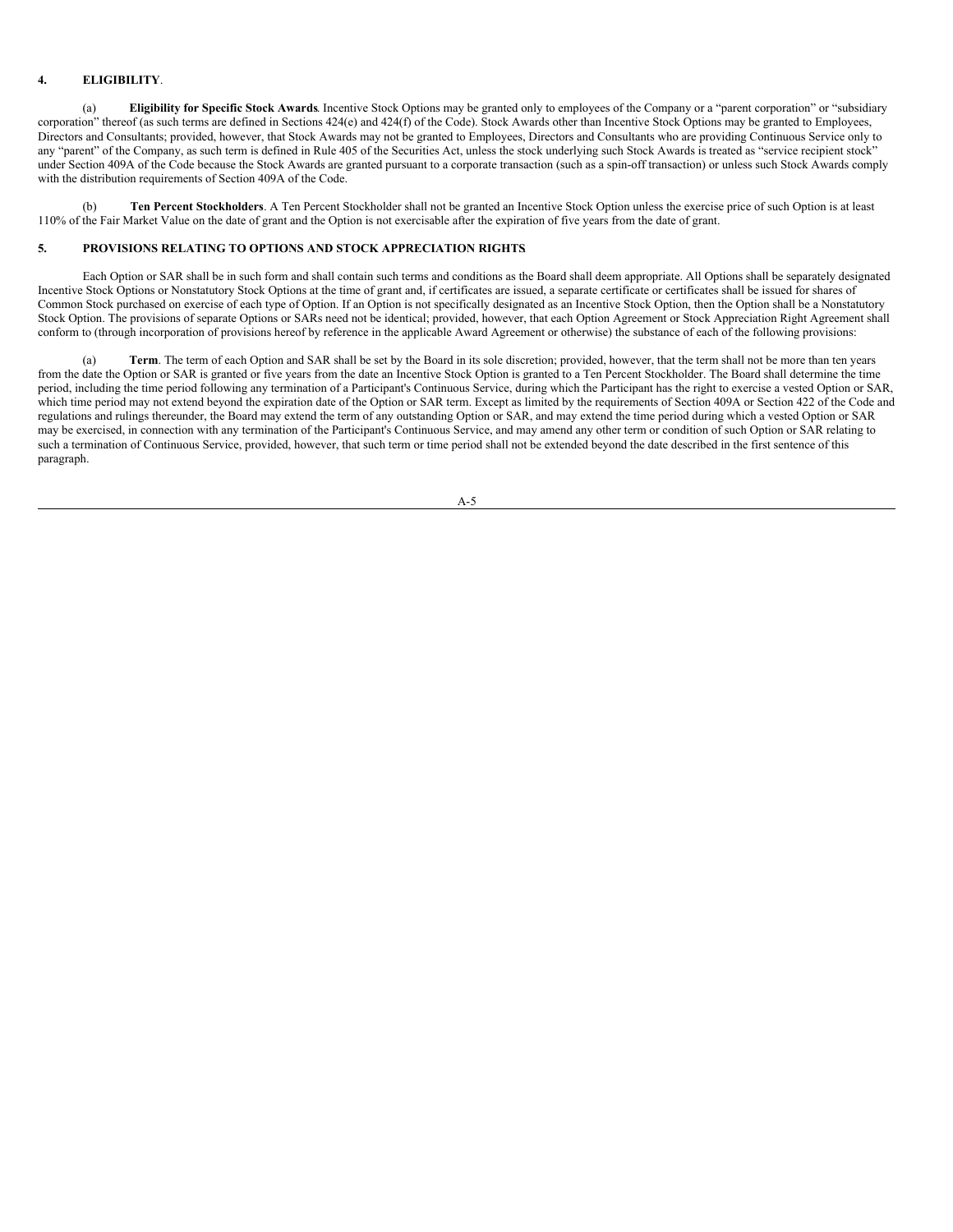(b) **Exercise Price**. Subject to the provisions of Section 4(b) regarding Ten Percent Stockholders, the exercise price (or strike price) of each Option or SAR shall be not less than 100% of the Fair Market Value of the Common Stock subject to the Option or SAR on the date the Option or SAR is granted. Notwithstanding the foregoing, an Option or SAR may be issued with an exercise price (or strike price) lower than 100% of the Fair Market Value of the Common Stock subject to the Option or SAR if such Option or SAR is issued pursuant to an assumption of or substitution for another option or stock appreciation right pursuant to a Corporate Transaction and in a manner consistent with the provisions of Section 409A of the Code and, if applicable, Section 424(a) of the Code. Each SAR will be denominated in shares of Common Stock equivalents.

(c) **Purchase Price for Options**. The purchase price of Common Stock acquired pursuant to the exercise of an Option shall be paid, to the extent permitted by applicable law and as determined by the Board in its sole discretion, by any combination of the methods of payment set forth below. The Board shall have the authority to grant Options that do not permit all of the following methods of payment (or otherwise restrict the ability to use certain methods) and to grant Options that require the consent of the Company to utilize a particular method of payment. The permitted methods of payment are as follows:

(i) By cash, check, bank draft or money order payable to the Company;

(ii) Pursuant to a program developed under Regulation T as promulgated by the Federal Reserve Board that, prior to the issuance of the stock subject to the Option, results in either the receipt of cash (or check) by the Company or the receipt of irrevocable instructions to pay the aggregate exercise price to the Company from the sales proceeds;

(iii) By delivery to the Company (either by actual delivery or attestation) of shares of Common Stock;

(iv) If the option is a Nonstatutory Stock Option, by a "net exercise" arrangement pursuant to which the Company will reduce the number of shares of Common Stock issuable upon exercise by the largest whole number of shares with a Fair Market Value that does not exceed the aggregate exercise price; provided, however, that the Company shall accept a cash or other payment from the Participant to the extent of any remaining balance of the aggregate exercise price not satisfied by such reduction in the number of whole shares to be issued; provided, further, that shares of Common Stock will no longer be subject to an Option and will not be exercisable thereafter to the extent that (A) shares issuable upon exercise are reduced to pay the exercise price pursuant to the "net exercise," (B) shares are delivered to the Participant as a result of such exercise, and (C) shares are withheld to satisfy tax withholding obligations; and

(v) In any other form of legal consideration that may be acceptable to the Board and specified in the applicable Award Agreement.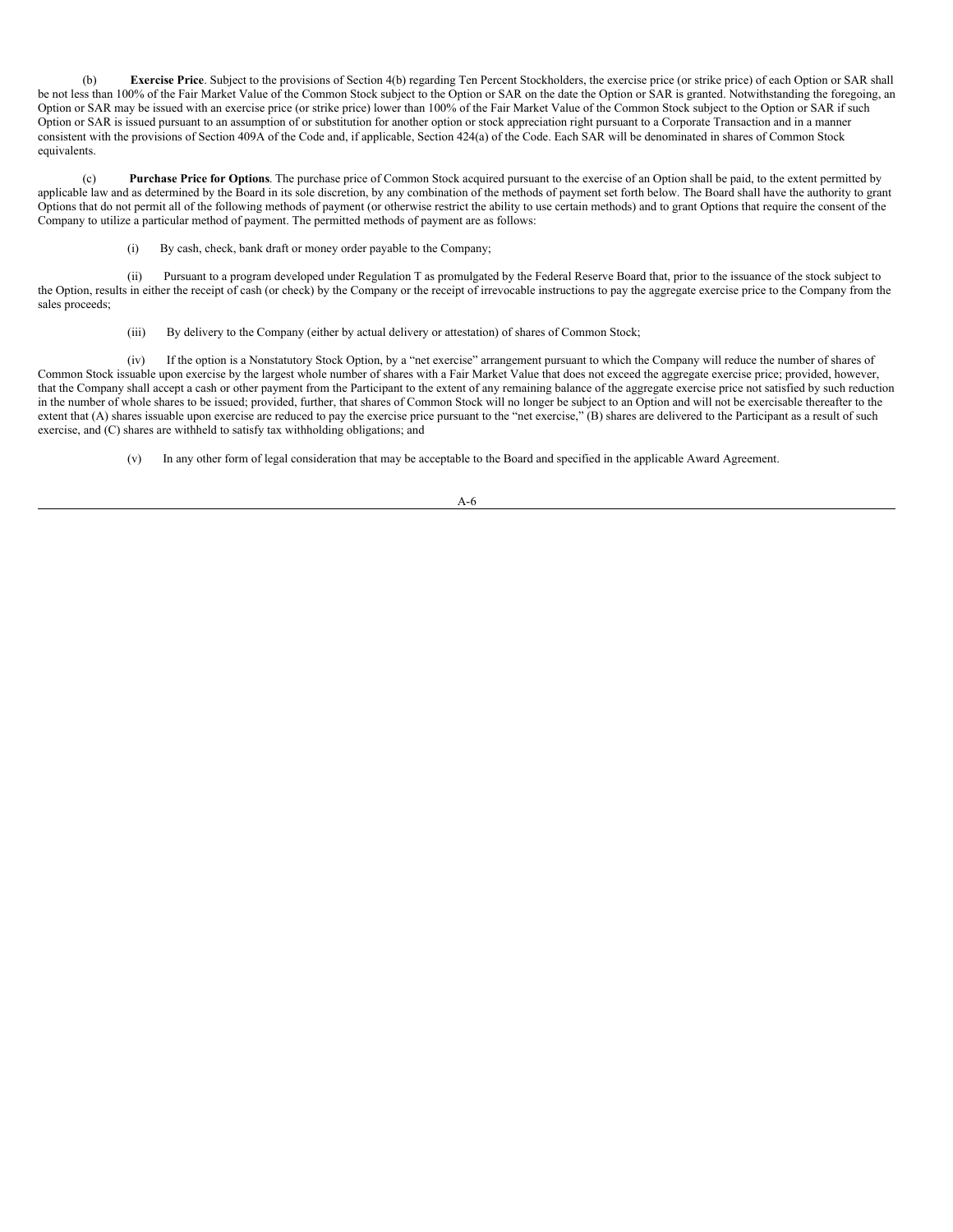(d) **Exercise and Payment of a SAR**. To exercise any outstanding SAR, the Participant must provide written notice of exercise to the Company in compliance with the provisions of the Stock Appreciation Right Agreement evidencing such SAR. The appreciation distribution payable on the exercise of a SAR will be not greater than an amount equal to the excess of (i) the aggregate Fair Market Value (on the date of the exercise of the SAR) of a number of shares of Common Stock equal to the number of Common Stock equivalents in which the Participant is vested under such SAR and with respect to which the Participant is exercising the SAR on such date over (ii) the strike price that will be determined by the Board at the time of grant of the SAR. The appreciation distribution in respect to a SAR may be paid in Common Stock, in cash, in any combination of the two or in any other form of consideration, as determined by the Board and contained in the Stock Appreciation Right Agreement evidencing such SAR.

(e) **Transferability of Options and SARs**. The Board may, in its sole discretion, impose such limitations on the transferability of Options and SARs as the Board shall determine. In the absence of such a determination by the Board to the contrary, the following restrictions on the transferability of Options and SARs shall apply:

(i) **Restrictions on Transfer**. An Option or SAR shall not be transferable except by will or by the laws of descent and distribution and shall be exercisable during the lifetime of the Participant only by the Participant; provided, however, that the Board may, in its sole discretion, permit transfer of the Option or SAR in a manner that is not prohibited by applicable tax and securities laws upon the Participant's request. Except as explicitly provided herein, neither an Option nor a SAR may be transferred for consideration.

(ii) **Domestic Relations Orders**. Notwithstanding the foregoing, an Option or SAR may be transferred pursuant to a domestic relations order; provided, however, that if an Option is an Incentive Stock Option, such Option may be deemed to be a Nonstatutory Stock Option as a result of such transfer.

(iii) **Beneficiary Designation**. Notwithstanding the foregoing, the Participant may, by delivering written notice to the Company, in a form provided by or otherwise satisfactory to the Company and any broker designated by the Company to effect Option exercises, designate a third party who, in the event of the death of the Participant, shall thereafter be entitled to exercise the Option or SAR and receive the Common Stock or other consideration resulting from such exercise. In the absence of such a designation, the executor or administrator of the Participant's estate shall be entitled to exercise the Option or SAR and receive the Common Stock or other consideration resulting from such exercise.

(f) **Vesting Generally**. The total number of shares of Common Stock subject to an Option or SAR may vest and therefore become exercisable in periodic installments that may or may not be equal. The Option or SAR may be subject to such other terms and conditions on the time or times when it may or may not be exercised (which may be based on the satisfaction of Performance Goals or other criteria) as the Board may deem appropriate. The vesting provisions of individual Options or SARs may vary. The provisions of this Section 5(f) are subject to any Option or SAR provisions governing the minimum number of shares of Common Stock as to which an Option or SAR may be exercised.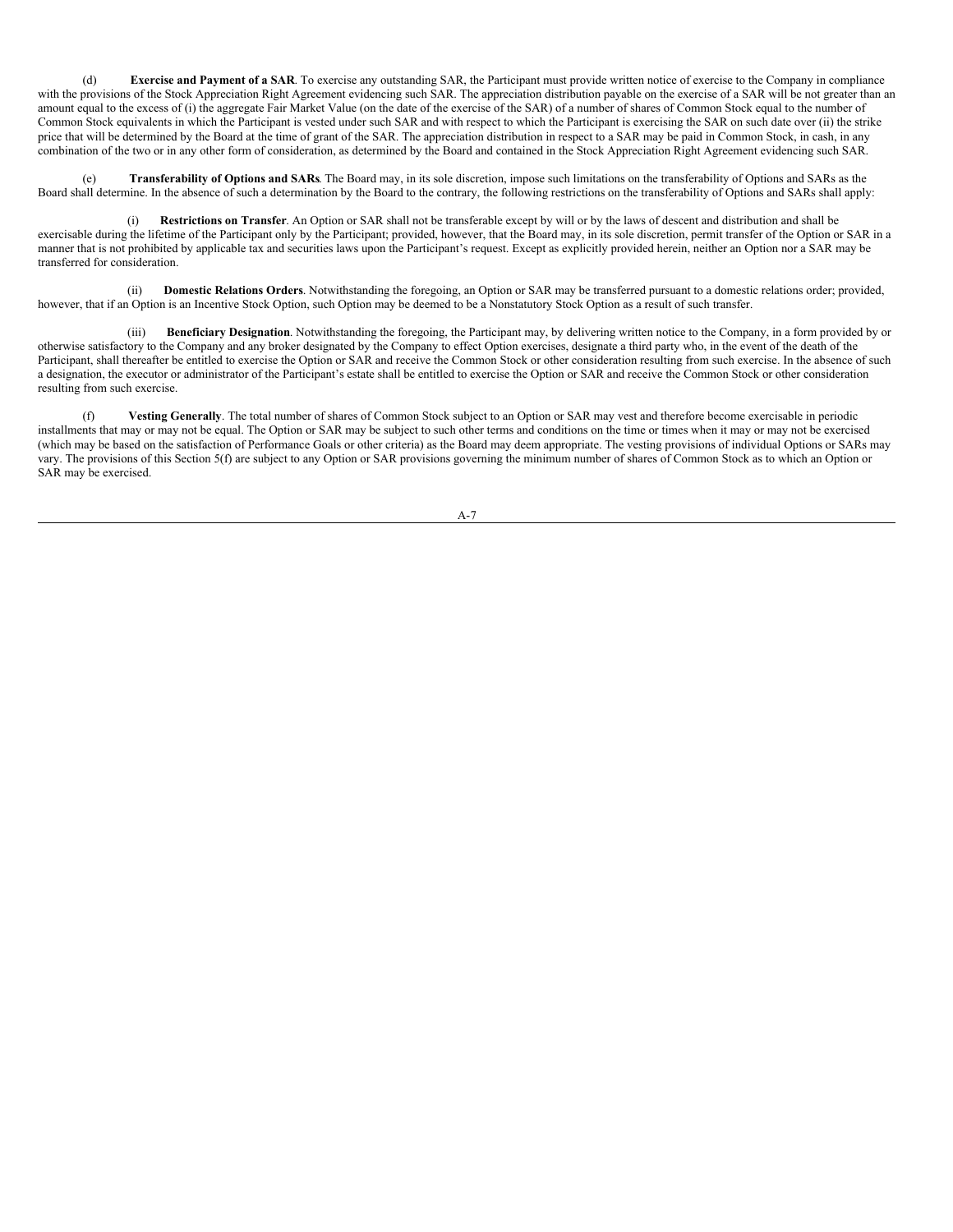(g) **Termination of Continuous Service**. Except as otherwise provided in the applicable Award Agreement or other agreement between the Participant and the Company or except as otherwise extended by the Board, if a Participant's Continuous Service terminates (other than for Cause or upon the Participant's death or Disability), the Participant may exercise his or her Option or SAR (to the extent that the Participant was entitled to exercise such Award as of the date of termination of Continuous Service) but only within such period of time ending on the earlier of (i) the date three months following the termination of the Participant's Continuous Service (or such longer or shorter period specified in the applicable Award Agreement) or (ii) the expiration of the term of the Option or SAR as set forth in the Award Agreement. If, after termination of Continuous Service, the Participant does not exercise his or her Option or SAR within the time specified herein or in the Award Agreement (as applicable), the Option or SAR shall terminate except as otherwise determined by the Board. Notwithstanding any provision in the Plan to the contrary, the Board may, in its discretion and subject to whatever terms and conditions it elects, accelerate the vesting of an Option or SAR following a termination of Continuous Service or provide in the Award Agreement for continued vesting of an Option or SAR following a termination of Continuous Service.

**Extension of Termination Date**. If the exercise of an Option or SAR following the termination of the Participant's Continuous Service (other than for Cause or upon the Participant's death or Disability) would be prohibited at any time solely because the issuance of shares of Common Stock would violate the registration requirements under the Securities Act, then the Option or SAR shall terminate on the earlier of (i) the expiration of a total period of three months (that need not be consecutive) after the termination of the Participant's Continuous Service during which the exercise of the Option or SAR would not be in violation of such registration requirements or (ii) the expiration of the term of the Option or SAR as set forth in the applicable Award Agreement or as otherwise determined by the Board. In addition, unless otherwise provided in a Participant's Award Agreement or as otherwise determined by the Board, if the sale of any Common Stock received upon exercise of an Option or SAR following the termination of the Participant's Continuous Service (other than for Cause) would violate the Company's insider trading policy, then the Option or SAR shall terminate on the earlier of (i) the expiration of a period equal to the applicable post-termination exercise period after the termination of the Participant's Continuous Service during which the sale of the Common Stock received upon exercise of the Option or SAR would not be in violation of the Company's insider trading policy or (ii) the expiration of the term of the Option or SAR as set forth in the applicable Award Agreement.

(i) **Disability of a Participant**. Except as otherwise provided in the applicable Award Agreement or other agreement between the Participant and the Company or except as otherwise extended by the Board, if a Participant's Continuous Service terminates as a result of the Participant's Disability, the Participant may exercise his or her Option or SAR (to the extent that the Participant was entitled to exercise such Option or SAR as of the date of termination of Continuous Service), but only within such period of time ending on the earlier of (i) the date eighteen months following such termination of Continuous Service (or such longer or shorter period specified in the Award Agreement) or (ii) the expiration of the term of the Option or SAR as set forth in the Award Agreement. If, after termination of Continuous Service, the Participant does not exercise his or her Option or SAR within the time specified herein or in the Award Agreement (as applicable), the Option or SAR (as applicable) shall terminate except as otherwise determined by the Board.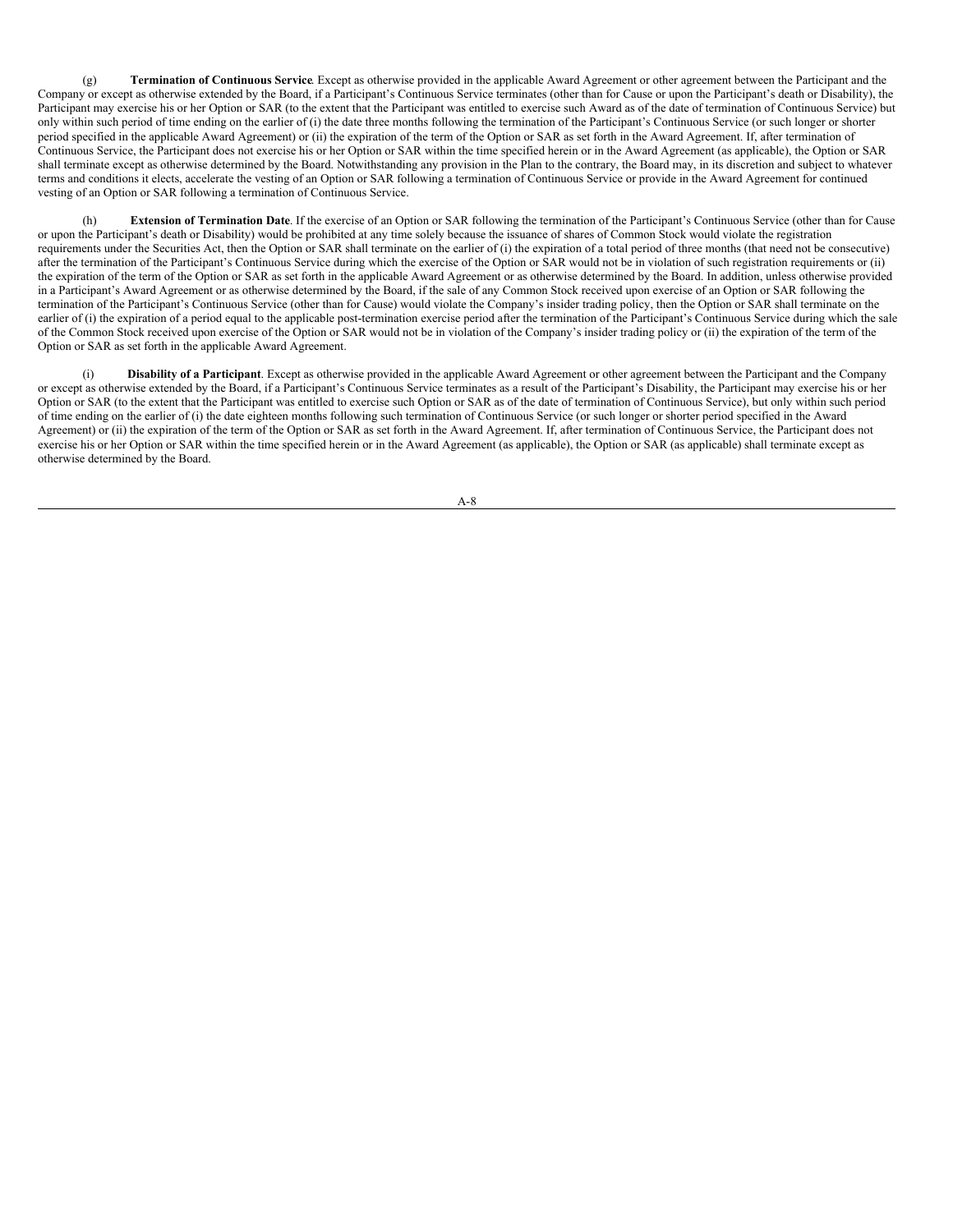(j) **Death of a Participant**. Except as otherwise provided in the applicable Award Agreement or other agreement between the Participant and the Company or except as otherwise extended by the Board, if (i) a Participant's Continuous Service terminates as a result of the Participant's death or (ii) the Participant dies within the period (if any) specified in the Award Agreement after the termination of the Participant's Continuous Service for a reason other than death, then the Option or SAR may be exercised (to the extent the Participant was entitled to exercise such Option or SAR as of the date of death) by the Participant's estate, by a person who acquired the right to exercise the Option or SAR by bequest or inheritance or by a person designated to exercise the Option or SAR upon the Participant's death, but only within the period ending on the earlier  $\hat{\sigma}(i)$  the date eighteen months following the date of death (or such longer or shorter period specified in the Award Agreement) or (ii) the expiration of the term of such Option or SAR as set forth in the Award Agreement. If, after the Participant's death, the Option or SAR is not exercised within the time specified herein or in the Award Agreement (as applicable), the Option or SAR shall terminate except as otherwise determined by the Board.

(k) **Termination for Cause**. Except as explicitly provided otherwise in a Participant's Award Agreement or except as otherwise extended by the Board, if a Participant's Continuous Service is terminated for Cause, the Option or SAR shall terminate upon the date on which the Participant's Continuous Service terminated, and the Participant shall be prohibited from exercising his or her Option or SAR from and after the date of such termination of Continuous Service.

### **6. PROVISIONS OF STOCK AWARDS OTHER THAN OPTIONS AND SARS**.

(a) **Restricted Stock Awards**. Each Restricted Stock Award Agreement shall be in such form and shall contain such terms and conditions as the Board shall deem appropriate. To the extent consistent with the Company's Bylaws, at the Board's election, shares of Common Stock may be (i) held in book entry form subject to the Company's instructions until any restrictions relating to the Restricted Stock Award lapse or (ii) evidenced by a certificate, which certificate shall be held in such form and manner as determined by the Board. The terms and conditions of Restricted Stock Award Agreements may change from time to time, and the terms and conditions of separate Restricted Stock Award Agreements need not be identical; provided, however, that each Restricted Stock Award Agreement shall conform to (through incorporation of the provisions hereof by reference in the agreement or otherwise) the substance of each of the following provisions:

(i) **Consideration**. A Restricted Stock Award may be awarded in consideration for (A) cash, check, bank draft or money order payable to the Company, (B) past services to the Company or an Affiliate, or (C) any other form of legal consideration (including future services) that may be acceptable to the Board, in its sole discretion, and permissible under applicable law.

(ii) **Vesting**. Shares of Common Stock awarded under the Restricted Stock Award Agreement may be subject to forfeiture to the Company in accordance with a vesting schedule to be determined by the Board.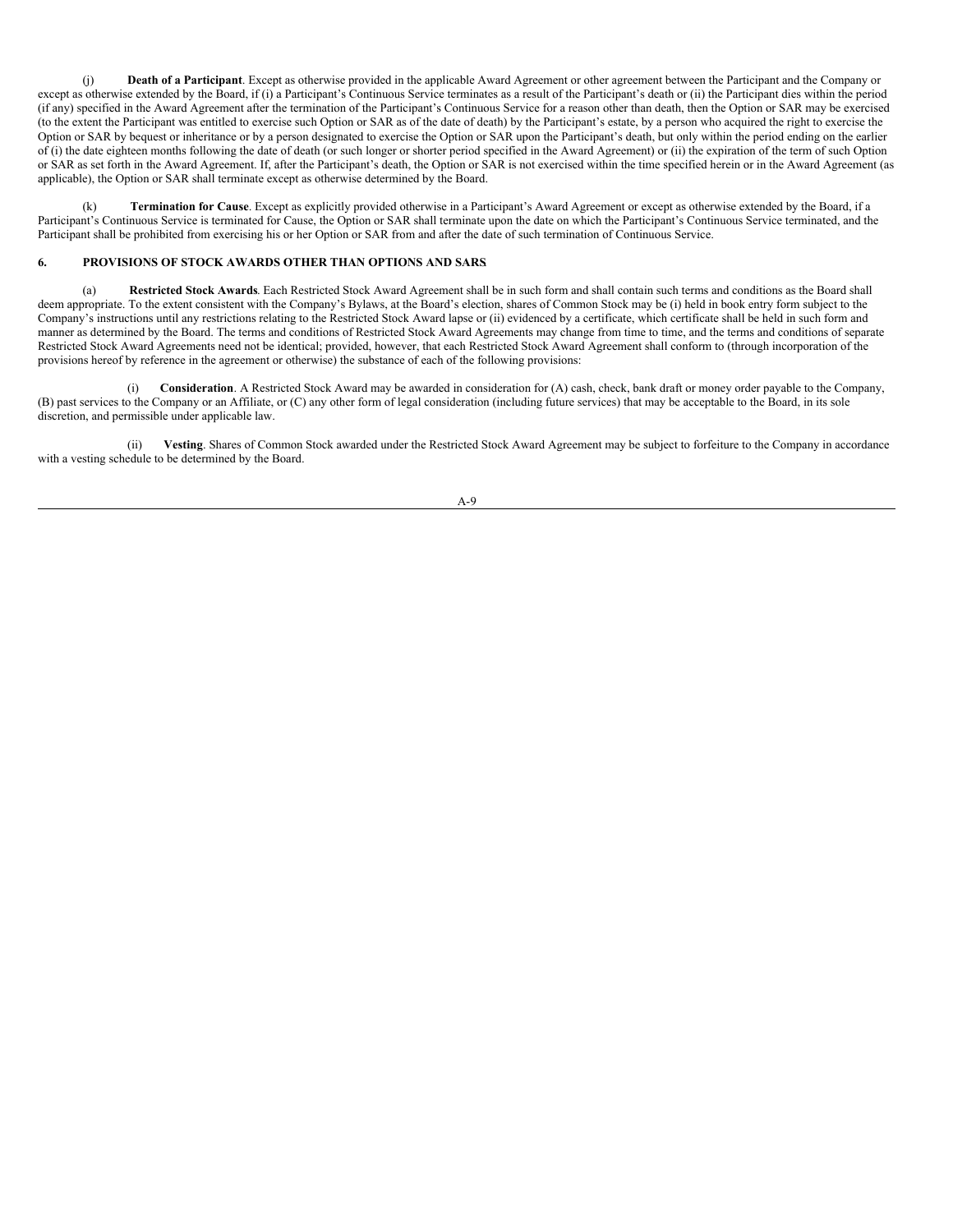(iii) **Termination of a Participant's Continuous Service**. If a Participant's Continuous Service terminates, the Company may receive through a forfeiture condition or a repurchase right any or all of the shares of Common Stock held by the Participant that have not vested as of the date of termination of Continuous Service under the terms of the Restricted Stock Award Agreement.

(iv) **Transferability**. Rights to acquire shares of Common Stock under the Restricted Stock Award Agreement shall be transferable by the Participant only upon such terms and conditions as are set forth in the Restricted Stock Award Agreement, as the Board shall determine in its sole discretion, so long as Common Stock awarded under the Restricted Stock Award Agreement remains subject to the terms of the Restricted Stock Award Agreement.

Restricted Stock Unit Awards. Each Restricted Stock Unit Award Agreement shall be in such form and shall contain such terms and conditions as the Board shall deem appropriate. The terms and conditions of Restricted Stock Unit Award Agreements may change from time to time, and the terms and conditions of separate Restricted Stock Unit Award Agreements need not be identical; provided, however, that each Restricted Stock Unit Award Agreement shall conform to (through incorporation of the provisions hereof by reference in the agreement or otherwise) the substance of each of the following provisions:

Consideration. At the time of grant of a Restricted Stock Unit Award, the Board will determine the consideration, if any, to be paid by the Participant upon delivery of each share of Common Stock subject to the Restricted Stock Unit Award. The consideration to be paid (if any) by the Participant for each share of Common Stock subject to a Restricted Stock Unit Award may be paid in any form of legal consideration that may be acceptable to the Board, in its sole discretion, and permissible under applicable law.

(ii) **Vesting**. At the time of the grant of a Restricted Stock Unit Award, the Board may impose such restrictions on or conditions to the vesting of the Restricted Stock Unit Award as it, in its sole discretion, deems appropriate.

(iii) **Payment**. A Restricted Stock Unit Award may be settled by the delivery of shares of Common Stock, their cash equivalent, any combination thereof or in any other form of consideration, as determined by the Board and contained in the Restricted Stock Unit Award Agreement.

(iv) **Additional Restrictions**. At the time of the grant of a Restricted Stock Unit Award, the Board, as it deems appropriate, may impose such restrictions or conditions that delay the delivery of the shares of Common Stock (or their cash equivalent) subject to a Restricted Stock Unit Award to a time after the vesting of such Restricted Stock Unit Award.

(v) **Termination of a Participant's Continuous Service**. Except as otherwise provided in the applicable Restricted Stock Unit Award Agreement, such portion of the Restricted Stock Unit Award that has not vested will be forfeited upon the Participant's termination of Continuous Service.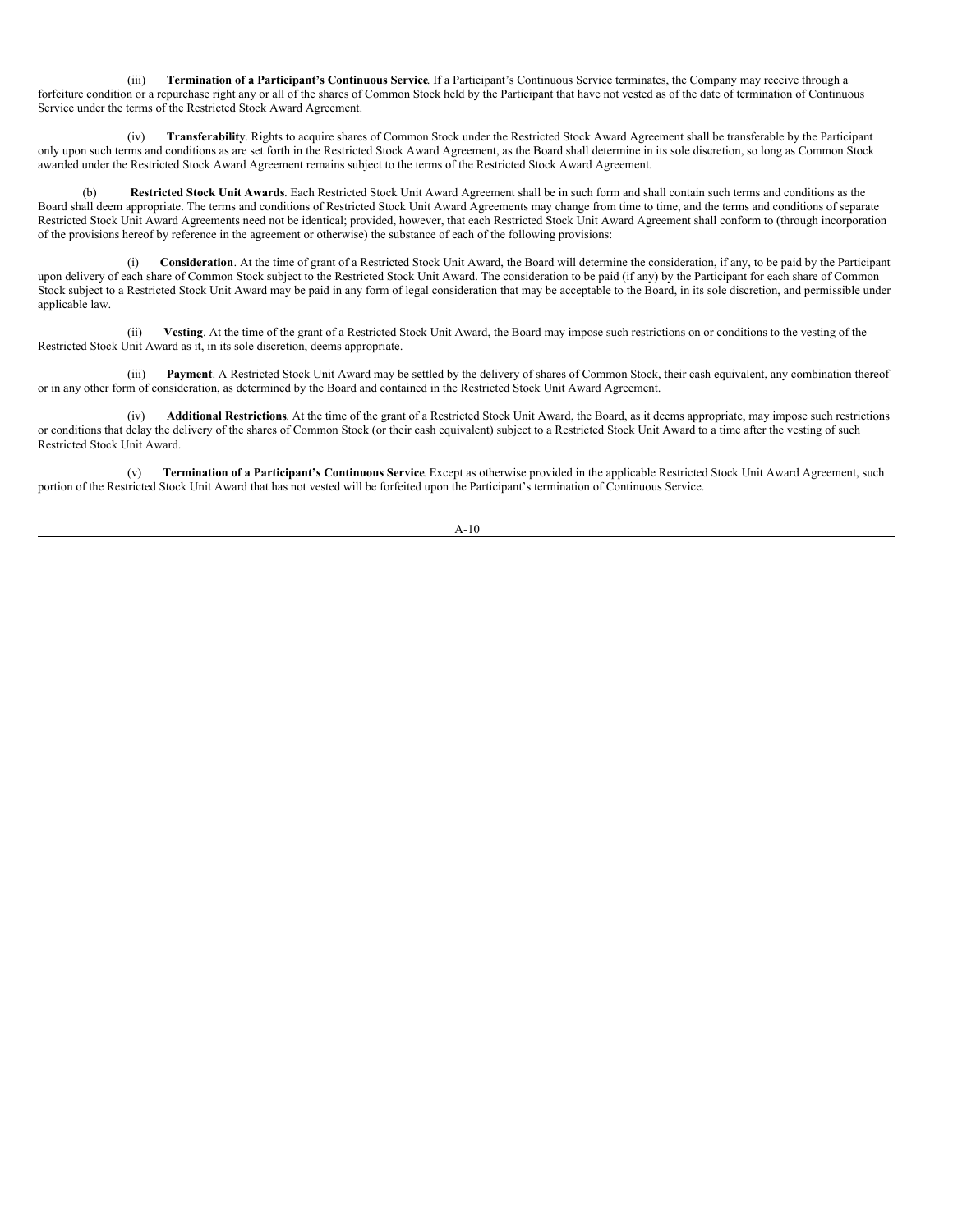#### (c) **Performance Awards**.

(i) **Performance Stock Awards**. A Performance Stock Award is a Stock Award that may vest or may be exercised contingent upon the attainment during a Performance Period of certain Performance Goals. A Performance Stock Award may, but need not, require the completion of a specified period of Continuous Service. The length of any Performance Period, the Performance Goals to be achieved during the Performance Period, and the measure of whether and to what degree such Performance Goals have been attained shall be conclusively determined by the Board, in its sole discretion. The Board may provide for or, subject to such terms and conditions as the Board may specify, may permit a Participant to elect for, the payment of any Performance Stock Award to be deferred to a specified date or event. In addition, to the extent permitted by applicable law and the applicable Award Agreement, the Board may determine that cash may be used in payment of Performance Stock Awards.

(ii) **Performance Cash Awards**. A Performance Cash Award is a cash award that may be paid contingent upon the attainment during a Performance Period of certain Performance Goals. A Performance Cash Award may also require the completion of a specified period of Continuous Service. The length of any Performance Period, the Performance Goals to be achieved during the Performance Period, and the measure of whether and to what degree such Performance Goals have been attained shall be conclusively determined by the Board, in its sole discretion. The Board may provide for or, subject to such terms and conditions as the Board may specify, may permit a Participant to elect for, the payment of any Performance Cash Award to be deferred to a specified date or event. The Board may specify the form of payment of Performance Cash Awards, which may be cash or other property, or may provide for a Participant to have the option for his or her Performance Cash Award, or such portion thereof as the Board may specify, to be paid in whole or in part in cash or other property.

(iii) **Discretion**. The Board shall have the right to reduce, eliminate or increase the amount that is payable under a Performance Stock Award or Performance Cash Award by taking into account additional factors that the Board may deem relevant, including the assessment of individual or corporate performance for the Performance Period.

(d) **Other Stock Awards**. Other forms of Stock Awards valued in whole or in part by reference to, or otherwise based on, Common Stock, including the appreciation in value thereof may be granted either alone or in addition to Stock Awards provided for under Section 5 and the preceding provisions of this Section 6. Subject to the provisions of the Plan, the Board shall have sole and complete authority to determine the persons to whom and the time or times at which such Other Stock Awards will be granted, the number of shares of Common Stock (or the cash equivalent thereof) to be granted pursuant to such Other Stock Awards and all other terms and conditions of such Other Stock Awards.

### **7. COVENANTS OF THE COMPANY**.

(a) **Availability of Shares**. During the terms of the Stock Awards, the Company shall keep available at all times the number of shares of Common Stock reasonably required to satisfy such Stock Awards.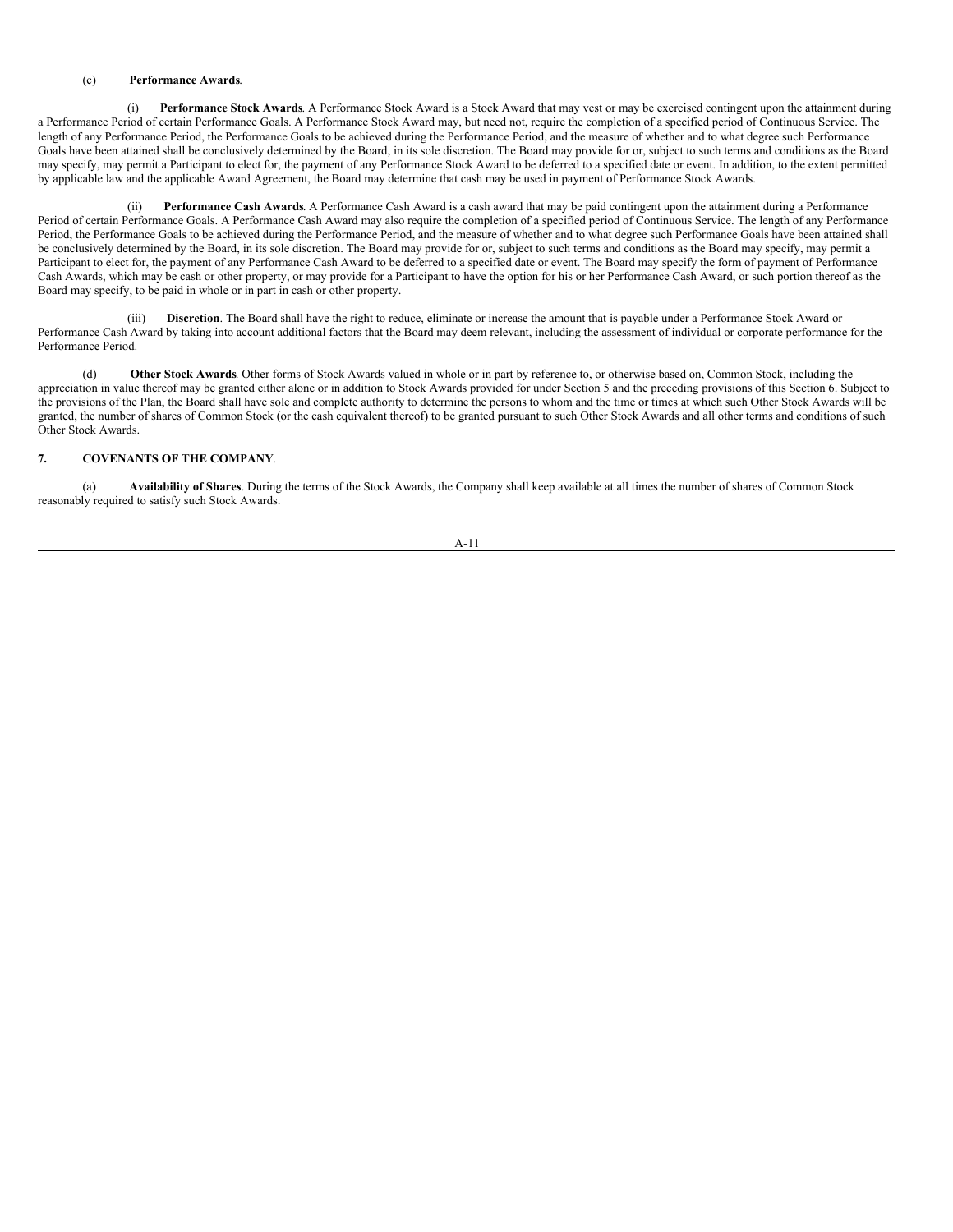(b) **Securities Law Compliance**. The Company shall seek to obtain from each regulatory commission or agency having jurisdiction over the Plan such authority as may be required to grant Stock Awards and to issue and sell shares of Common Stock upon exercise of the Stock Awards; provided, however, that this undertaking shall not require the Company to register under the Securities Act the Plan, any Stock Award or any Common Stock issued or issuable pursuant to any such Stock Award. If, after reasonable efforts, the Company is unable to obtain from any such regulatory commission or agency the authority that counsel for the Company deems necessary for the lawful issuance and sale of Common Stock under the Plan, the Company shall be relieved from any liability for failure to issue and sell Common Stock upon exercise of such Stock Awards unless and until such authority is obtained. A Participant shall not be eligible for the grant of a Stock Award or the subsequent issuance of Common Stock pursuant to the Stock Award if such grant or issuance would be in violation of any applicable securities law.

(c) **No Obligation to Notify or Minimize Taxes**. The Company shall have no duty or obligation to any Participant to advise such holder as to the time or manner of exercising such Stock Award. Furthermore, the Company shall have no duty or obligation to warn or otherwise advise such holder of a pending termination or expiration of a Stock Award or a possible period in which the Stock Award may not be exercised. The Company has no duty or obligation to minimize the tax consequences of a Stock Award to the holder of such Stock Award.

#### **8. MISCELLANEOUS**.

(a) **Use of Proceeds from Sales of Common Stock**. Proceeds from the sale of shares of Common Stock pursuant to Stock Awards shall constitute general funds of the Company.

(b) **Corporate Action Constituting the Grant of Stock Awards**. Corporate action constituting a grant by the Company of a Stock Award to any Participant shall be deemed completed as of the date of such corporate action, unless otherwise determined by the Board, regardless of when the instrument, certificate, or letter evidencing the Stock Award is communicated to, or actually received or accepted by, the Participant.

(c) **Stockholder Rights**. No Participant shall be deemed to be the holder of, or to have any of the rights of a holder with respect to, any shares of Common Stock subject to a Stock Award unless and until (i) such Participant has satisfied all requirements for exercise of the Stock Award pursuant to its terms, if applicable, and (ii) the issuance of the Common Stock subject to such Stock Award has been entered into the books and records of the Company.

(d) **No Employment or Other Service Rights**. Nothing in the Plan, any Award Agreement or any other instrument executed thereunder or in connection with any Award granted pursuant thereto shall confer upon any Participant any right to continue to serve the Company or an Affiliate in the capacity in effect at the time the Award was granted or shall affect the right of the Company or an Affiliate to terminate (i) the employment of an Employee with or without notice and with or without Cause, (ii) the service of a Consultant pursuant to the terms of such Consultant's agreement with the Company or an Affiliate, or (iii) the service of a Director pursuant to the Bylaws of the Company or an Affiliate, and any applicable provisions of the corporate law of the state in which the Company or the Affiliate is incorporated, as the case may be.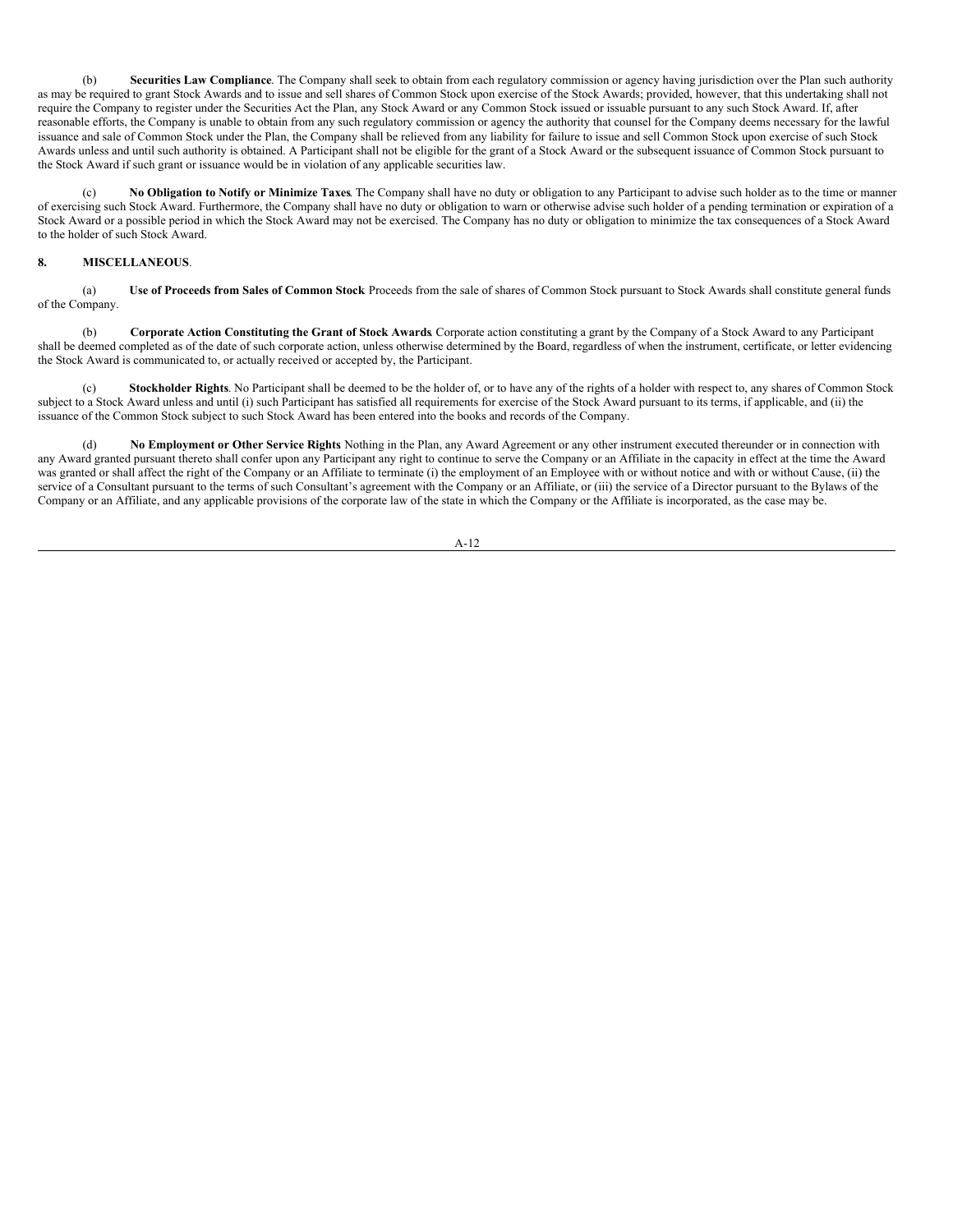(e) **Incentive Stock Option \$100,000 Limitation**. To the extent that the aggregate Fair Market Value (determined at the time of grant) of Common Stock with respect to which Incentive Stock Options are exercisable for the first time by any Optionholder during any calendar year (under all plans of the Company and any Affiliates) exceeds \$100,000, the Options or portions thereof that exceed such limit (according to the order in which they were granted) shall be treated as Nonstatutory Stock Options, notwithstanding any contrary provision of the applicable Option Agreements.

(f) **Investment Assurances**. The Company may require a Participant, as a condition of exercising or acquiring Common Stock under any Stock Award, (i) to give written assurances satisfactory to the Company as to the Participant's knowledge and experience in financial and business matters and/or to employ a purchaser representative reasonably satisfactory to the Company who is knowledgeable and experienced in financial and business matters and that he or she is capable of evaluating, alone or together with the purchaser representative, the merits and risks of exercising the Stock Award, and (ii) to give written assurances satisfactory to the Company stating that the Participant is acquiring Common Stock subject to the Stock Award for the Participant's own account and not with any present intention of selling or otherwise distributing the Common Stock. The foregoing requirements, and any assurances given pursuant to such requirements, shall be inoperative if (A) the issuance of the shares upon the exercise or acquisition of Common Stock under the Stock Award has been registered under a then-currently effective registration statement under the Securities Act or (B) as to any particular requirement, a determination is made by counsel for the Company that such requirement need not be met in the circumstances under the then-applicable securities laws. The Company may, upon advice of counsel to the Company, place legends on stock certificates issued under the Plan as such counsel deems necessary or appropriate in order to comply with applicable securities laws, including, but not limited to, legends restricting the transfer of the Common Stock.

(g) **Withholding Obligations**. Unless prohibited by the terms of an Award Agreement, the Company may, in its sole discretion, satisfy any federal, state or local tax withholding obligation relating to an Award by any of the following means or by a combination of such means: (i) causing the Participant to tender a cash payment; (ii) withholding shares of Common Stock from the shares of Common Stock issued or otherwise issuable to the Participant in connection with the Award; provided, however, that no shares of Common Stock are withheld with a value exceeding the minimum amount of tax required to be withheld by law (or such lesser amount as may be necessary to avoid classification of the Stock Award as a liability for financial accounting purposes); (iii) withholding cash from an Award settled in cash; (iv) withholding payment from any amounts otherwise payable to the Participant; or  $(v)$  by such other method as may be set forth in the Award Agreement.

(h) **Electronic Delivery**. Any reference herein to a "written" agreement or document shall include any agreement or document delivered electronically, filed publicly at www.sec.gov (or any successor website thereto) or posted on the Company's intranet.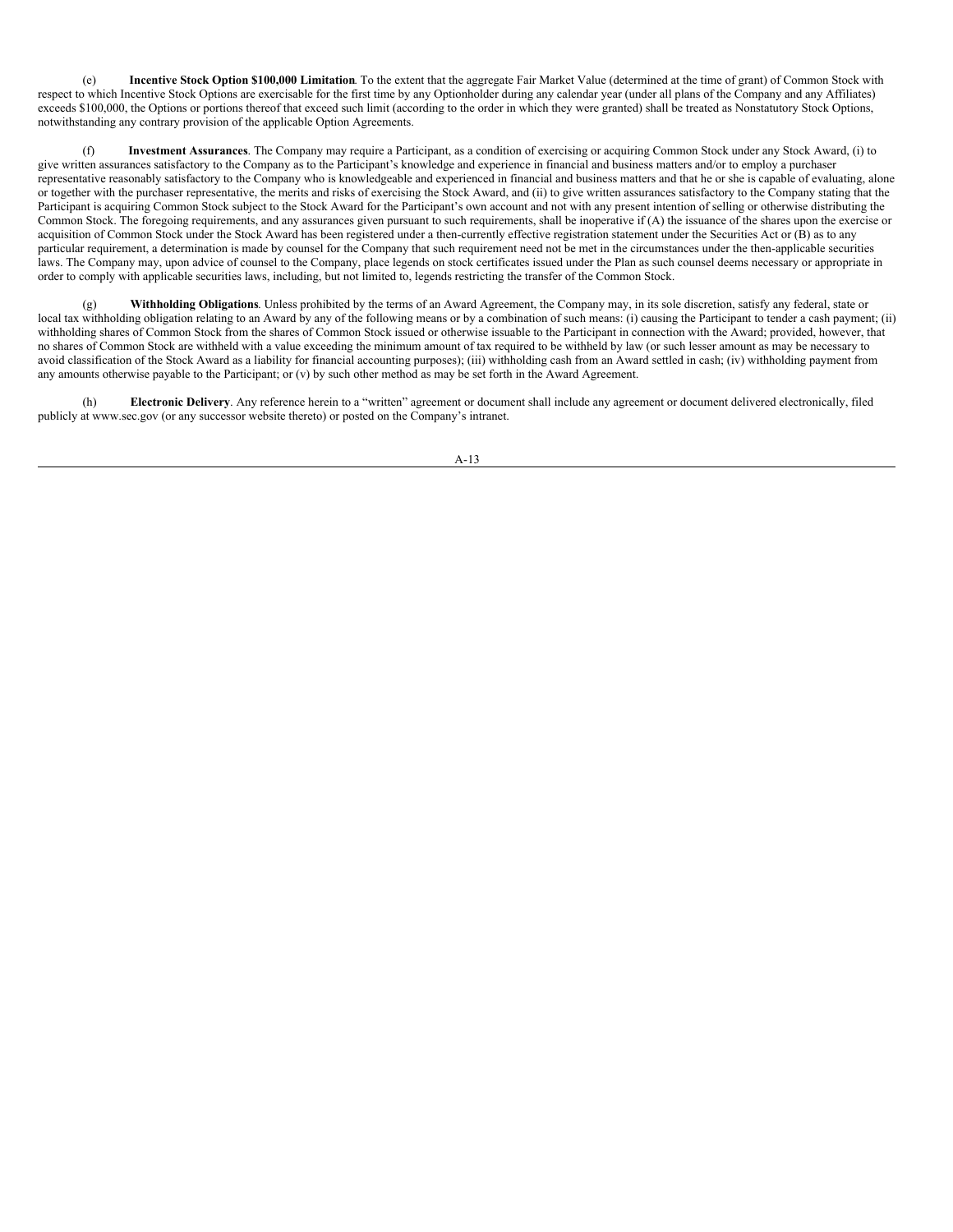(i) **Deferrals**. To the extent permitted by applicable law, the Board, in its sole discretion, may determine that the delivery of Common Stock or the payment of cash, upon the exercise, vesting or settlement of all or a portion of any Award may be deferred and may establish programs and procedures for deferral elections to be made by Participants. Deferrals by Participants shall be made in accordance with Section 409A of the Code. Consistent with Section 409A of the Code, the Board may provide for distributions while a Participant is still an Employee or otherwise providing services to the Company or an Affiliate. The Board is authorized to make deferrals of Awards and determine when, and in what annual percentages, a Participant may receive payments, including lump sum payments, following the Participant's termination of Continuous Service, and implement such other terms and conditions consistent with the provisions of the Plan and in accordance with applicable law.

(j) **Compliance with Section 409A of the Code**. To the extent that the Board determines that any Award granted hereunder is subject to Section 409A of the Code, the Award Agreement evidencing such Award shall be deemed to incorporate the terms and conditions necessary to avoid the consequences specified in Section 409A(a) (1) of the Code. To the extent applicable, the Plan and Award Agreements shall be interpreted in accordance with Section 409A of the Code. Notwithstanding anything to the contrary in this Plan (and unless the Award Agreement specifically provides otherwise), if a Participant holding an Award that constitutes "deferred compensation" under Section 409A of the Code is a "specified employee" for purposes of Section 409A of the Code, no distribution or payment of any amount shall be made upon a "separation from service" before a date that is six months following the date of such Participant's "separation from service" (as defined in Section 409A of the Code without regard to alternative definitions thereunder) or, if earlier, the date of the Participant's death, unless such distribution or payment can be made in a manner that complies with Section 409A of the Code.

(k) **Clawback Provisions**. All Awards granted under the Plan shall be subject to recoupment in accordance with any clawback policy that the Company is required to adopt pursuant to the listing standards of any national securities exchange on which the Company's securities are listed or as is otherwise required by the Dodd-Frank Wall Street Reform and Consumer Protection Act or other applicable law. In addition, the Board may impose such other clawback, recovery or recoupment provisions in an Award Agreement as the Board determines necessary or appropriate, including but not limited to a reacquisition right in respect of previously acquired shares of Common Stock or other cash or property upon the occurrence of an event constituting Cause. No recovery of compensation under such a clawback policy shall be an event giving rise to a right to resign for "good reason" or "constructive termination" (or similar term) under the Plan or any agreement with the Company.

### **9. ADJUSTMENTS UPON CHANGES IN THE COMMON STOCK; OTHER CORPORATE EVENTS**.

(a) **Capitalization Adjustments**. In the event of a Capitalization Adjustment, the Board shall appropriately and proportionately adjust (i) the class(es) and maximum number of securities subject to the Plan pursuant to Section 3(a), (ii) the class(es) and maximum number of securities that may be awarded to any person pursuant to Section 3(c)(ii), and (iii) the class(es) and number of securities and price per share of stock subject to outstanding Stock Awards. The Board shall make such adjustments, and its determination shall be final, binding and conclusive.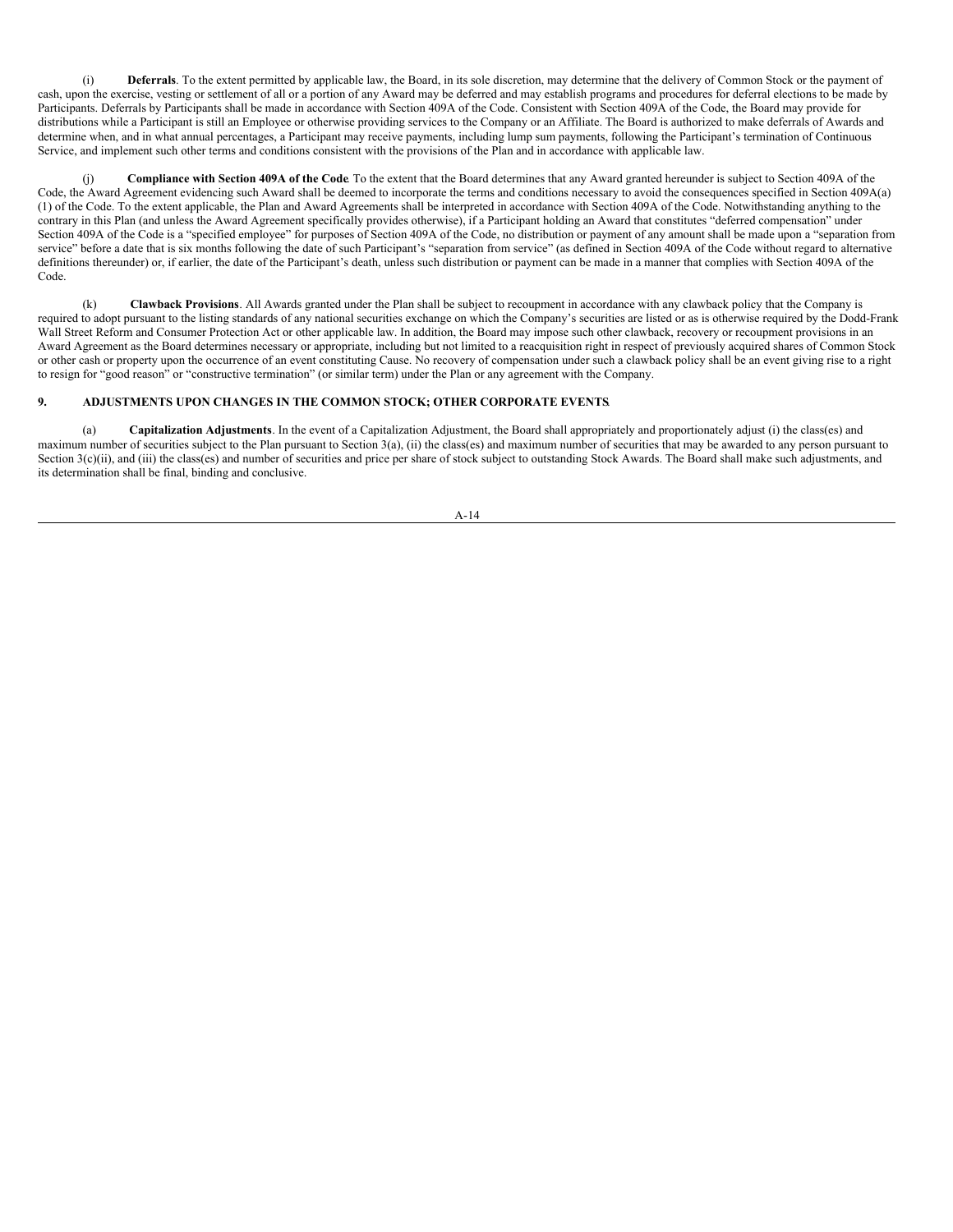(b) **Dissolution or Liquidation**. Except as otherwise provided in the Stock Award Agreement, in the event of a dissolution or liquidation of the Company, all outstanding Stock Awards (other than Stock Awards consisting of vested and outstanding shares of Common Stock not subject to a forfeiture condition or the Company's right of repurchase) shall terminate immediately prior to the completion of such dissolution or liquidation, and the shares of Common Stock subject to the Company's repurchase rights or subject to a forfeiture condition may be repurchased or reacquired by the Company notwithstanding the fact that the holder of such Stock Award is providing Continuous Service; provided, however, that the Board may, in its sole discretion, cause some or all Stock Awards to become fully vested, exercisable and/or no longer subject to repurchase or forfeiture (to the extent such Stock Awards have not previously expired or terminated) before the dissolution or liquidation is completed but contingent on its completion.

(c) **Corporate Transaction**. The following provisions shall apply to Stock Awards in the event of a Corporate Transaction unless otherwise provided in the instrument evidencing the Stock Award or any other written agreement between the Company or any Affiliate and the holder of the Stock Award or unless otherwise expressly provided by the Board at the time of grant of a Stock Award. In the event of a Corporate Transaction, then, notwithstanding any other provision of the Plan, the Board shall take one or more of the following actions with respect to Stock Awards, contingent upon the closing or completion of the Corporate Transaction:

(i) Arrange for the surviving corporation or acquiring corporation (or the surviving or acquiring corporation's parent company) to assume or continue the Stock Award or to substitute a similar stock award for the Stock Award (including, but not limited to, an award to acquire the same consideration paid to the stockholders of the Company pursuant to the Corporate Transaction);

(ii) Arrange for the assignment of any reacquisition or repurchase rights held by the Company in respect of Common Stock issued pursuant to the Stock Award to the surviving corporation or acquiring corporation (or the surviving or acquiring corporation's parent company);

(iii) Accelerate the vesting of the Stock Award (and, if applicable, the time at which the Stock Award may be exercised) to a date prior to the effective time of such Corporate Transaction as the Board shall determine (or, if the Board shall not determine such a date, to the date that is five days prior to the effective date of the Corporate Transaction), with such Stock Award terminating if not exercised (if applicable) at or prior to the effective time of the Corporate Transaction;

(iv) Arrange for the lapse of any reacquisition or repurchase rights held by the Company with respect to the Stock Award; and

(v) Make a payment, in such form as may be determined by the Board equal to the excess, if any, of  $(A)$  the value of the property the Participant would have received upon the exercise of the Stock Award immediately prior to the effective time of the Corporate Transaction over (B) any exercise price payable by such holder in connection with such exercise.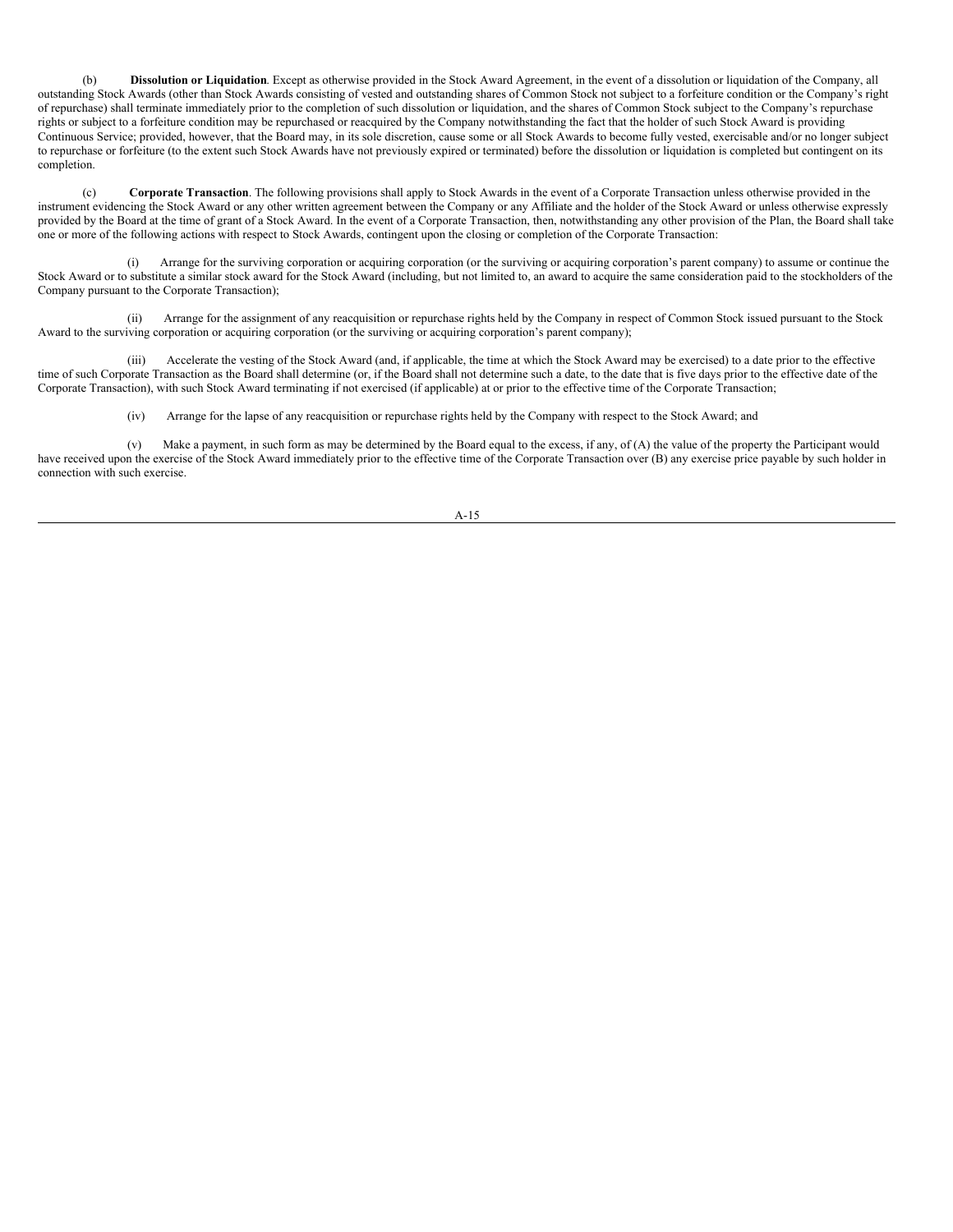The Board need not take the same action or actions with respect to all Stock Awards or portions thereof or with respect to all Participants.

(d) **Change in Control**. A Stock Award may be subject to additional acceleration of vesting and exercisability upon or after a Change in Control as may be provided in the Stock Award Agreement for such Stock Award or as may be provided in any other written agreement between the Company or any Affiliate and the Participant.

#### **10. AMENDMENT, TERMINATION OR SUSPENSION OF THE PLAN**.

(a) **Amendment of the Plan**. The Board has the power and authority to amend any provision of the Plan at any time; provided, however, that without the approval of the Company's stockholders given within twelve months before or after any such Plan amendment, the Board shall not have the right or authority (i) to increase the aggregate number of shares of Common Stock (including upon the exercise of Incentive Stock Options) that may be issued under the Plan pursuant to Section  $\mathfrak{F}(a)$ , provided that an increase that is made pursuant to Section 9(a) in connection with a Capitalization Adjustment shall not require stockholder approval and may be made by the Board, (ii) to amend Section 2(f) relating to the repricing, cancellation and re-grant of Stock Awards, (iii) to amend the Plan in any respect that requires stockholder approval under the rules of The NASDAQ Stock Market LLC (or under the rules of any other national securities exchange on which the Common Stock may subsequently be traded), or (iv) to amend the Plan in any respect that requires stockholder approval under the Code or any other applicable law.

(b) **Termination or Suspension of the Plan**. The Board may suspend or terminate the Plan at any time. Unless terminated sooner by the Board, the Plan shall automatically terminate on the day before the tenth anniversary of the date that the Plan was adopted by the Board. No Awards may be granted under the Plan while the Plan is suspended or after it is terminated.

(c) **No Impairment of Rights**. Unless otherwise provided in the applicable Award Agreement, the amendment, suspension or termination of the Plan shall not impair rights and obligations under any Award that is granted prior to such amendment, suspension or termination, except with the written consent of the affected Participant.

## **11. EFFECTIVE DATE OF THE PLAN**.

The Plan became effective on April 10, 2020, the date of adoption by the Board. The Company will seek stockholder approval in the manner and to the degree required under applicable laws. If the Company fails to obtain any required stockholder approval of the Plan within twelve (12) months after the date this Plan is adopted by the Board, pursuant to Section 422 of the Code, any Option granted as an Incentive Stock Option at any time under the Plan will not qualify as an Incentive Stock Option within the meaning of the Code and will be deemed to be a Non-Qualified Stock Option. The Board may at any time adopt a resolution stating that no more awards will be granted under the Plan. The Plan shall terminate upon the first date at which there shall not be any outstanding Options or SARs or any outstanding Restricted Stock subject to vesting and/or repurchase conditions following the first to occur of: (a) April 9, 2030, or (b) the date the Board adopts a resolution discontinuing the grant of awards under the Plan.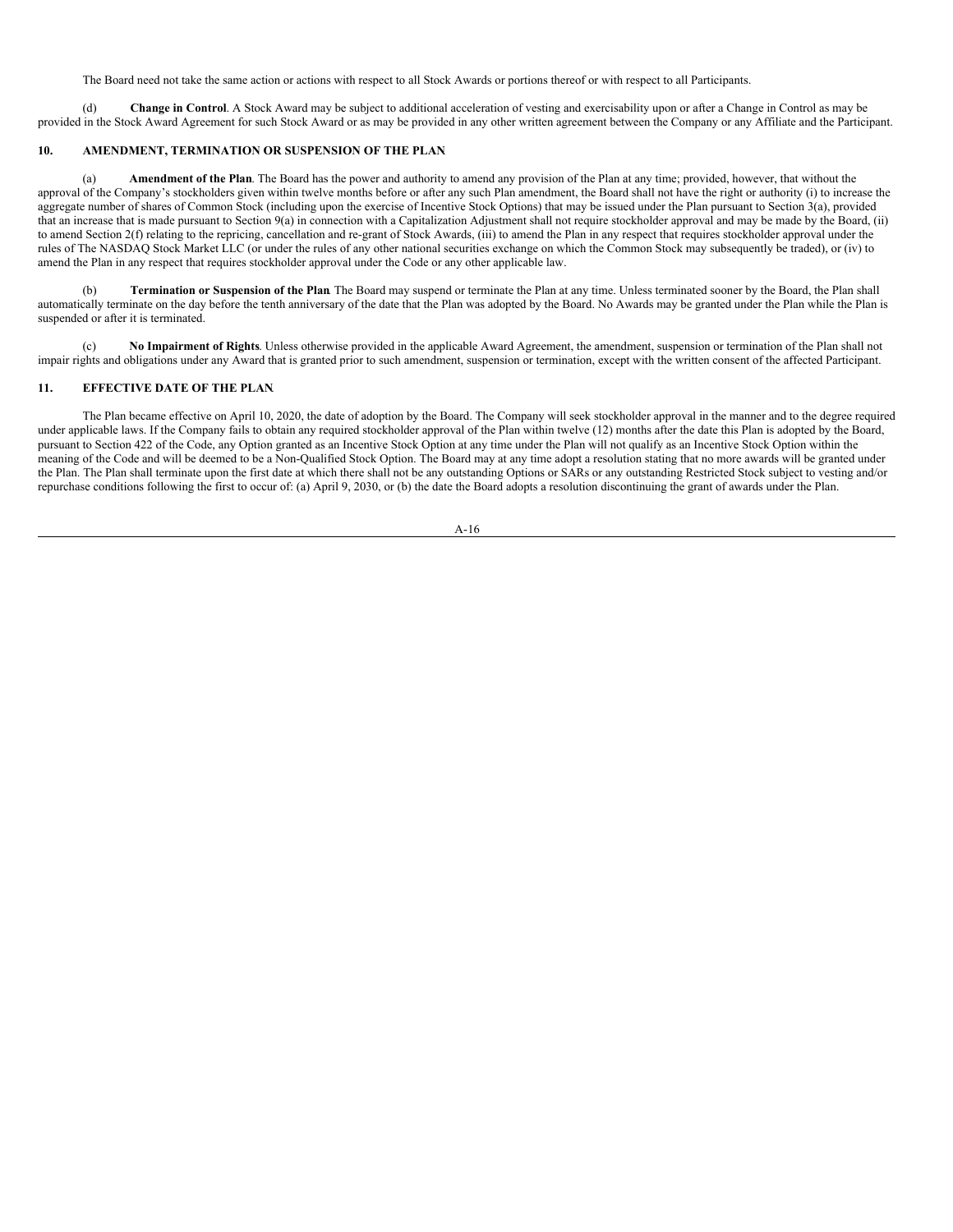## **12. CHOICE OF LAW**.

The law of the State of Delaware shall govern all questions concerning the construction, validity and interpretation of the Plan, without regard to that state's conflict of laws rules.

### **13. DEFINITIONS**.

As used in the Plan, the following definitions shall apply to the capitalized terms indicated below:

(a) "Affiliate" means, at the time of determination, any "parent" or "subsidiary" of the Company as such terms are defined in Rule 405 of the Securities Act. The Board shall have the authority to determine the time or times at which "parent" or "subsidiary" status is determined within the foregoing definition.

- (b) "Award" means a Stock Award or a Performance Cash Award.
- (c) "Award Agreement" means a written agreement between the Company and a Participant evidencing the terms and conditions of an Award.
- (d) "Board" means the Board of Directors of the Company.

(e) "Capitalization Adjustment" means any change that is made in, or other events that occur with respect to, the Common Stock subject to the Plan or subject to any Stock Award after the Effective Date without the receipt of consideration by the Company through reorganization, recapitalization, reincorporation, stock dividend, dividend in property other than cash, large nonrecurring cash dividend, stock split, reverse stock split, spin-off, split-off, liquidating dividend, combination of shares, exchange of shares, change in corporate structure or any similar equity restructuring transaction, as that term is used in Statement of Financial Accounting Standards Board Accounting Standards Codification Topic 718 (or any successor thereto). Notwithstanding the foregoing, the conversion of any convertible securities of the Company shall not be treated as a Capitalization Adjustment.

(f) "Cause" shall have the meaning ascribed to such term in any written agreement between the Participant and the Company or an Affiliate defining such term and, in the absence of such agreement, such term shall mean, with respect to a Participant, the occurrence of any of the following events: (i) the Participant's commission of an act of fraud, embezzlement or dishonesty that has a material adverse impact on the Company or an Affiliate; (ii) the Participant's conviction of, or plea of "guilty" or "no contest" to, a felony; (iii) the Participant's unauthorized use or disclosure of confidential information or trade secrets of the Company or an Affiliate that has a material adverse impact on such entity; or (iv) the Participant's intentional misconduct that has a material adverse impact on the Company or an Affiliate. Any determination by the Company that the Continuous Service of a Participant was terminated with or without Cause for the purposes of outstanding Awards held by such Participant shall have no effect upon any determination of the rights or obligations of the Company or such Participant for any other purpose.

$$
A-17
$$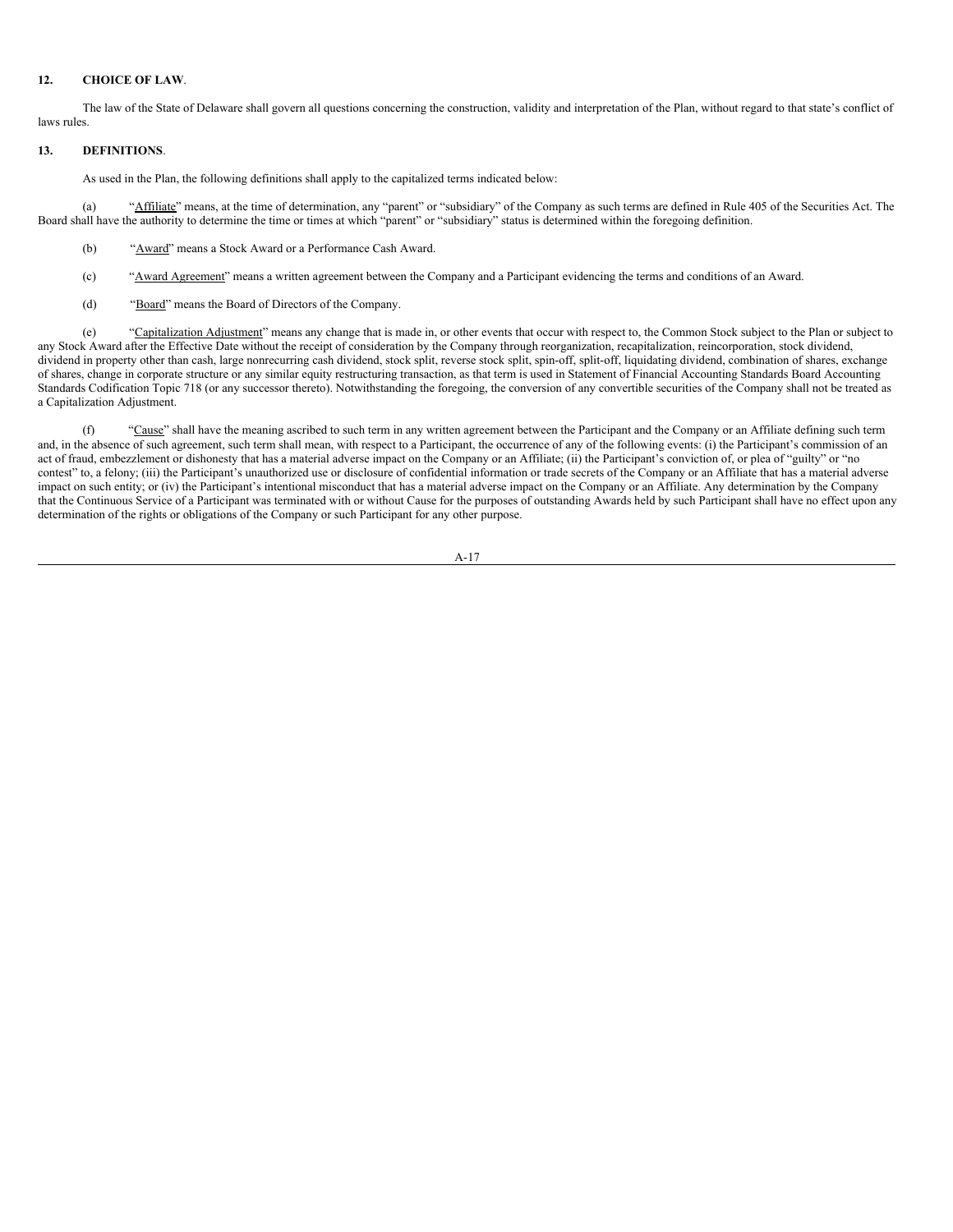(g) "Change in Control" means the occurrence, in a single transaction or in a series of related transactions, of any one or more of the following events:

(i) Any Exchange Act Person becomes the Owner, directly or indirectly, of securities of the Company representing more than 50% of the combined voting power of the Company's then-outstanding securities other than by virtue of a merger, consolidation or similar transaction; notwithstanding the foregoing, a Change in Control shall not be deemed to occur (A) on account of the acquisition of securities of the Company directly from the Company, (B) on account of the acquisition of securities of the Company by an investor, any affiliate thereof or any other Exchange Act Person that acquires the Company's securities in a transaction or series of related transactions the primary purpose of which is to obtain financing for the Company through the issuance of equity securities, or (C) solely because the level of Ownership held by any Exchange Act Person (the "Subject Person") exceeds the designated percentage threshold of the outstanding voting securities as a result of a repurchase or other acquisition of voting securities by the Company reducing the number of shares outstanding, provided that if a Change in Control would occur (but for the operation of this clause) as a result of the acquisition of voting securities by the Company, and after such share acquisition, the Subject Person becomes the Owner of any additional voting securities that, assuming the repurchase or other acquisition had not occurred, increases the percentage of the then-outstanding voting securities Owned by the Subject Person over the designated percentage threshold, then a Change in Control shall be deemed to occur;

There is consummated a merger, consolidation or similar transaction involving (directly or indirectly) the Company and, immediately after the consummation of such merger, consolidation or similar transaction, the stockholders of the Company immediately prior thereto do not Own, directly or indirectly, either (A) outstanding voting securities representing more than 50% of the combined outstanding voting power of the surviving Entity in such merger, consolidation or similar transaction or (B) more than 50% of the combined outstanding voting power of the parent of the surviving Entity in such merger, consolidation or similar transaction, in each case in substantially the same proportions as their Ownership of the outstanding voting securities of the Company immediately prior to such transaction;

(iii) There is consummated a sale, lease, exclusive license or other disposition of all or substantially all of the consolidated assets of the Company and its Subsidiaries, other than a sale, lease, license or other disposition of all or substantially all of the consolidated assets of the Company and its Subsidiaries to an Entity, more than 50% of the combined voting power of the voting securities of which are Owned by stockholders of the Company in substantially the same proportions as their Ownership of the outstanding voting securities of the Company immediately prior to such sale, lease, license or other disposition; or

Individuals who, on the date the Plan is adopted by the Board, are members of the Board (the 'Incumbent Board') cease for any reason to constitute at least a majority of the members of the Board; provided, however, that if the appointment or election (or nomination for election) of any new Board member was approved or recommended by a majority vote of the members of the Incumbent Board then still in office, such new member shall, for purposes of this Plan, be considered as a member of the Incumbent Board.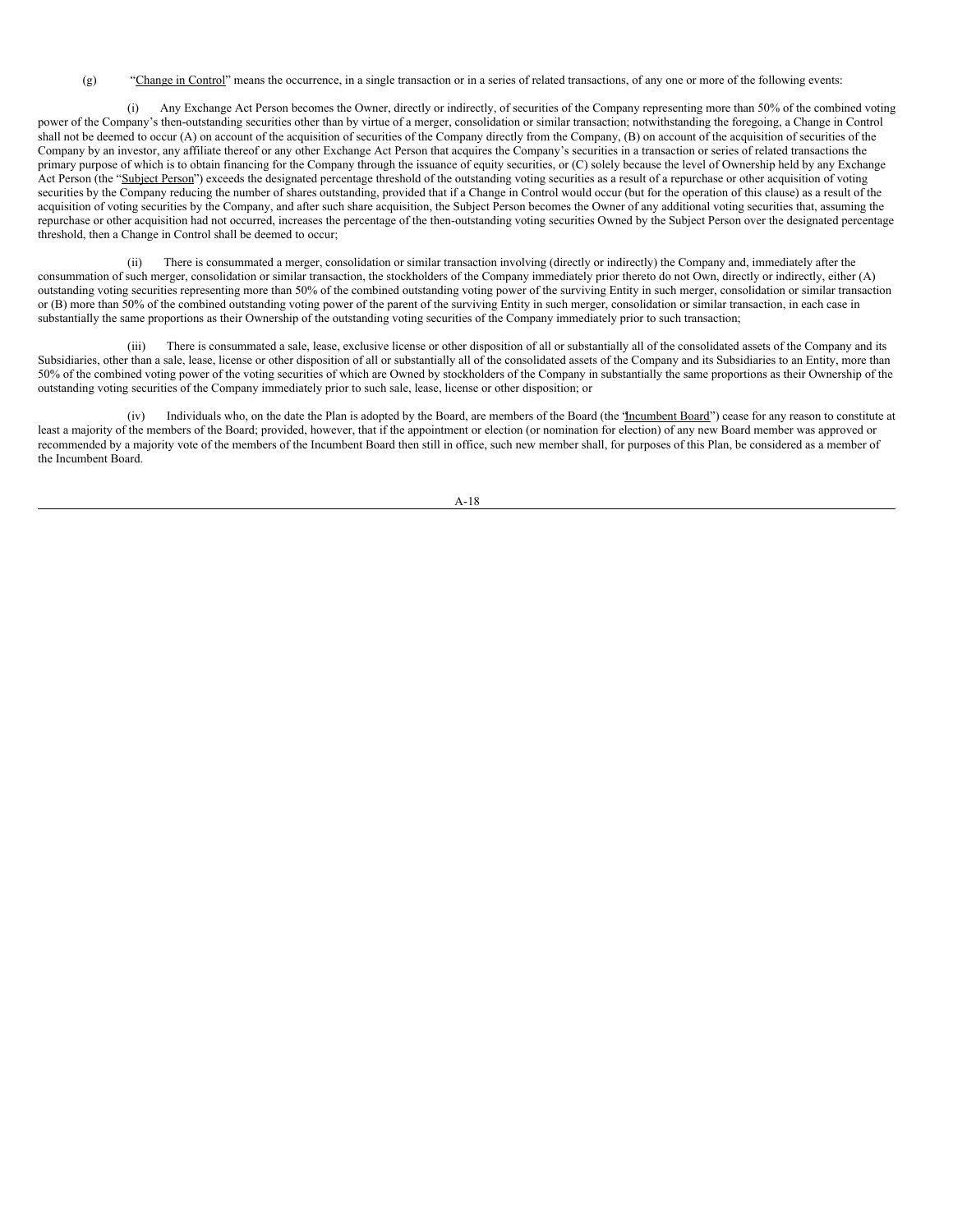Notwithstanding the foregoing or any other provision of this Plan, (i) the term Change in Control shall not include a sale of assets, merger or other transaction effected exclusively for the purpose of changing the domicile of the Company, and (ii) the definition of Change in Control (or any analogous term) in an individual written agreement between the Company or any Affiliate and the Participant shall supersede the foregoing definition with respect to Awards subject to such agreement; provided, however, that if no definition of Change in Control or any analogous term is set forth in such an individual written agreement, the foregoing definition shall apply.

- (h) "Code" means the Internal Revenue Code of 1986, as amended, including any applicable regulations and guidance thereunder.
- (i) "Committee" means a committee of two or more Directors to whom authority has been delegated by the Board in accordance with Section 2(c).
- (j) "Common Stock" means the common stock of the Company.
- (k) "Company" means Global Clean Energy Holdings, Inc., a Delaware corporation.

(l) "Consultant" means any individual, including an advisor, who is engaged by the Company or an Affiliate to render bona fide consulting or advisory services to the Company or an Affiliate, provided that such services are not in connection with the offer or sale of the Company's securities in a capital-raising transaction and that such services do not directly or indirectly promote or maintain a market for the Company's securities. Service solely as a Director, or payment of a fee for such service, shall not cause a Director to be considered a "Consultant" for purposes of the Plan.

(m) "Continuous Service" means that the Participant's service with the Company or an Affiliate, whether as an Employee, Director or Consultant, is not interrupted or terminated. A change in the capacity in which the Participant renders service to the Company or an Affiliate as an Employee, Consultant or Director or a change in the entity for which the Participant renders such service, provided that there is no interruption or termination of the Participant's service with the Company or an Affiliate, shall not terminate a Participant's Continuous Service; provided, however, if the Entity for which a Participant is rendering services ceases to qualify as an Affiliate, as determined by the Board, in its sole discretion, such Participant's Continuous Service shall be considered to have terminated on the date such Entity ceases to qualify as an Affiliate. To the extent permitted by law, the Board or the Chief Executive Officer of the Company, in that party's sole discretion, may determine whether Continuous Service shall be considered interrupted in the case of (i) any leave of absence approved by the Board or Chief Executive Officer, including sick leave, military leave or any other personal leave or (ii) transfers between the Company, an Affiliate, or their successors. Notwithstanding the foregoing, a leave of absence shall be treated as Continuous Service for purposes of vesting in an Award only to such extent as may be provided in the Company's leave of absence policy, in the written terms of any leave of absence agreement or policy applicable to the Participant, or as otherwise required by law.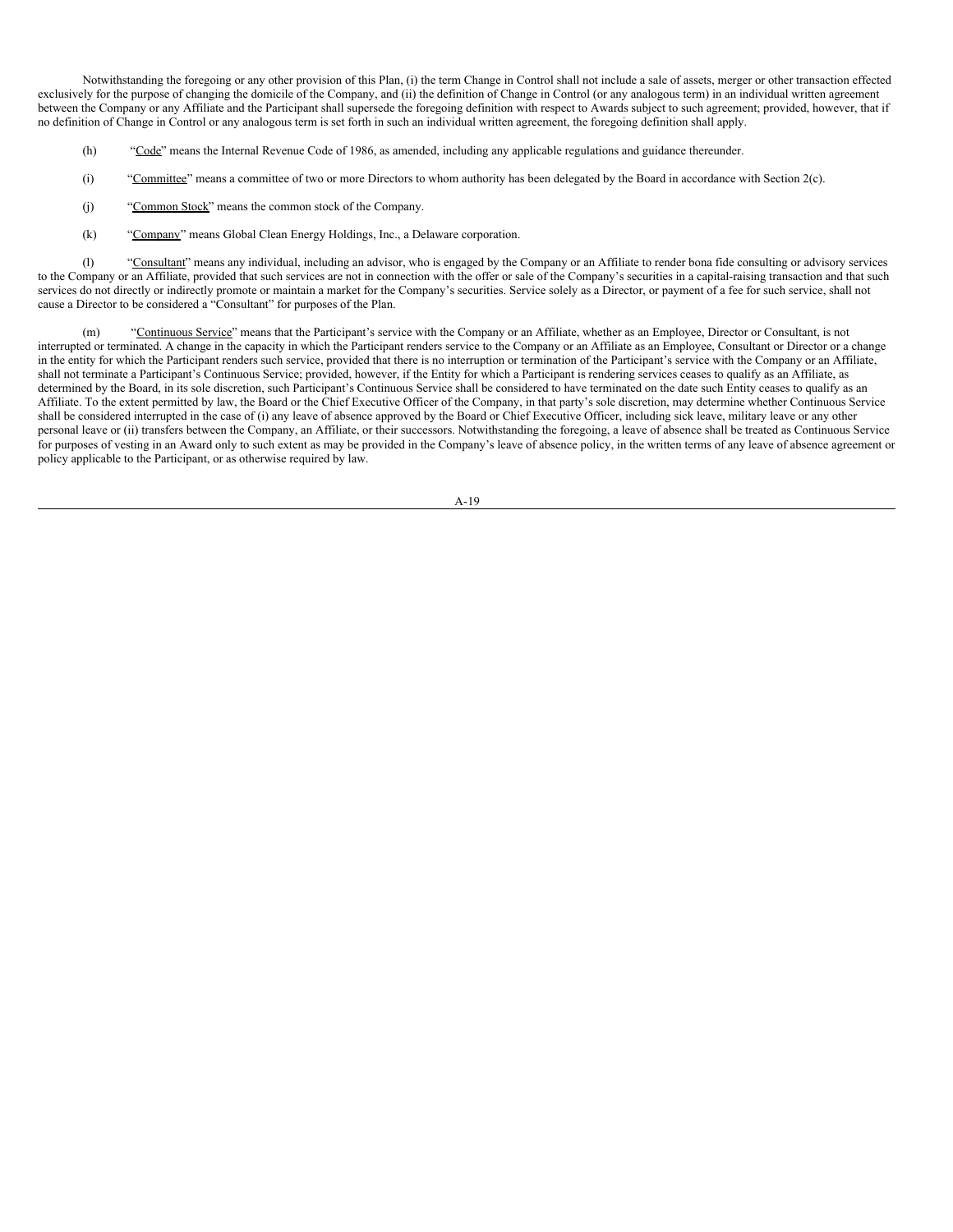(n) "Corporate Transaction" means the occurrence, in a single transaction or in a series of related transactions, of any one or more of the following events:

(i) The consummation of a sale or other disposition of all or substantially all, as determined by the Board, in its sole discretion, of the consolidated assets of the Company and its Subsidiaries;

- (ii) The consummation of a sale or other disposition of at least 90% of the outstanding securities of the Company;
- (iii) The consummation of a merger, consolidation or similar transaction following which the Company is not the surviving corporation; or

(iv) The consummation of a merger, consolidation or similar transaction following which the Company is the surviving corporation but the shares of Common Stock outstanding immediately preceding the merger, consolidation or similar transaction are converted or exchanged by virtue of the merger, consolidation or similar transaction into other property, whether in the form of securities, cash or otherwise.

Notwithstanding the foregoing or any other provision of the Plan, the term Corporate Transaction shall not include a sale of assets, merger or other transaction effected exclusively for the purpose of changing the domicile of the Company.

(o) "Director" means a member of the Board.

(p) "Disability" means, with respect to a Participant, the inability of such Participant to engage in any substantial gainful activity by reason of any medically determinable physical or mental impairment which can be expected to result in death or which has lasted or can be expected to last for a continuous period of not less than twelve months, as provided in Sections 22(e)(3) and 409A(a)(2)(C)(i) of the Code, and shall be determined by the Board on the basis of such medical evidence as the Board deems warranted under the circumstances.

(q) "Effective Date" means the effective date of the Plan, which is the date set forth on the first page of the Plan on which the Board approved and adopted the Plan.

(r) "Employee" means any person employed by the Company or an Affiliate. However, service solely as a Director, or payment of a fee for such services, shall not cause a Director to be considered an "Employee" for purposes of the Plan.

(s) "Entity" means a corporation, partnership, limited liability company or other entity.

(t) "Exchange Act" means the Securities Exchange Act of 1934, as amended, and the rules and regulations promulgated thereunder.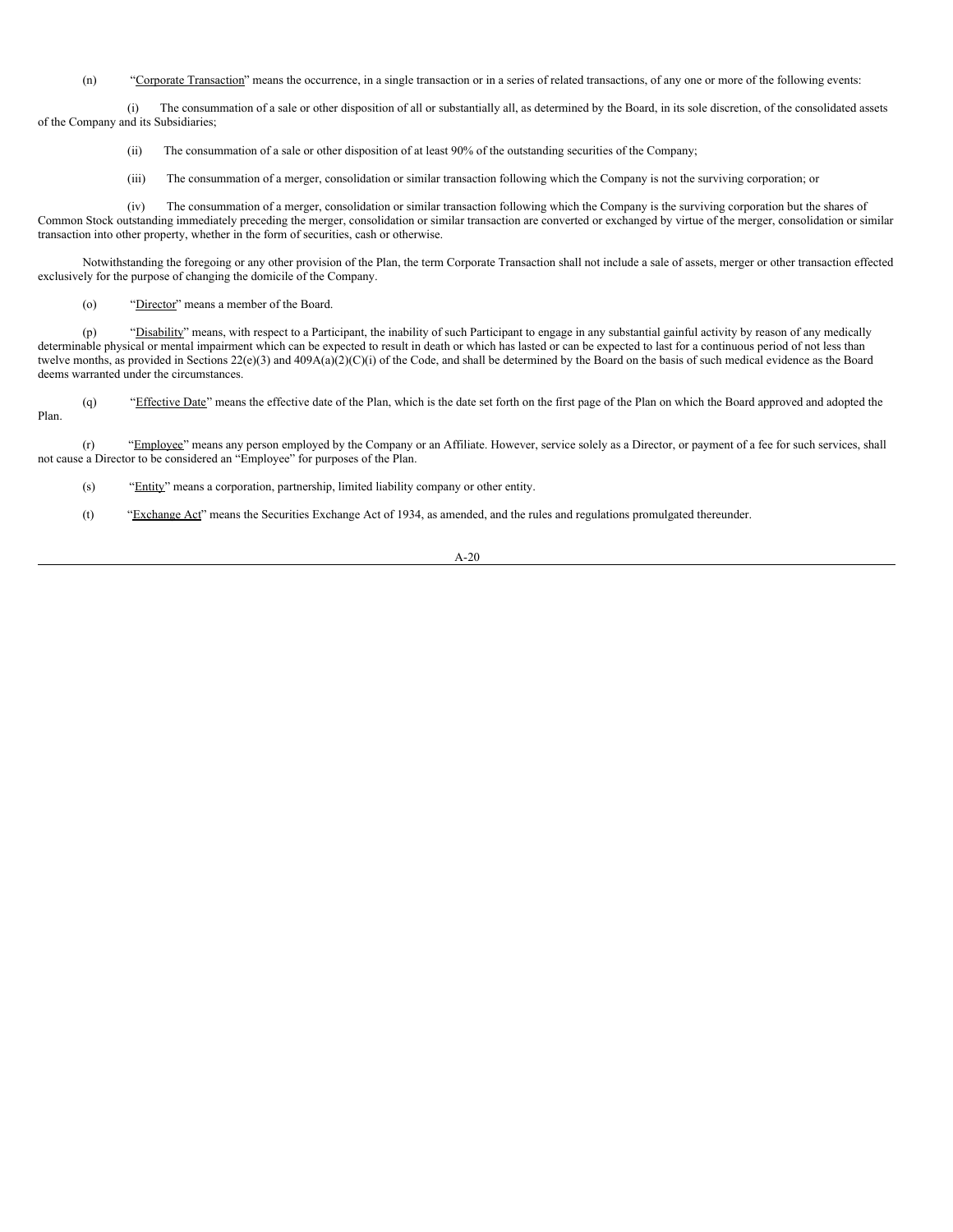(u) "Exchange Act Person" means any natural person, Entity or "group" (within the meaning of Section 13(d) or 14(d) of the Exchange Act), except that "Exchange Act Person" shall not include (i) the Company or any Subsidiary of the Company, (ii) any employee benefit plan of the Company or any Subsidiary of the Company or any trustee or other fiduciary holding securities under an employee benefit plan of the Company or any Subsidiary of the Company, (iii) an underwriter temporarily holding securities pursuant to a registered public offering of such securities, (iv) an Entity Owned, directly or indirectly, by the stockholders of the Company in substantially the same proportions as their Ownership of stock of the Company; or (v) any natural person, Entity or "group" (within the meaning of Section 13(d) or 14(d) of the Exchange Act) that, as of the Effective Date, is the Owner, directly or indirectly, of securities of the Company representing more than 50% of the combined voting power of the Company's thenoutstanding securities.

(v) "Fair Market Value" means, as of any date, the value of the Common Stock determined as follows:

(i) If the Common Stock is listed on any established stock exchange or traded on any established market, the Fair Market Value of a share of Common Stock shall be, unless otherwise determined by the Board, the closing sales price for such stock as quoted on such exchange or market (or the exchange or market with the greatest volume of trading in the Common Stock) on the date of determination, as reported in a source the Board deems reliable;

(ii) Unless otherwise provided by the Board, if there is no closing sales price for the Common Stock on the date of determination, then the Fair Market Value shall be the closing selling price on the last preceding date for which such quotation exists; and

(iii) In the absence of such markets for the Common Stock, the Fair Market Value shall be determined by the Board in good faith and in a manner that complies with Sections 409A and 422 of the Code.

(w) "Incentive Stock Option" means an option granted pursuant to Section 5 of the Plan that is intended to be, and qualifies as, an "incentive stock option" within the meaning of Section 422 of the Code.

(x) "Non-Employee Director" means a Director who not an Employee.

- (y) "Nonstatutory Stock Option" means any option granted pursuant to Section 5 of the Plan that does not qualify as an Incentive Stock Option.
- (z) "Officer" means a person who is an officer of the Company within the meaning of Section 16 of the Exchange Act.
- (aa) "Option" means an Incentive Stock Option or a Nonstatutory Stock Option to purchase shares of Common Stock granted pursuant to the Plan.

(bb) "Option Agreement" means a written agreement between the Company and an Optionholder evidencing the terms and conditions of an Option grant. Each Option Agreement shall be subject to the terms and conditions of the Plan.

(cc) "Optionholder" means a person to whom an Option is granted pursuant to the Plan or, if applicable, such other person who holds an outstanding Option.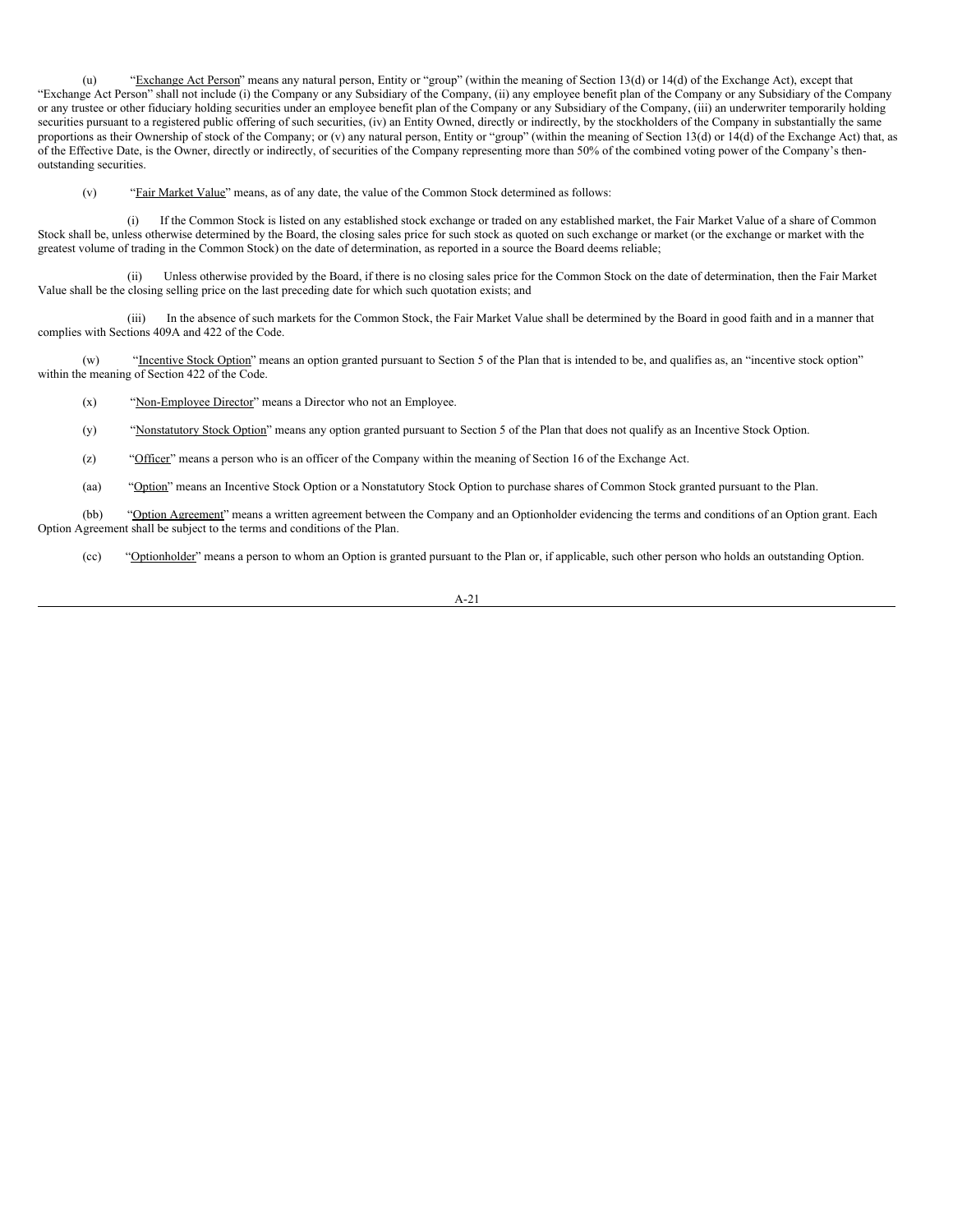(dd) "Other Stock Award" means an award based in whole or in part by reference to the Common Stock which is granted pursuant to the terms and conditions of Section  $6(d)$ .

(ee) "Other Stock Award Agreement" means a written agreement between the Company and a holder of an Other Stock Award evidencing the terms and conditions of an Other Stock Award grant. Each Other Stock Award Agreement shall be subject to the terms and conditions of the Plan.

(ff) "Outside Director" means a Director who is (i) a "non-employee director" within the meaning of Rule 16b-3 under the Exchange Act and (ii) an "independent director" under applicable rules of The NASDAQ Stock Market LLC (or under the rules of any other national securities exchange on which the Common Stock may subsequently be traded), including the independence rules of such stock exchange relating to compensation committee members.

(gg) "Own," "Owned," "Owner," "Ownership" means that a person or Entity owns, owned, is the owner of or has acquired ownership of securities, directly or indirectly, through any contract, arrangement, understanding, relationship or otherwise and has or shares voting power, which includes the power to vote or to direct the voting, with respect to such securities.

- (hh) "Participant" means a person to whom an Award is granted pursuant to the Plan or, if applicable, such other person who holds an outstanding Stock Award.
- (ii) "Performance Cash Award" means an award of cash granted pursuant to the terms and conditions of Section  $(6)(c)(ii)$ .

(j) "Performance Criteria" means the one or more criteria that the Board shall select for purposes of establishing the Performance Goals for a Performance Period. The Performance Criteria that shall be used to establish such Performance Goals may be based on any one of, or combination of, the following as determined by the Board: (i) earnings (including earnings per share and net earnings); (ii) earnings before interest, taxes and depreciation; (iii) earnings before interest, taxes, depreciation and amortization; (iv) total stockholder return; (v) return on equity or average stockholders' equity; (vi) return on assets, investment or capital employed; (vii) stock price; (viii) margin (including gross margin); (ix) income (before or after taxes); (x) operating income; (xi) operating income after taxes; (xii) pre-tax profit, operating profit or net operating profit; (xiii) operating cash flow; (xiv) sales or revenue targets; (xv) increases in revenue or product revenue; (xvi) expenses and cost reduction goals; (xvii) improvement in or attainment of working capital levels; (xviii) economic value added (or an equivalent metric); (xix) market share; (xx) cash flow; (xxi) cash flow per share; (xxii) share price performance; (xxiii) debt levels or debt reduction; (xxiv) commercialization of a product or product line; (xxv) implementation, completion or attainment of objectives relating to the development of one or more new products the achievement of commercial or strategic milestones for such products; (xxvi) acquisition of other companies, businesses or product lines; (xxvii) measures of customer satisfaction or retention; (xxviii) strategic transactions, partnerships or joint ventures; (xxix) investor relations activities; (xxx) stockholders' equity; (xxxi) capital expenditures; (xxxii) measures of workforce diversity or retention; (xxxiii) growth of net income or operating income; and (xxxiv) any other measures of performance selected by the Board.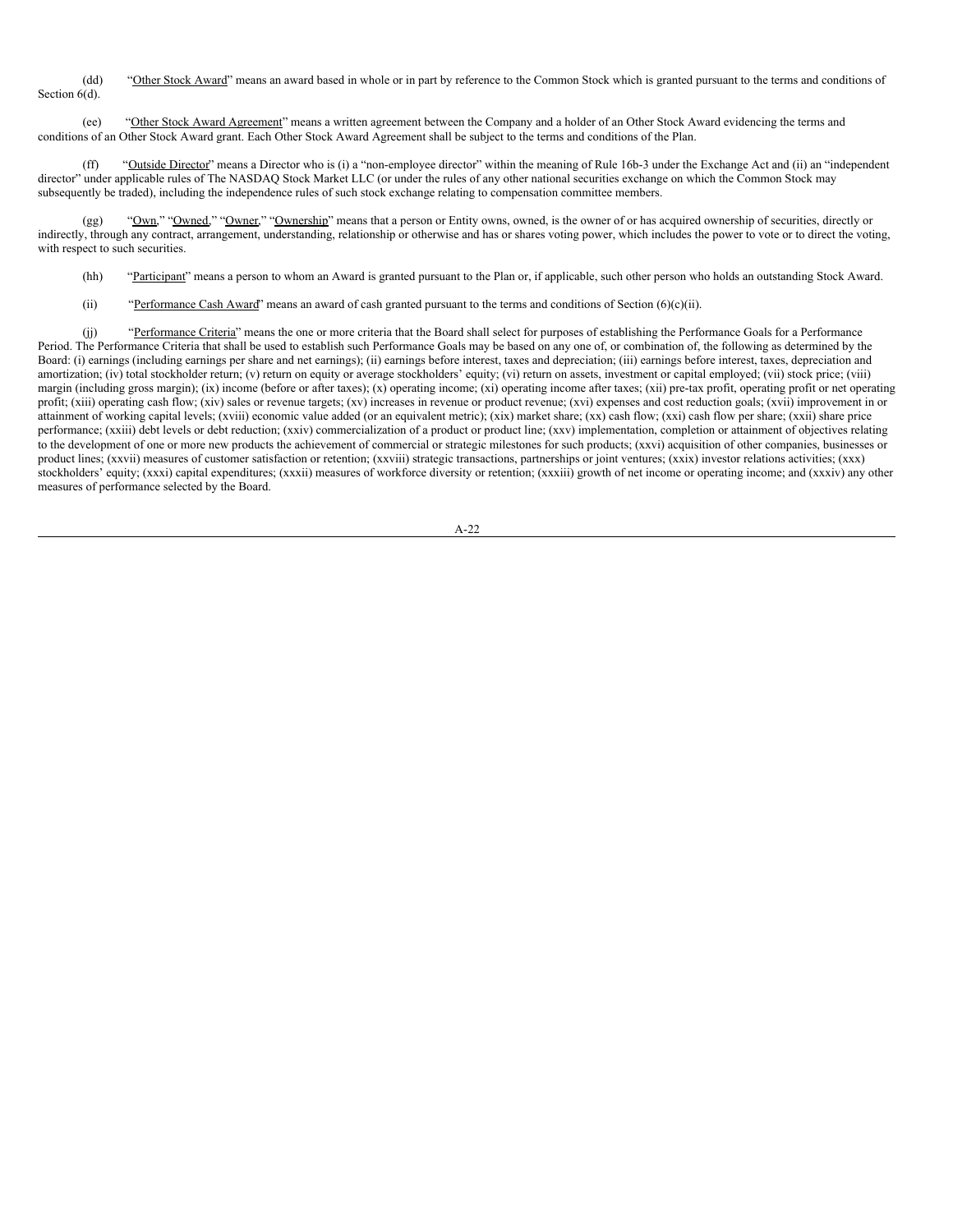(kk) "Performance Goals" means, for a Performance Period, the one or more goals established by the Board for the Performance Period based upon the Performance Criteria. Performance Goals may be based on a Company-wide basis, with respect to one or more business units, divisions, Affiliates, or business segments, and in either absolute terms or relative to the performance of one or more comparable companies or the performance of one or more relevant indices. Unless specified otherwise by the Board (i) in the Award Agreement at the time the Award is granted or (ii) in such other document setting forth the Performance Goals at the time the Performance Goals are established, the Board may, in its sole discretion, make appropriate adjustments in the method of calculating the attainment of Performance Goals for a Performance Period as follows: (1) to exclude restructuring and/or other nonrecurring charges; (2) to exclude exchange rate effects, as applicable, for non-U.S. dollar denominated Performance Goals; (3) to exclude the effects of changes to generally accepted accounting principles; (4) to exclude the effects of any statutory adjustments to corporate tax rates; (5) to exclude the effects of any "extraordinary items" as determined under generally accepted accounting principles; (6) to exclude the dilutive effects of acquisitions or joint ventures; (7) to assume that any business divested by the Company achieved performance objectives at targeted levels during the balance of a Performance Period following such divestiture; (8) to exclude the effect of any change in the outstanding shares of Common Stock of the Company by reason of any stock dividend or split, stock repurchase, reorganization, recapitalization, merger, consolidation, spin-off, combination or exchange of shares or other similar corporate change, or any distributions to stockholders other than regular cash dividends; (9) to exclude the effects of stock-based compensation and/or the award of bonuses under the Company's bonus plans; (10) to exclude expenses incurred in the acquisition or disposition of businesses; and (11) to exclude the effect of any other unusual, non-recurring gain or loss or other extraordinary item. In addition, the Board retains the sole discretion to define the manner of calculating the Performance Criteria it selects to use for such Performance Period. Partial achievement of the specified criteria may result in the payment or vesting corresponding to the degree of achievement as specified in the Stock Award Agreement or the written terms of a Performance Cash Award.

(ll) "Performance Period" means the period of time selected by the Board over which the attainment of one or more Performance Goals will be measured for the purpose of determining a Participant's right to and the payment of a Performance Stock Award or a Performance Cash Award. Performance Periods may be of varying and overlapping duration, at the sole discretion of the Board.

- (mm) "Performance Stock Award" means a Stock Award granted under the terms and conditions of Section 6(c)(i).
- (nn) "Plan" means this Global Clean Energy Holdings, Inc. Amended and Restated 2020 Equity Incentive Plan, as it may be amended from time to time.
- (oo) "Restricted Stock Award" means an award of shares of Common Stock which is granted pursuant to the terms and conditions of Section 6(a).

(pp) "Restricted Stock Award Agreement" means a written agreement between the Company and a holder of a Restricted Stock Award evidencing the terms and conditions of a Restricted Stock Award grant. Each Restricted Stock Award Agreement shall be subject to the terms and conditions of the Plan.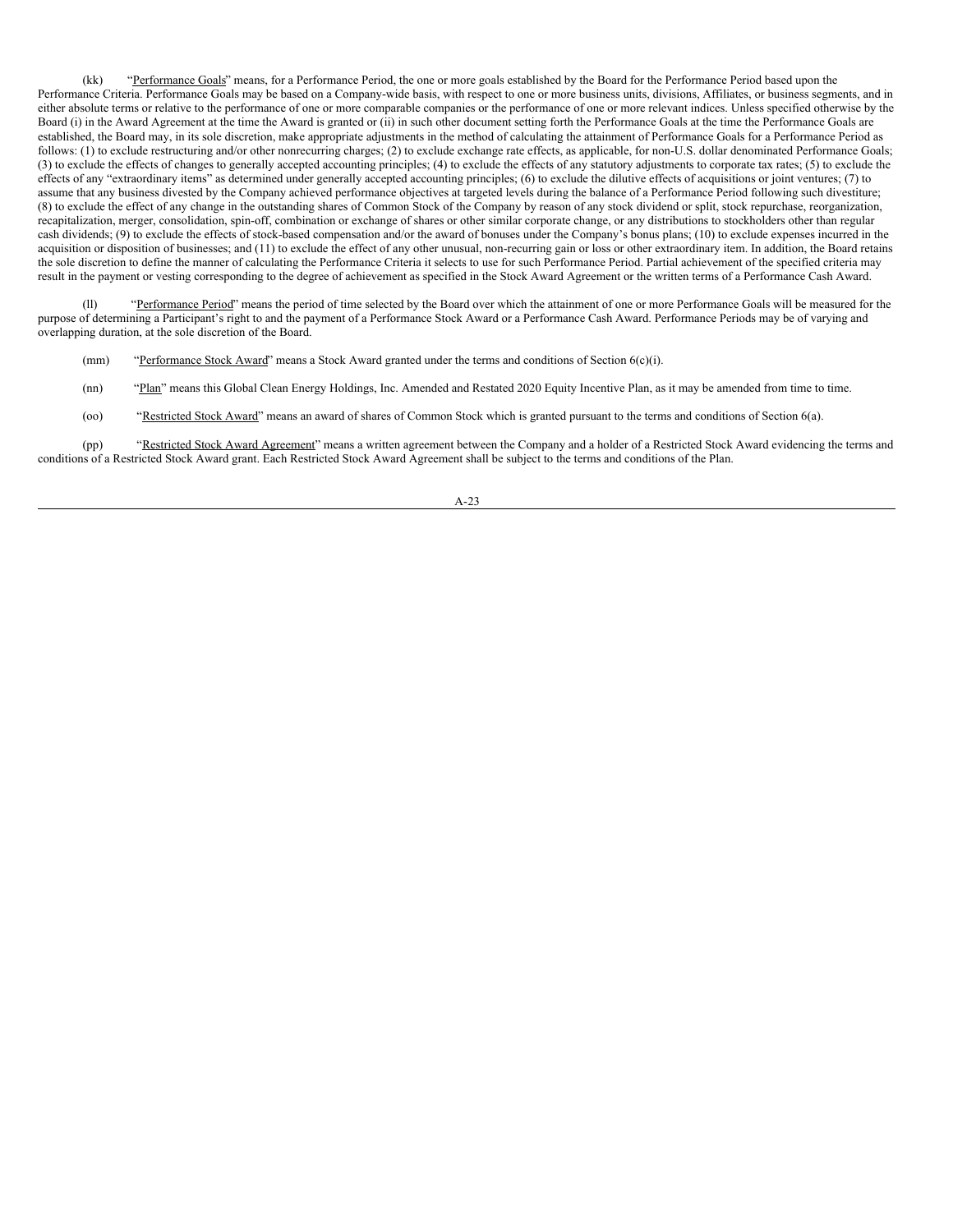(qq) "Restricted Stock Unit Award" means a right to receive shares of Common Stock which is granted pursuant to the terms and conditions of Section 6(b).

(rr) "Restricted Stock Unit Award Agreement" means a written agreement between the Company and a holder of a Restricted Stock Unit Award evidencing the terms and conditions of a Restricted Stock Unit Award grant. Each Restricted Stock Unit Award Agreement shall be subject to the terms and conditions of the Plan.

(ss) "Securities Act" means the Securities Act of 1933, as amended.

(tt) "Share Reserve" has the meaning set forth in Section 3(a).

(uu) "Stock Appreciation Right" or "SAR" means a right to receive the appreciation on Common Stock that is granted pursuant to the terms and conditions of Section 5.

(vv) "Stock Appreciation Right Agreement" means a written agreement between the Company and a holder of a Stock Appreciation Right evidencing the terms and conditions of a Stock Appreciation Right grant. Each Stock Appreciation Right Agreement shall be subject to the terms and conditions of the Plan.

(ww) "Stock Award" means any right to receive Common Stock granted under the Plan, including an Incentive Stock Option, a Nonstatutory Stock Option, a Restricted Stock Award, a Restricted Stock Unit Award, a Stock Appreciation Right, a Performance Stock Award or any Other Stock Award.

(xx) "Stock Award Agreement" means a written agreement between the Company and a Participant evidencing the terms and conditions of a Stock Award grant. Each Stock Award Agreement shall be subject to the terms and conditions of the Plan.

(yy) "Subsidiary" means, with respect to the Company, (i) any corporation of which more than 50% of the outstanding capital stock having ordinary voting power to elect a majority of the board of directors of such corporation (irrespective of whether, at the time, stock of any other class or classes of such corporation shall have or might have voting power by reason of the happening of any contingency) is at the time, directly or indirectly, Owned by the Company, and (ii) any partnership, limited liability company or other entity in which the Company has a direct or indirect interest (whether in the form of voting or participation in profits or capital contribution) of more than 50%.

(zz) "Ten Percent Stockholder" means a person who Owns (or is deemed to Own pursuant to Section 424(d) of the Code) stock possessing more than ten percent of the total combined voting power of all classes of stock of the Company or any Affiliate.

Approved by stockholders of Global Clean Energy Holdings, Inc. on June 23, 2022.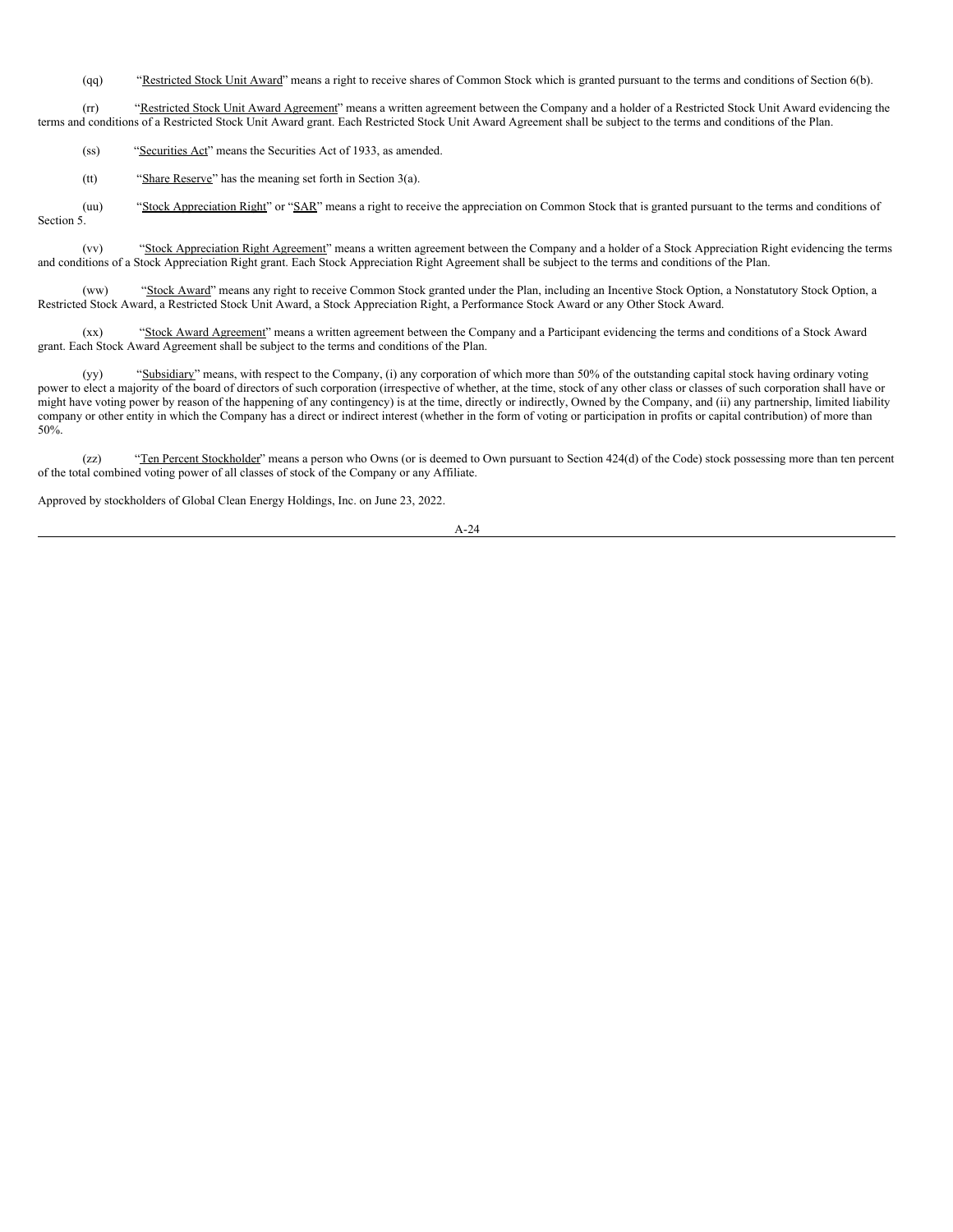# By:

Antonio D'Amico, Corporate Secretary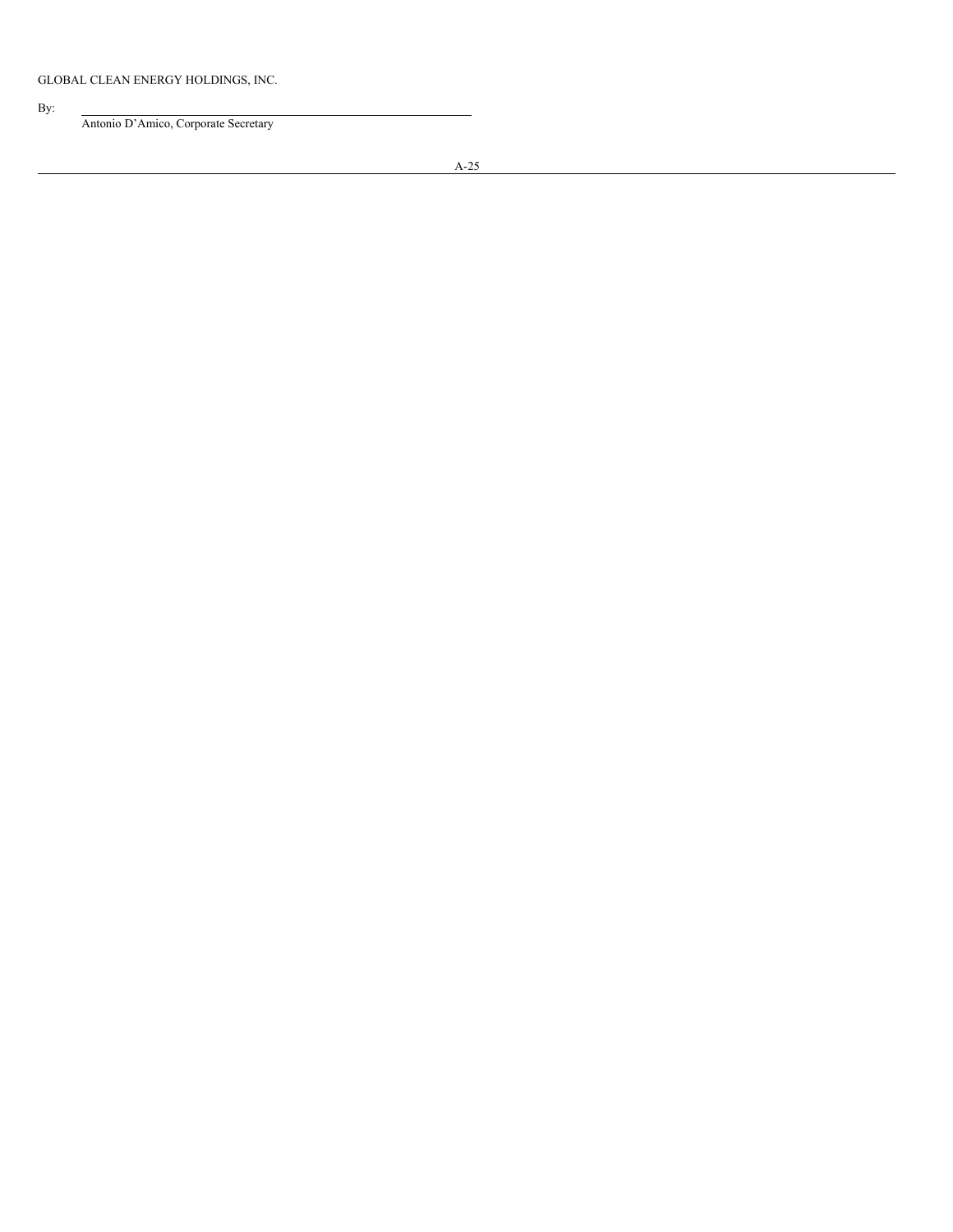

Global Clean Energy Holdings, Inc. 2790 Skypark Drive, Suite 105 Torrance, California 90505

# **Voting Instructions**

# You can vote by Internet or Telephone!

Instead of mailing your proxy, you may choose one of the three voting options outlined below.



# THIS PROXY BALLOT IS VALID ONLY WHEN SIGNED AND DATED.

The undersigned hereby appoints Richard Palmer and Ralph Goehring, and each or either of them, proxies for the undersigned, with full power of substitution, to vote all shares of common stock, \$0.001 par value per share ("Shares") of Global Clean Energy Holdings, Inc. (the "Company") which the undersigned would be entitled to vote at the Annual Meeting of Stockholders of the Company (the "Meeting") to be held at the Company's offices at 4401 Innovation Street, Great Falls, Montana 59404 on June 23, 2022 at 9:00 A.M., MDT, and directs that the Shares represented by this Proxy shall be voted as indicated below:

|    | <b>Election of Directors</b>                                                                                                                                                                 | Withhold<br>All | For All<br>Except | To withhold authority to vote for any<br>individual nominee(s), mark<br>"For All Except" and write the number(s)<br>of the nominee(s) on the line below. |   |     |         |         |
|----|----------------------------------------------------------------------------------------------------------------------------------------------------------------------------------------------|-----------------|-------------------|----------------------------------------------------------------------------------------------------------------------------------------------------------|---|-----|---------|---------|
|    | Nominees:<br><b>Richard Palmer</b><br>1)<br>2)<br>David R. Walker<br>3)<br>Martin Wenzel<br>4)<br>Susan L. Anhalt<br>5)<br>Phyllis E. Currie<br>6)<br>Amy K. Wood<br>7)<br>E. Nicholas Jones | □               | □                 | □                                                                                                                                                        |   |     |         |         |
|    |                                                                                                                                                                                              |                 |                   |                                                                                                                                                          |   | For | Against | Abstain |
| 2. | Proposal 2: To amend our 2020 Equity Incentive Plan to increase the number of shares available for<br>issuance from 2,000,000 shares to 7,000,000 shares.                                    |                 |                   |                                                                                                                                                          |   | □   | □       | □       |
| 3. | Proposal 3: To approve, by non-binding advisory vote, the compensation of our named executive officers                                                                                       |                 |                   |                                                                                                                                                          | □ | □   | □       |         |
| 4. | Proposal 4. To ratify the appointment of Grant Thornton LLP as our independent registered public<br>accounting firm for our fiscal year ending December 31, 2022                             |                 |                   | □                                                                                                                                                        | □ | □   |         |         |
|    | In their discretion, the proxies are authorized to vote upon such other business as may properly come before the Meeting or any adjournment thereof.                                         |                 |                   |                                                                                                                                                          |   |     |         |         |

The board of directors recommends a vote FOR all the nominees for directors in Proposal 1 and FOR Proposals 2, 3, and 4. This Proxy, when properly executed, will be voted in the manner directed herein by the undersigned stockholder. If no direction is given, this Proxy will be voted FOR proposals 1, 2, 3, and 4.

Please indicate if you plan to attend this meeting.

| YAR | N٥ |  |  |
|-----|----|--|--|
|     |    |  |  |

Sign exactly as name appears hereon. For joint accounts, all co-owners should sign. Executors, administrators, custodians, trustees, etc. should so indicate when signing.

| Signature | Date | Signature (Joint Owners) | Date |
|-----------|------|--------------------------|------|